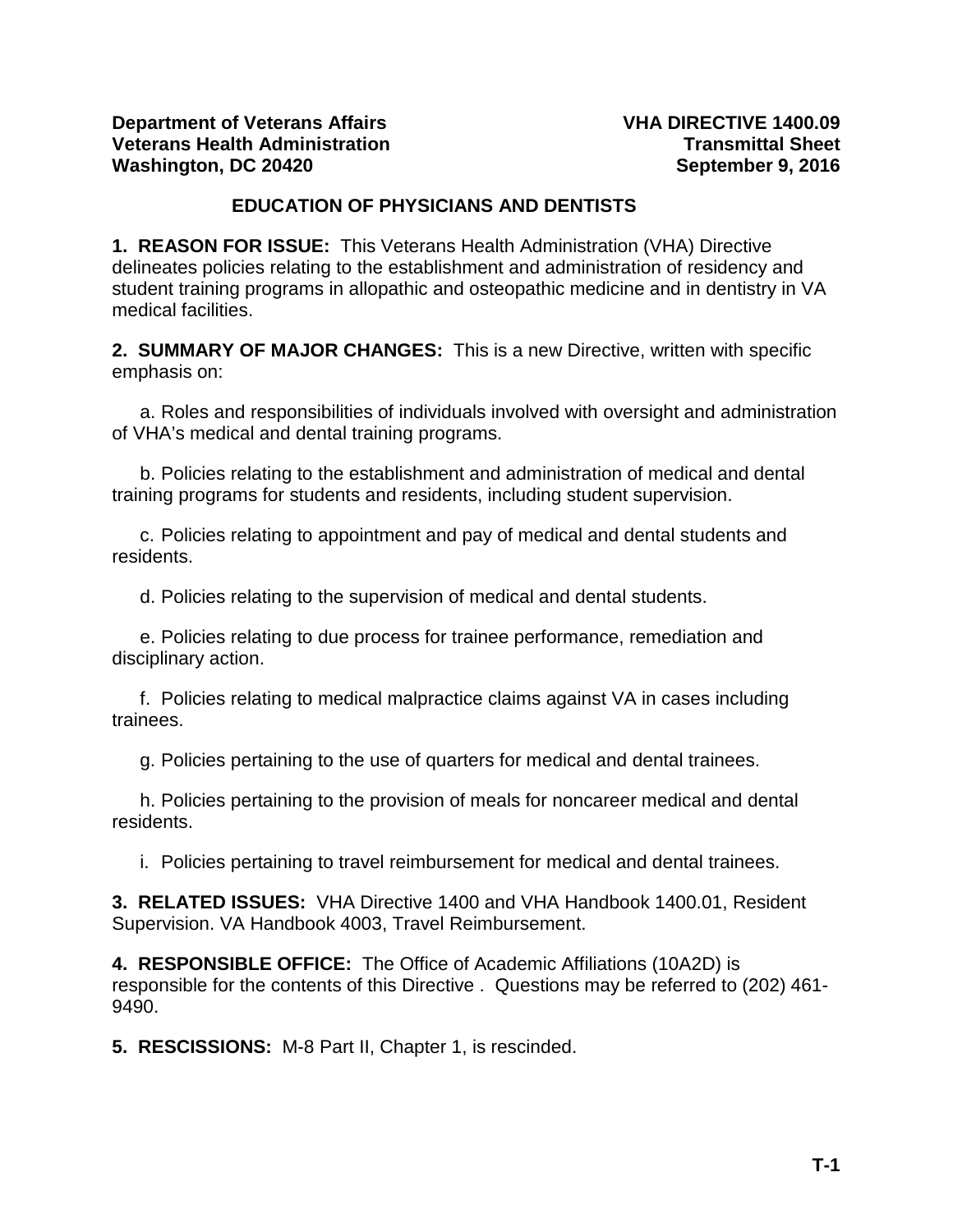.

**6. RECERTIFICATION:** This VHA Directive is scheduled for re-certification on or before the last working day of September 2021. This Directive will continue to serve as national VHA policy until it is recertified or rescinded.

> David J. Shulkin, MD Under Secretary for Health

**DISTRIBUTION:** E-mailed to VHA Publications Distribution List on 9/13, 2016.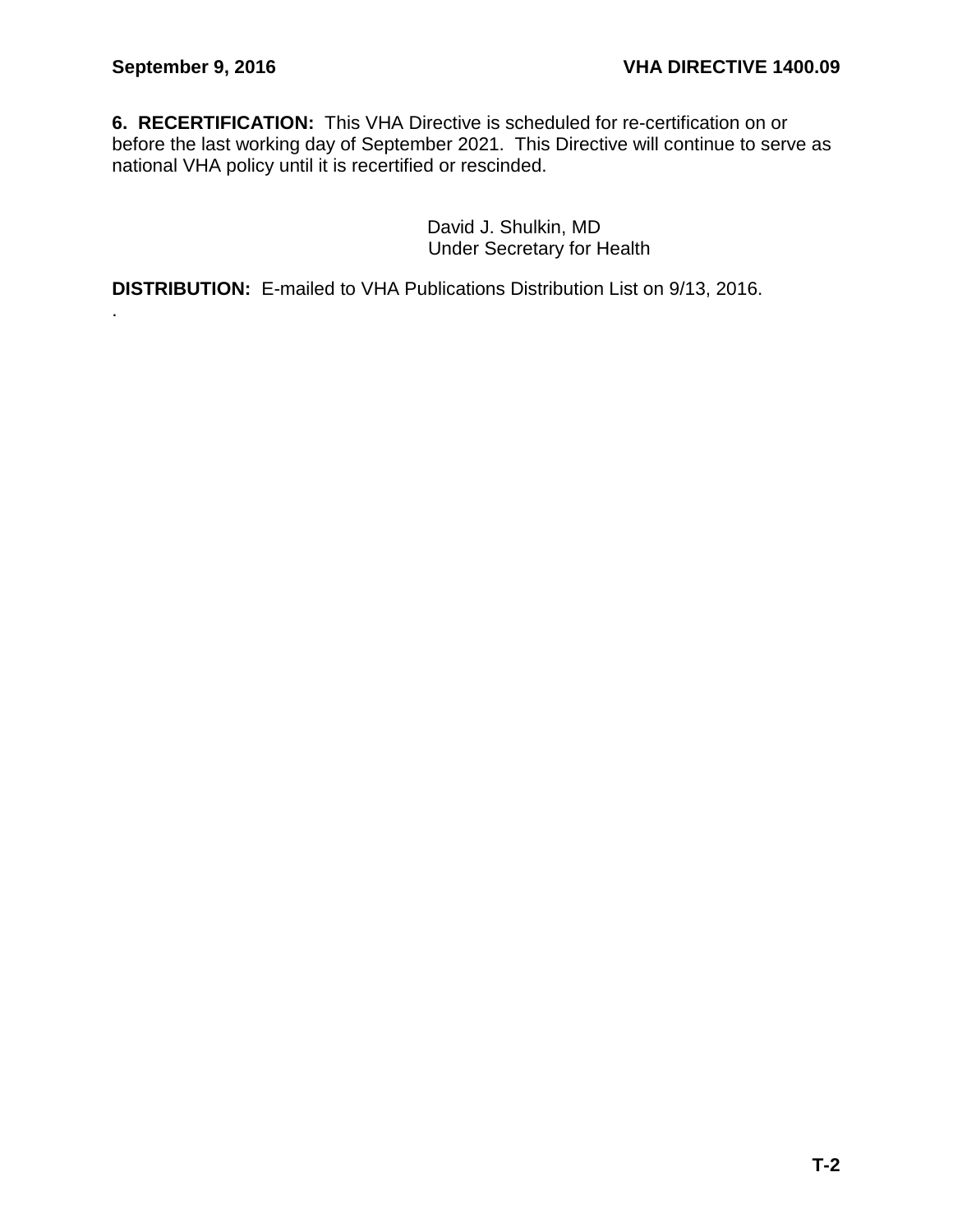# **CONTENTS**

# **[EDUCATION OF PHYSICIANS AND DENTISTS](#page-0-0)**

| 6. EVALUATION OF PROGRAMS, TRAINING SITES, TRAINEES, AND                                                                |
|-------------------------------------------------------------------------------------------------------------------------|
|                                                                                                                         |
|                                                                                                                         |
| 9. APPOINTMENT AND PAY OF MEDICAL AND DENTAL RESIDENTS  20                                                              |
| 10. DUE PROCESS FOR TRAINEE PERFORMANCE, REMEDIATION, AND                                                               |
| 11. MEDICAL MALPRACTICE CLAIMS AGAINST VA IN CASES THAT INCLUDE                                                         |
| 12. ACCEPTANCE OF PAYMENTS, GIFTS, OR DONATIONS IN SUPPORT OF                                                           |
| 13. VA QUARTERS FURNISHED TO RESIDENTS AND STUDENTS 35                                                                  |
| 14. MEALS FURNISHED TO MEDICAL AND DENTAL RESIDENTS BASED UPON<br>ACCREDITATION REQUIREMENTS AND LOCALITY PRACTICES  36 |
| 15. TRAVEL REIMBURSEMENT FOR PHYSICIAN AND DENTIST RESIDENTS 36                                                         |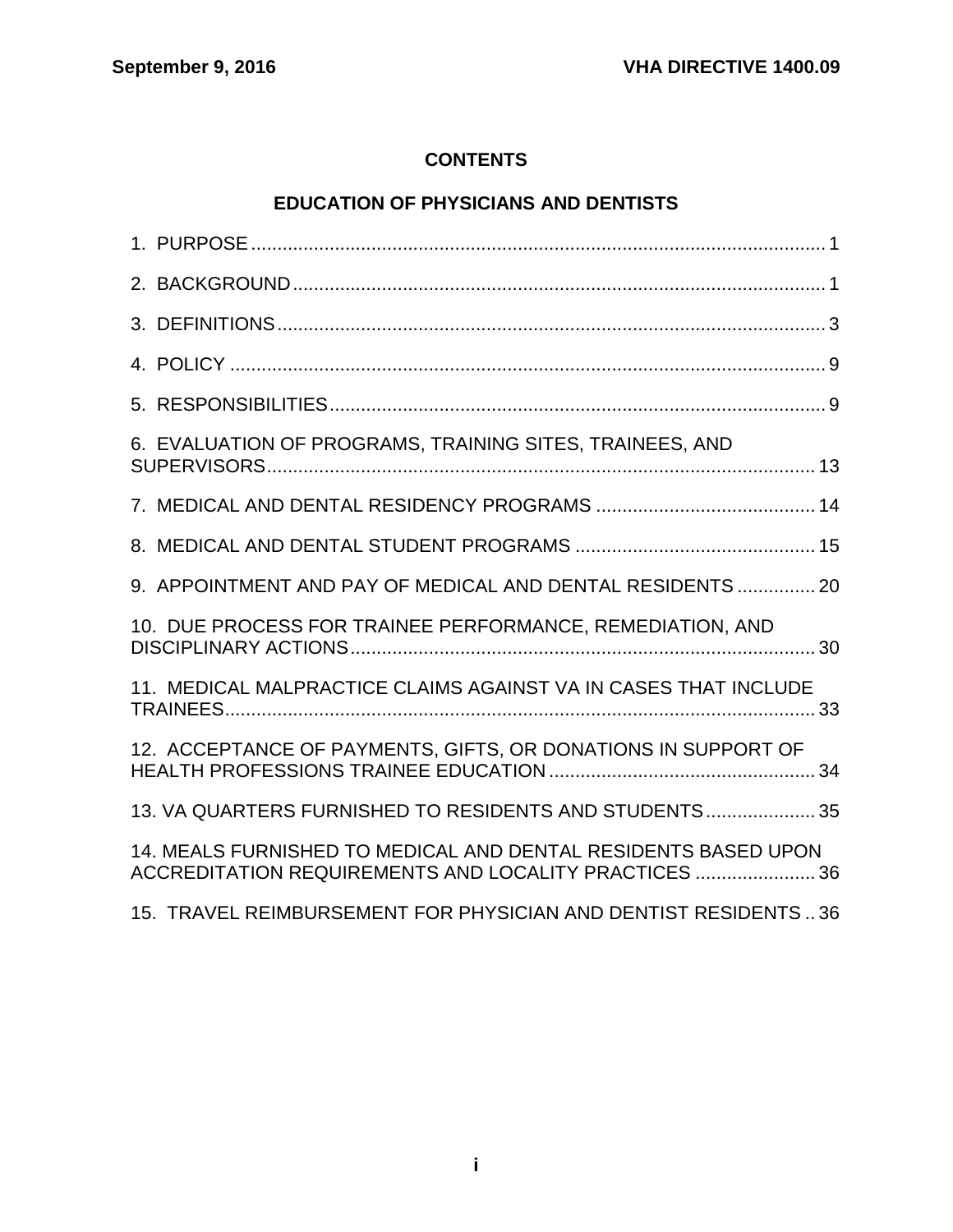## **EDUCATION OF PHYSICIANS AND DENTISTS**

## <span id="page-3-0"></span>**1. PURPOSE**

This Veterans Health Administration (VHA) directive delineates policies relating to the establishment and administration of residency and student training programs in allopathic and osteopathic medicine and in dentistry in VA medical facilities. **AUTHORITY:** Title 38, United States Code (U.S.C.), 7406.

## <span id="page-3-1"></span>**2. BACKGROUND**

## a. **General.**

(1) The education of future health care personnel is a statutory mission of VA. By establishing close relationships between VA and academic institutions, VA plays a leading role in health professions education. VA maintains effective affiliations with educational institutions, which contributes to excellence in VA patient care, education, and research. The sponsoring institution has primary responsibility for the integrated education programs conducted with VA, and VA retains full responsibility for the care of VA patients and operation of VA medical facilities and programs.

(2) All affiliated medical and dental training programs for students and residents must be accredited, with the sponsoring institution having primary responsibility for maintaining accreditation with the appropriate agency. All trainees in VA clinical facilities must be supervised by supervising practitioners (see VHA Handbook 1400.01, Resident Supervision). Residents may also supervise medical or dental students as appropriate, but the supervising practitioner ultimately has responsibility for all patient care. All trainees are subject to pertinent VHA regulations and policies. This Directive pertains to all clinical, research, and administrative settings in which medical or dental students and residents may be involved as part of their VA training experience.

(3) Medical and dental residents will be paid out of VHA centralized budget funds administered by the Office of Academic Affiliations (OAA) and distributed to facilities according to a defined resident allocation process. VA medical facilities may not pay residents out of local medical care funds.

b. **Medical and Dental Trainees.** Medical/dental trainees are expected to adhere to professional and program-specific standards during VA rotations. The education of medical or dental students and residents involves the acquisition of detailed factual knowledge in medicine or dentistry and the development of clinical skills and professional competencies. Professional standards of conduct include, but are not limited to, honesty, altruism, confidentiality, attendance, timeliness, proper appearance and hygiene, compliance with all applicable ethical standards, an ability to work cooperatively and collegially with staff and other health care professionals, and appropriate and professional interactions with patients and their families.

c. **Program Standards.** All physician and dentist residencies and student programs in VA medical facilities must be accredited by appropriate accrediting bodies. VA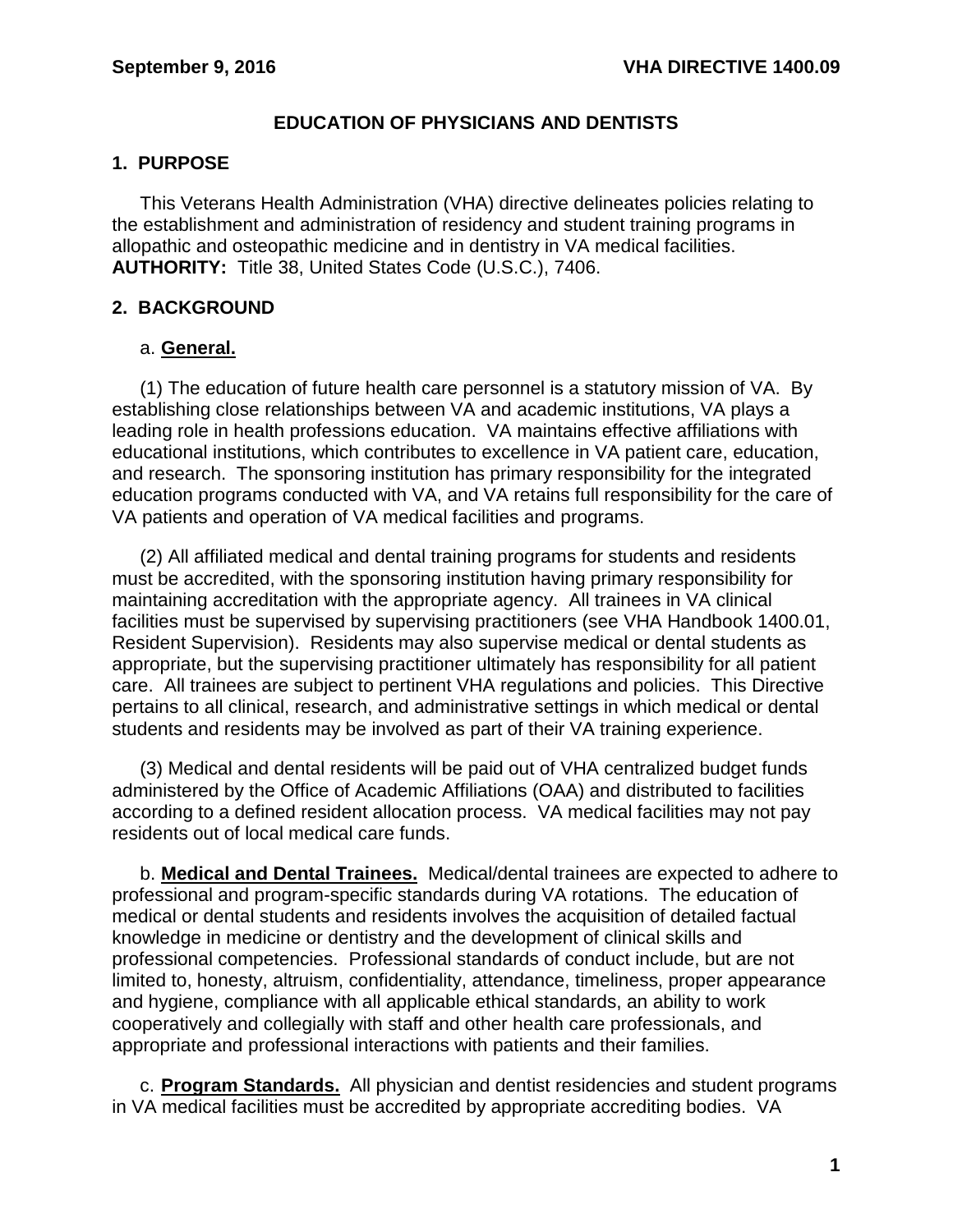medical facilities may accept trainees only when the affiliated sponsoring institution and the educational program are accredited by the appropriate accrediting bodies, which include for medical students the Liaison Committee on Medical Education (LCME) and for osteopathic medical students the Commission on Osteopathic College Accreditation (COCA), American Osteopathic Association (AOA). For physician residents, programs must be accredited by the Accreditation Council for Graduate Medical Education (ACGME) or the American Osteopathic Association. Dental students and residents must come from programs accredited by the American Dental Association, Council on Dental Education, Commission on Dental Accreditation (CODA). A program for which accreditation is withdrawn must be discontinued and all funded positions phased out. The Chief Academic Affiliations Officer must be notified as soon as possible of any program that is losing or likely to lose accreditation or is administratively withdrawing accreditation in order to plan for program closure.

(1) **Medical (Physician) Residency Training Programs.** The basic requirements for allopathic medical residency training programs are established and published by the Accreditation Council for Graduate Medical Education (ACGME) (available at: [http://www.acgme.org\)](http://www.acgme.org/). The basic requirements for osteopathic residency programs are established and published by the American Osteopathic Association" (AOA) (available at: [http://www.osteopathic.org\)](http://www.osteopathic.org/). *NOTE: An agreement between ACGME and AOA was reached in 2014 to incorporate the accreditation of AOA programs into ACGME program accreditation. This process will be phased in over a 5-year transition period.*

(2) **Medical Student Training.** The basic requirements for allopathic undergraduate medical students are described by the Liaison Committee on Medical Education (LCME) [\(www.lcme.org\)](http://www.lcme.org/) and for osteopathic medical students by COCA, American Osteopathic Association (AOA) (www.osteopathic.org).

(3) **Dental Residency and Student Training Programs.** The basic requirements for dental residency and student training programs are described by the Council on Dental Education, Commission on Dental Accreditation (CODA), American Dental Association (available at [http://www.ada.org\)](http://www.ada.org/).

d. **VA Independent Sponsorship of Physician Residency Training Programs.** Existing ACGME-accredited physician residency training programs sponsored independently by a VA medical facility may continue to function, as long as they maintain ACGME accreditation. New residency training programs seeking ACGME accreditation may not be sponsored by a VA medical facility and must be sponsored by an academic affiliate or an affiliated accredited teaching hospital. A program for which accreditation is withdrawn must be discontinued, and all funded positions phased out. The Chief Academic Affiliations Officer must be notified as soon as possible of any program that is losing accreditation or for which accreditation is being withdrawn (even voluntarily) in order to plan for program closure. *NOTE: Historically, a few VA medical facilities independently sponsored residency training programs. The decision not to approve new, independently VA-sponsored programs is based upon the observed difficulty that VA-sponsored programs have in meeting accreditation standards relating to program requirements, especially those regarding gender mix in the patient*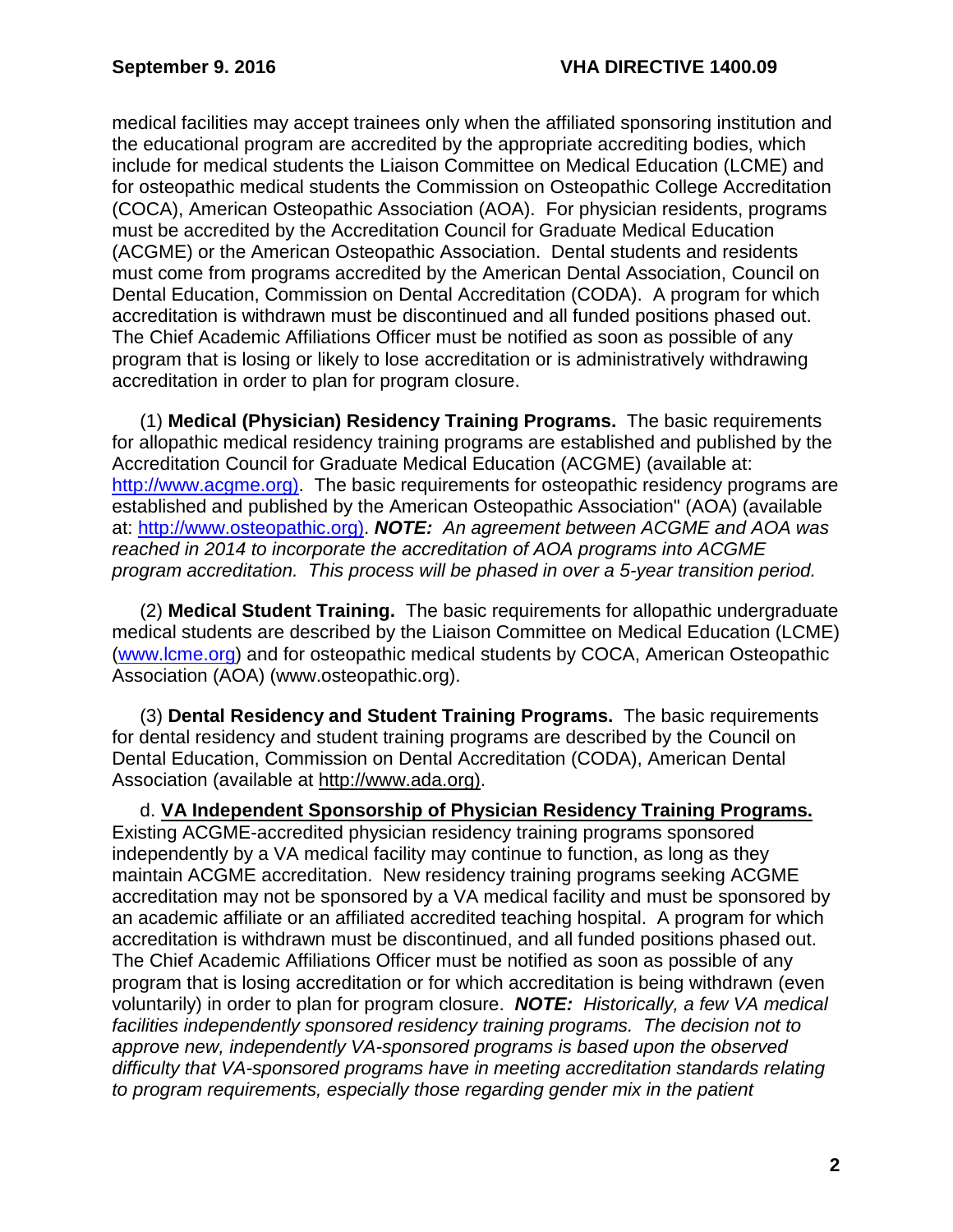*population and in sustaining the required level of scholarly activity and other curricular program requirements.*

# <span id="page-5-0"></span>**3. DEFINITIONS**

a. **Accreditation.** A status of public recognition that an accrediting agency grants to an educational institution or program that meets the agency's established standards and requirements. Accreditation represents a professional opinion about the quality of an educational program.

b. **Accrediting Agencies for Physician Education.** Authorized accrediting agencies recognized by VA for undergraduate medical education are the Liaison Committee on Medical Education (LCME) for allopathic medical schools; and the American Osteopathic Association's Commission on Osteopathic College Accreditation (AOA COCA) for predoctoral osteopathic medical education in the United States. Allopathic medical postgraduate training is accredited by the Accreditation Council for Graduate Medical Education (ACGME). The AOA, through its Program & Trainee Review Committee (PTRC), approves osteopathic postdoctoral training programs, determines program eligibility requirements, and evaluates interns and residents as well as the postdoctoral programs. *NOTE: AOA programs are, by agreement with ACGME, being phased out and will be included under ACGME oversight in the future.*

c. **Accrediting Agency for Dental Education.** The Commission on Dental Accreditation (CODA) is the national accreditation entity for undergraduate and graduate dental education.

d. **Accrediting Agency.** An external educational association of regional or national scope, which develops and publishes criteria by which it conducts evaluations to assess whether or not those criteria are met. Institutions and/or programs that request an agency's evaluation and that meet an agency's established criteria are deemed "accredited" by that agency.

e. **Adverse Action.** Adverse actions are disciplinary actions, which may include dismissal, based upon the seriousness of conduct or performance problems. VA has no jurisdiction over adverse actions taken by an affiliated program, but may independently reach a decision not to allow an affiliated trainee to continue VA training experiences.

f. **Affiliation.** A relationship between VA and an educational institution or other health care facility for the purposes of education and enhanced patient care. An affiliation may also involve research. VA and the affiliate have a shared responsibility for the educational enterprise.

g. **Associate Chief of Staff for Education.** A designated education leader with expertise in GME and health professions education. *NOTE: ACOS/E is the preferred organizational title for individuals assigned the responsibilities for the role of Designated Education Officer (DEO).* 

h. **Chief of Staff.** The VA medical facility Chief of Staff is the local management official who is responsible for establishing, maintaining, and evaluating the quality of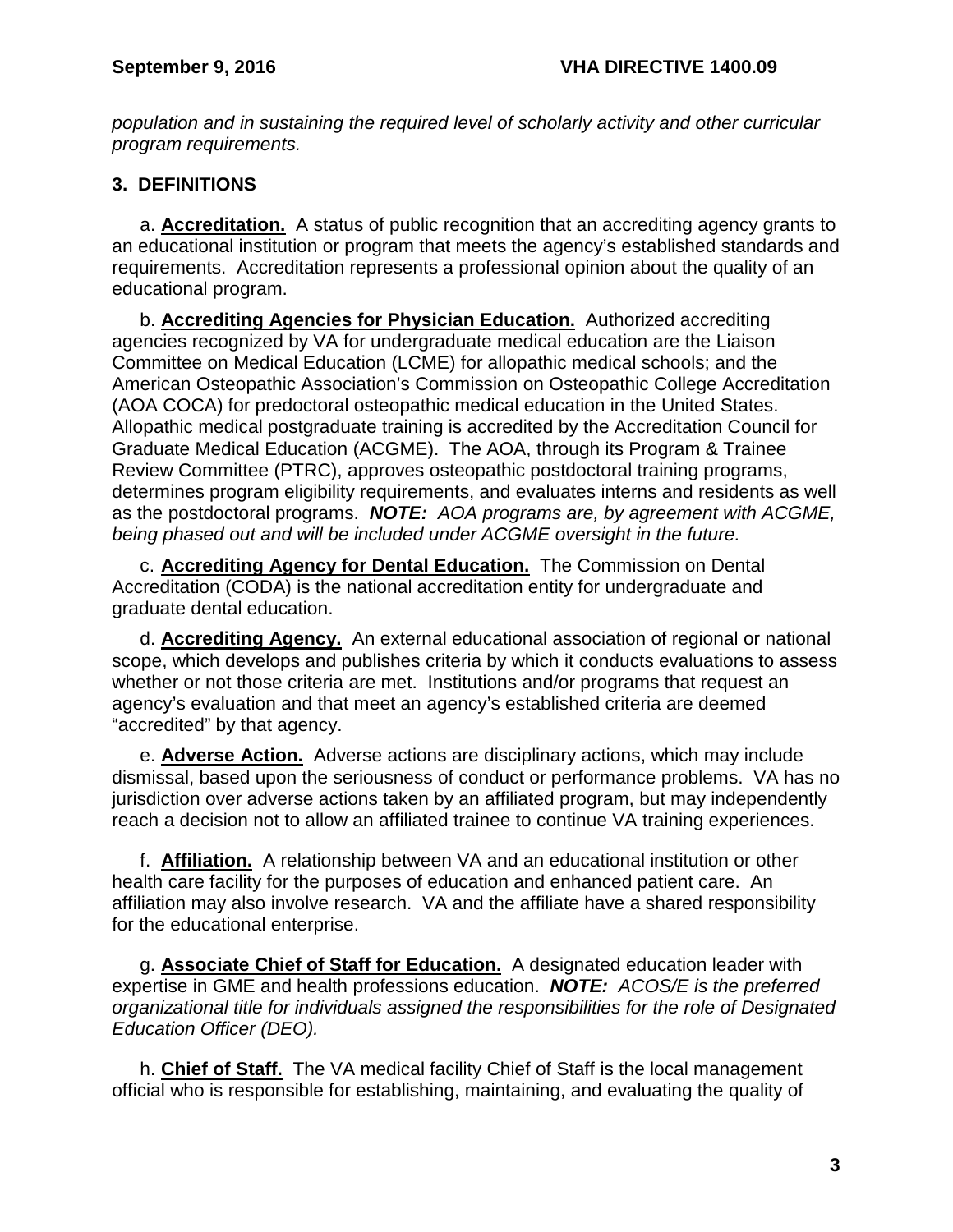clinical training programs at the VA medical facility, and the quality of care provided by supervising practitioners and residents. An ACOS/E or similar education leader may assist the chief of staff in fulfilling these requirements.

i. **Chief Resident.** The Chief Resident is an individual who is considered senior in the training program and who may or may not be a licensed independent practitioner. Chief residents are designated by the Residency Program Director and may assume advanced administrative responsibilities necessary for the operation of the residency program. Chief residents fall into one of two categories:

(1) **Chief Resident – In Training.** Chief residents who are currently enrolled in an accredited residency program, but who have not completed the full academic program leading to board eligibility. These chief residents are not independent practitioners and cannot be privileged to work in the discipline for which they are being trained. This model is common in surgery programs.

(2) **Chief Resident – Post Training.** Chief residents who have completed an accredited residency program, but engage in an additional, non-accredited year of training and responsibility. These chief residents have completed their primary training for board eligibility or are board-certified and may be privileged in the discipline of their completed specialty-training program. These chief residents are frequently licensed independent practitioners. This model is common in internal medicine programs.

j. **Computerized Patient Record System.** Computerized Patient Record System (CPRS) is the VA primary patient record system that stores information in the Veterans Health Information Systems and Technology Architecture (VistA), or other automated systems using electronic storage. CPRS supports entry of notes and orders, rulesbased order checking, and results reporting. Also integrated into CPRS is VistA imaging, which permits display of radiological images, Electrocardiograph (ECG) tracings, imaging from other sources, and document scanning.

k. **Continuity Clinics.** Continuity clinics are ambulatory experiences in providing ongoing continuity care (comprehensive patient care management including health maintenance provided via a patient's long-term relationship with the practitioner or practice group) to a defined panel of enrolled patients.

l. **Co-signer.** A "co-signer" is the supervising practitioner or person ultimately responsible for the patient-related documentation. A co-signer may also be a service chief or designee as defined by the organization's bylaws and/or policies. Absent an addendum to the contrary, a co-signature alone implies that the signer agrees with the specifics of the note (see also "electronic signature").

m.**Designated Education Officer.** The VA Designated Education Officer (DEO) is the single, designated VA employee who has oversight responsibility for all clinical trainees and their training programs at each VA medical facility that either sponsors or participates in accredited training programs. The organizational title for this education leader may be the ACOS/E (preferred), Director of Education, Chief Education Service Line, or other similar title. *NOTE: The DEO describes a functional assignment and not an organizational title. Each VA medical facility involved with residency programs must*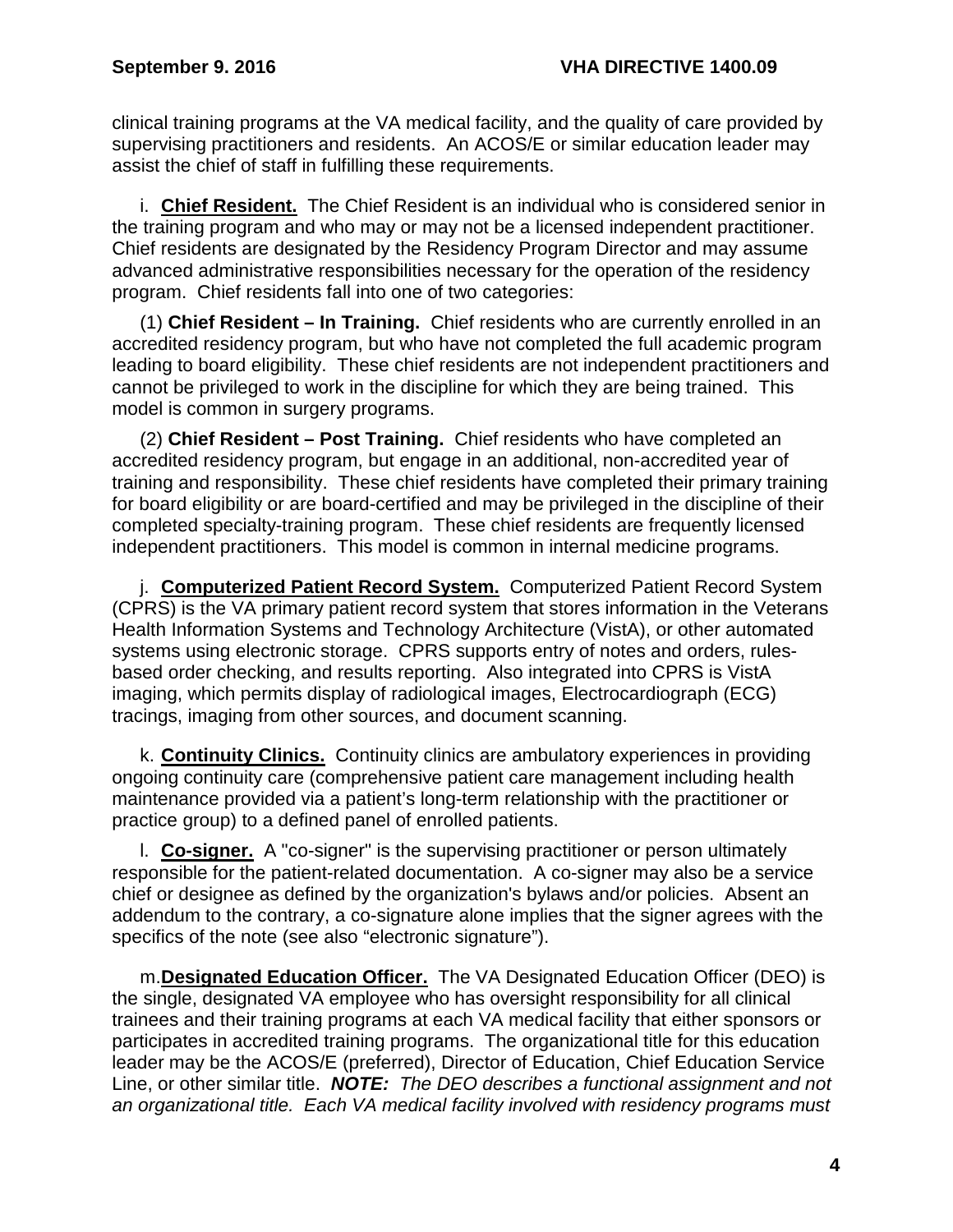*appoint a DEO for coordination of local GME and other education activities as assigned (*see paragraph 4.g).

n. **Designated Institutional Official.** The Designated Institutional Official (DIO) is an individual employed by the sponsoring entity who has the authority and responsibility for the oversight and administration of trainees in discipline-specific programs. The ACGME requires that each institution sponsoring ACGME-accredited programs have an individual appointed as the DIO who is responsible for ensuring compliance with ACGME institutional requirements. For affiliated, sponsoring institutions with osteopathic training programs, the comparable individual is called the "Director of Medical Education." *NOTE: A VA medical facility that sponsors ACGME-accredited programs independently must have a DIO, although the responsibilities and functions overlap with those described for the DEO.* See Designated Education Officer.

o. **Didactic Sessions.** Didactic sessions are formal, structured meetings such as conferences and seminars for exchange of medical/dental information. Didactic sessions include lectures and Grand Rounds, but not clinical assignments.

p. **Disbursement Agreements.** A disbursement agreement is a payroll mechanism by which VA allows an affiliated, sponsoring institution to centrally administer either salary payments and fringe benefits (full benefits agreements) or fringe benefits alone (fringe benefits only) for physician and dental residents training at a VA medical facility (see VHA Handbook 1400.05, Disbursement Agreements Procedures).

q. **Educational Activities.** Activities in which trainees may participate in order to meet educational goals or curriculum requirements of a training program. These may include clinical duties under appropriate supervision, research, literature searches, assigned independent study, attendance at committee meetings (e.g., medical resident attendance of quality improvement or pharmacy committees), participation on root cause analysis teams, or scholarly activities undertaken as part of an accredited training program (e.g., preparation and presenting a clinically-related conference), and didactic sessions.

r. **Educational Detail.** An authorized training experience at a non-VA, nonsponsoring institution or non-participating site or at a VA site different from the VA medical facility where the majority of the resident's training occurs.

s. **Electronic Signature.** VA's electronic health record defines three types of electronic signature (see VHA Handbook 1907.01, Health Information Management and Health Records)

(1) A "signer" is the author of the document.

(2) A "co-signer" is the supervising practitioner. A co-signer may also be a service chief, or designee, as defined by the organization's bylaws and/or policies.

(3) "Identified signer" and "additional signer" are synonymous and either is a communication tool used to alert a clinician about information pertaining to the patient.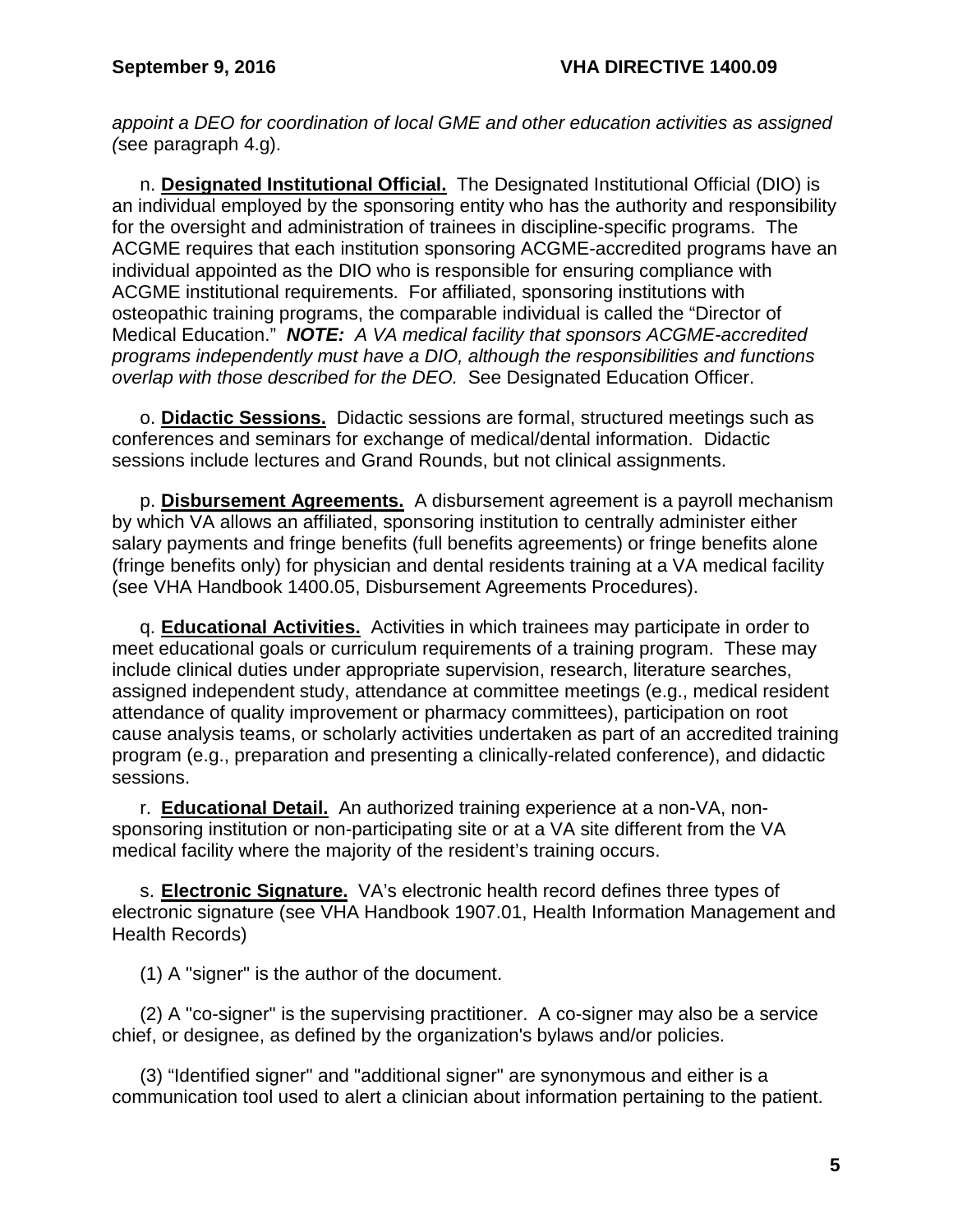This functionality is designed to allow clinicians to call attention to specific documents and for the recipient to acknowledge receipt of the information. Being identified as an additional signer does not constitute a co-signature. This nomenclature in no way implies responsibility for the content of or concurrence with the note. *NOTE: "Identified signer" is nomenclature used by CPRS, VistA, and Text Integration Utilities (TIU); "additional signer" is nomenclature used by graphic user interface (GUI).*

t. **Gifts and donations to VA.** A gift or donation may be cash or in-kind from forprofit, non-profit, public, or private entities or individuals, provided to further a mission of VA with no expectation of receiving anything in return.

u. **Participating Institution.** A participating institution is any site to which a resident (in a given residency training program) may rotate for required educational experience and/or those that require explicit approval of the accrediting body. Assignments to participating institutions require advance approval of the accrediting body and may include elective rotations. Generally, to be designated as a major participating institution, in a 1-year program, residents must spend at least 2 months in a required rotation; in a 2-year program, the rotation must be 4 months; and in a program of 3 years or longer, the rotation must be at least 6 months. The accrediting body may grant exceptions to this formula. *NOTE: In most cases, VA is a "participating institution" in the academic affiliate-sponsored program.* 

v. **Payments.** Provision to VA of funds or in-kind compensation from for-profit, nonprofit, public or private entities, or individuals in exchange for goods or services rendered by VA.

w.**Performance Problems.** Failure to meet expected competencies as defined by the training program, regardless of cause. Performance problems may include, but are not limited to, the following:

(1) Failure to develop expected skills, knowledge, and attitudes.

(2) Impaired status is a condition or state in which a trainee is rendered less capable of fulfilling program requirements adequately because of a variety of emotional or medical conditions, including physical or mental illness and substance use. *NOTE: Examples may include reporting for duty under the influence of drugs or alcohol, sleep deprivation, emotional distress, or altered mental status.* 

(3) Disruptive behavior is abusive, intimidating, or other behavior that disturbs the workplace environment or that interferes or might reasonably be expected to interfere with patient care. *NOTE: Examples include profane or demeaning language, sexual comments or innuendoes, outbursts of anger, throwing objects, boundary violations with staff or patients, inappropriate health record notes, and unethical, illegal, or dishonest behavior.*

x. **Preceptor (Supervising Practitioner).** The preceptor (supervising practitioner) is the individual responsible for directly supervising the activities of the trainee. The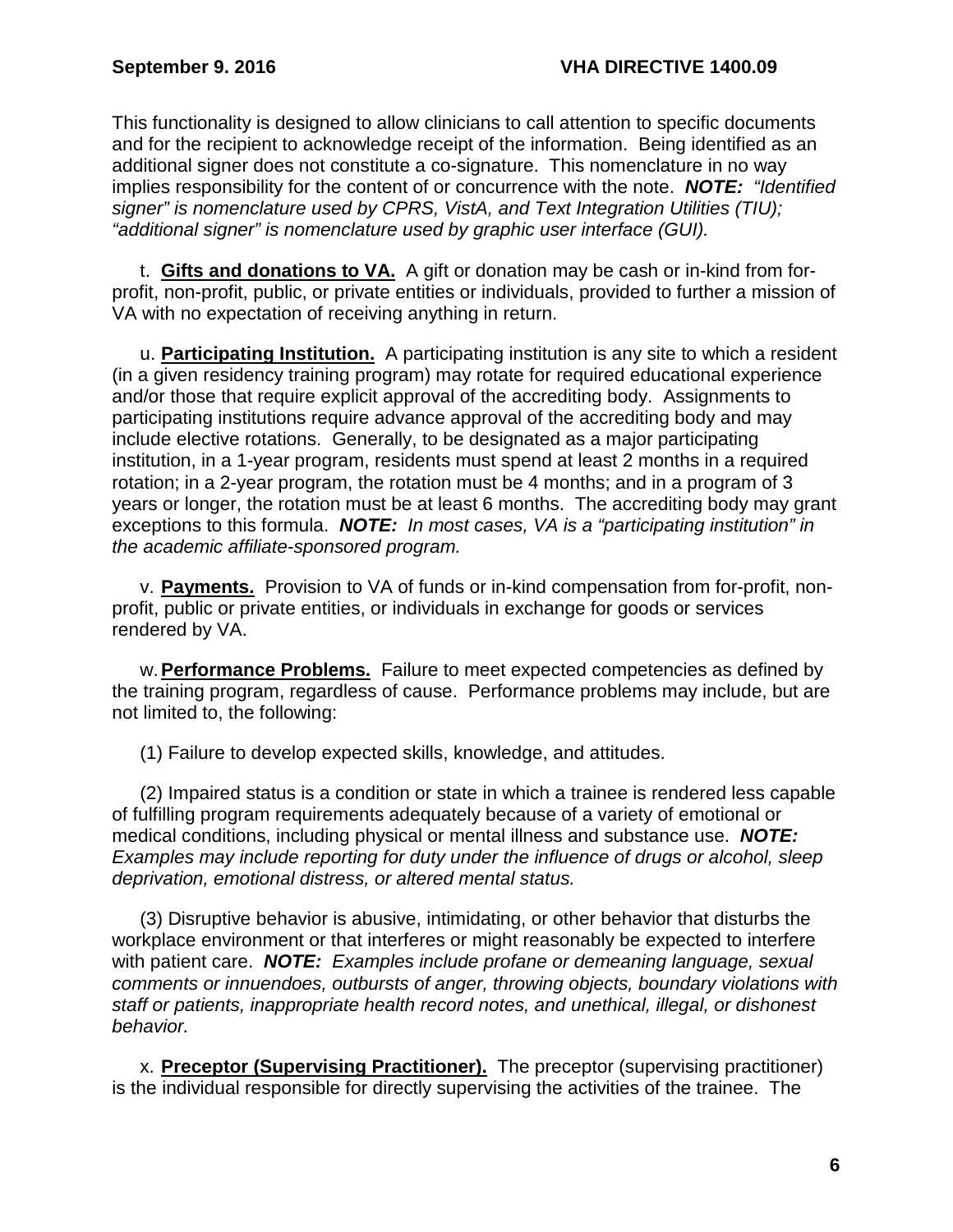preceptor is generally of the same discipline or specialty in which the trainee is being educated. The preceptor provides clinical care or performs a service within the clinical environment, and teaches trainees primarily using the apprenticeship model of education. Preceptors may also convey information via more formal methods of instruction.

y. **Residency/Training Program Director.** The residency/training program director is the individual designated by the sponsoring institution who is responsible for the maintenance, evaluation, and improvement of a particular education and training program across all affiliated sites. This individual is responsible for ensuring that the program is in compliance with standards and policies of the respective accrediting and/or certifying bodies. He/she is responsible for program operations and logistics, educational objectives and curriculum development, evaluation methodologies and mechanics, and relationships with external accrediting agencies and certifying bodies. This individual may or may not be based at the VA medical facility.

z. **Residents.** Individuals who are engaged in an accredited graduate training program in medicine (that includes all physician specialties, e.g., internal medicine, surgery, psychiatry, radiology, etc.) or dentistry, and who participate in patient care under the direction of supervising practitioners. *NOTE: The term "resident" includes individuals in their first year of training often referred to as "interns" and individuals in approved subspecialty graduate medical education programs who may be referred to as "fellows."*

aa.**Scholarly activities.** Scholarly activities include educational experiences that may involve any of the following or similar types of experiences: active participation in clinical discussions, rounds, and conferences in a manner that promotes a spirit of inquiry and scholarship; active participation in journal clubs, research conferences, regional or national professional and scientific societies, particularly through presentations at the organizations' meetings and publications in their journals; participation in research, primarily, but not necessarily, in projects that are funded following peer review and/or result in publications or presentations at regional and national scientific meetings; offering of guidance and technical support, e.g., research design, statistical analysis, for residents involved in research; and provision of support for resident participation in scholarly activities. *NOTE: The definition above is modified from the ACGME. Additional or more specific scholarly activities may be delineated in program requirements set by the accrediting or certifying body.*

bb.**Site Director (VA Residency Site Director).** The site director (VA residency site director) is the individual responsible for implementing the training program curriculum at a particular site. This individual develops the local educational program based on the educational plan of the residency/training program director, specifically ensuring that core curricular objectives are met. The site director is generally of the same discipline as that of the trainees, but may be assisted in his or her duties by a clerical or administrative assistant.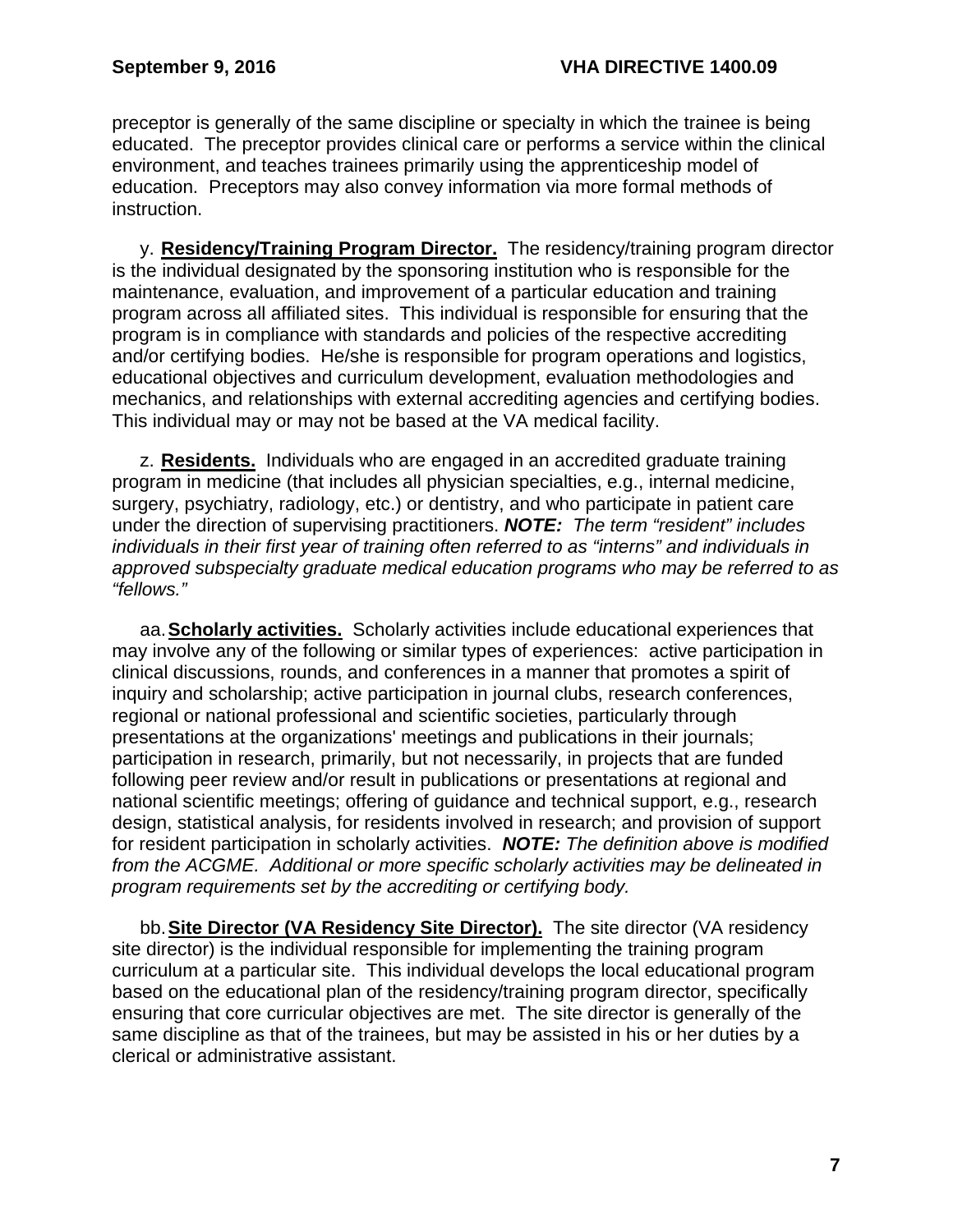cc. **Students.** Individuals assigned to a VA medical facility during the clinical phase of their undergraduate medical or dental education prior to obtaining a graduate degree from their respective accredited schools (medicine or dentistry). Students must be under the direct supervision of a supervising practitioner. Residents may participate in the education and clinical training of students. Students do not have either the responsibility or the authority for providing independent patient care. *NOTE: Students have also been referred to as clinical clerks, sub-interns, externs, or acting interns.*

dd.**Supervising Practitioner.** Supervising practitioner refers to licensed, independent physicians and dentists, regardless of the type of appointment, who have been credentialed and privileged at VA medical facilities in accordance with applicable requirements. A supervising practitioner must be approved by the sponsoring entity, generally in a Program Letter of Agreement, in order to supervise residents. (See ACGME's Common Program Requirements, at [http://www.acgme.org.](http://www.acgme.org/)) Supervising practitioners can provide care and supervision only for those clinical activities for which they have clinical privileges. *NOTE: The term "supervising practitioner" is synonymous with the term "attending" or "preceptor."*

ee.**Supervision.** Supervision is an intervention provided by a supervising practitioner (attending) that occurs as residents provide patient care through direct or indirect contacts with patients. The relationship of the supervising practitioner to the resident is evaluative, extends over time, and has the simultaneous purposes of enhancing the professional functioning of the resident while monitoring the quality of professional services delivered. Supervision is exercised through direct involvement with the patient and resident, observation of care provided by the resident, oversight of patient care, directing the learning of the resident, and role modeling communication and professional skills

ff. **Resident Credentials Verification Letter.** Previous name for a Trainee Qualifications and Credentials Verification Letter (TQCVL) (see paragraph 4.ii.)

gg.**Trainee Qualifications and Credentials Verification Letter.** A letter from the sponsoring entity to the local VA listing every trainee expected to be at the VA medical facility for a portion of their clinical training. The letter attests that each trainee has appropriate qualifications and verified credentials.

hh.**Trainees.** A general term to describe undergraduate, graduate, and continuing education students; interns, residents, fellows, and VA advanced fellows; and pre- and post-doctoral fellows whose time at a VA medical facility is spent in clinical or research training experiences to satisfy program, degree, or continuing education requirements.

ii. **User Class.** User Classes (e.g., attending physician, podiatrist, resident physician, medical student, dental student, associated health student, provider, medical record technician, nurse, Chief, Health Information Management Service (HIMS)) and sub-classes are defined in the VistA User Class File (8930). Responsibilities and privileges (for accessing, entering, signing, co-signing, editing, deleting, etc.) are defined through this file through the application of CPRS/VistA business rules.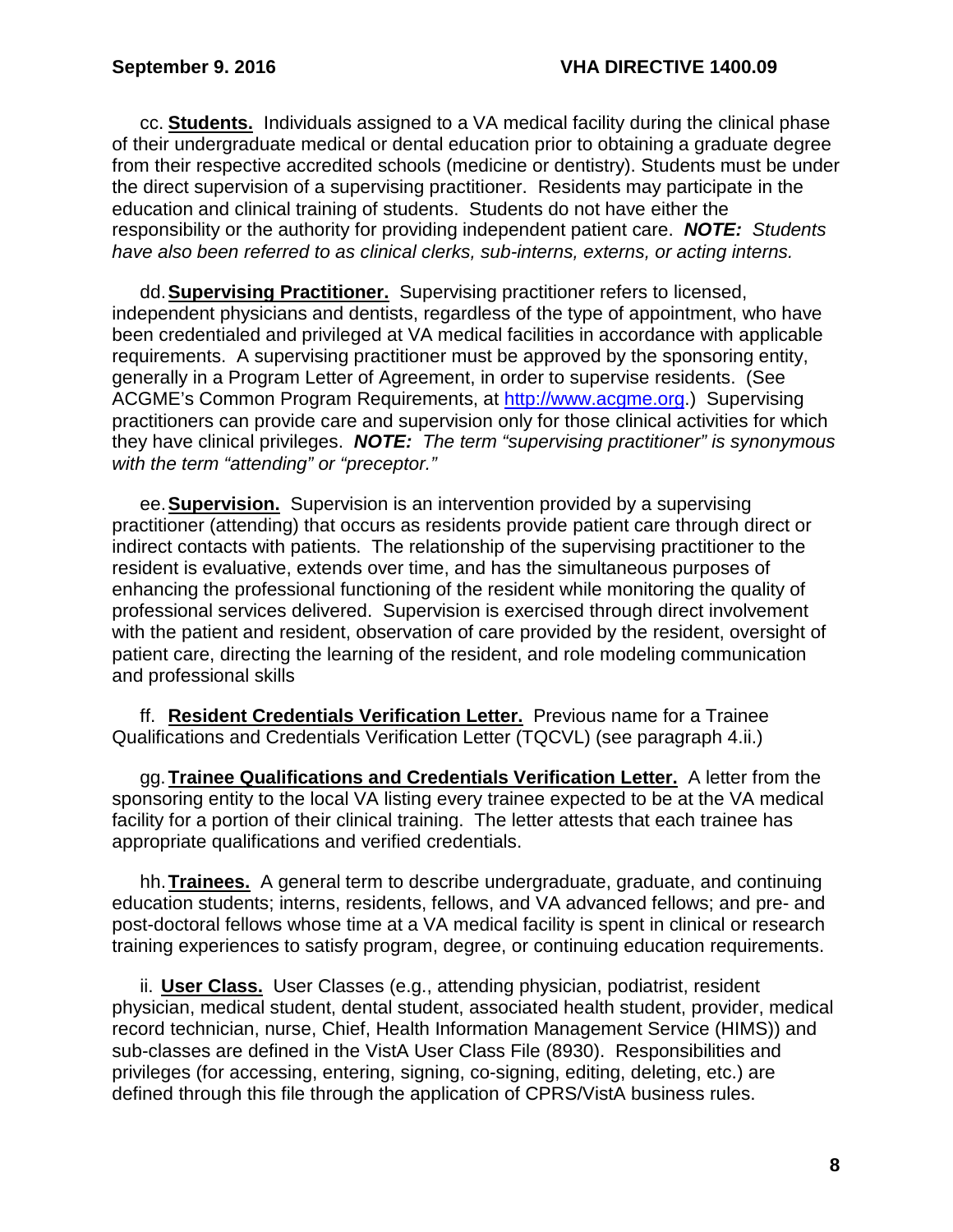# <span id="page-11-0"></span>**4. POLICY**

It is VHA policy that undergraduate and graduate dentist and physician trainees are enrolled in appropriately accredited and affiliated schools or residency programs, meet minimum qualifications for appointment to VHA facilities, and are appointed to VHA facilities according to VHA policy. These trainees must function under appropriate supervision by licensed and appropriately credentialed VHA staff, must provide documentation in the Veteran's medical record according to VHA policy, and must have their performance evaluated by supervising staff. VHA must abide by appropriate policy in administering trainee pay and in providing quarters and meals for trainees.

# <span id="page-11-1"></span>**5. RESPONSIBILITIES**

a. **VA Medical Facilities.** All VA medical facilities that either sponsor or participate in accredited undergraduate and graduate training programs in medicine (allopathic or osteopathic) or dentistry must have a single individual identified as having VA education oversight, i.e., the Designated Education Officer (DEO). The DEO is an education leader (often titled as ACOS/E) who serves in a capacity similar to the DIO as described by the ACGME. The DIO at the sponsoring institution has authority and responsibility for the oversight and administration of all accredited training programs at the sponsoring institution, and assures compliance with institutional requirements.

b. **Chief Academic Affiliations Officer.** The Chief Academic Affiliations Officer is responsible for defining national policies pertinent to medical/dental trainees in VA medical facilities. The Chief Academic Affiliations Officer presents pertinent decisionmaking information to VHA's leadership, participates in VHA strategic planning, and consults with other program and Veterans Integrated Service Network (VISN) offices on matters pertaining to or impacting upon VA's education mission.

c. **Veteran Integrated Service Network Director.** The Veterans Integrated Service Network (VISN) Director is ultimately responsible for addressing trainee program needs and obligations in VISN planning and decision-making, and making necessary resources available to the respective affiliated medical centers for educational programs as outlined in this Directive.

d. **Network Academic Affiliations Officer.** The Network Academic Affiliations Officer is responsible for assisting the VISN Director by:

(1) Ensuring that educational needs and obligations are considered in VISN planning and decision-making.

(2) Assisting medical centers in implementing medical/dental training policies.

(3) Providing guidance to network educational institutions.

(4) Helping ensure VISN-wide educational goals are accomplished and comply with system-wide education policies.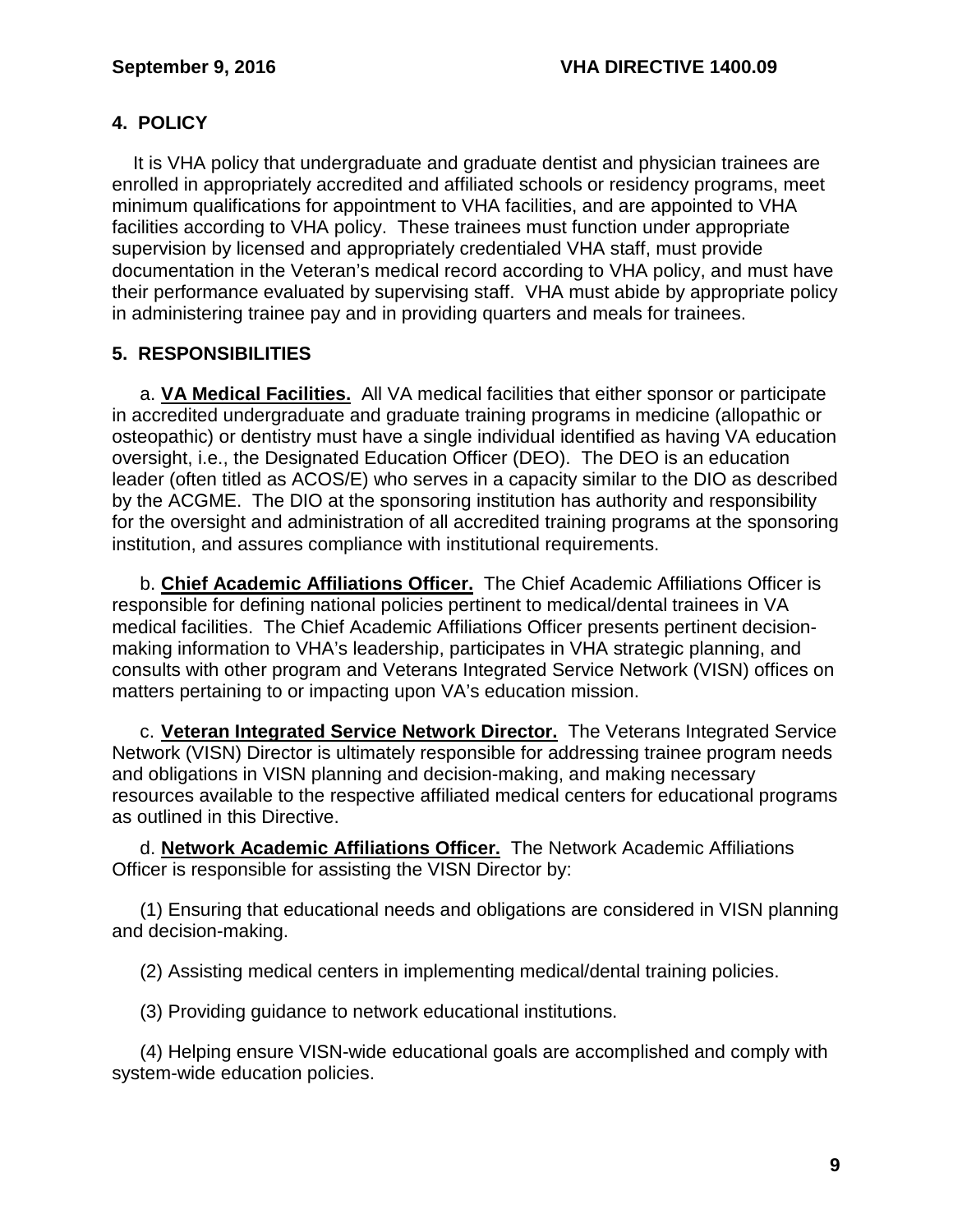(5) Providing guidance and assistance to individual medical centers regarding education program management and oversight.

e. **VA Medical Facility Director.** The VA medical facility Director is responsible for:

(1) Ensuring that local policies and procedures are in place to fulfill the requirements of this Directive.

(2) Appointing the facility DEO.

(3) In cases of serious infractions, dismissing a medical or dental resident from VA assignment in accordance with VA Handbook 5021, Part VI, Paragraph 18 (upon the advice of or after consultation with the Chief of Staff and/or DEO).

f. **Chief of Staff.** The Chief of Staff (COS) is responsible for:

(1) Oversight of all VA clinical programs including clinical education of trainees.

(2) Supervising or serving as the VA DEO.

g. **VA Designated Education Officer (DEO; Associate Chief of Staff for Education or similar organizational title).** The VA DEO shall have general oversight of all undergraduate and graduate trainees at a local VA medical facility or consolidated facilities for which the DEO is responsible. DEO oversight responsibilities include:

(1) Serving as VA point of contact (POC) for the institution to deal with clinical trainee issues for the VA medical facility and for the affiliated institution.

(2) Ensuring that medical/dental students or residents rotating to a VA medical facility are enrolled in or sponsored by affiliated institutions.

(3) Reviewing and ensuring that minimal qualifications and credentials are met for medical/dental trainees coming to VA for academic programs as attested to by the TQCVL.

(4) Ensuring that all trainees complete the onboarding process, including appropriate security screening.

(5) In collaboration with Human Resources staff, ensuring that appropriate appointments of medical/dental trainees are in place, including without compensation (WOC) appointments for all medical/dental students and for medical/dental residents, if appropriate. Providing orientation or assurance that necessary aspects of orientation are covered at the service level (e.g., Health Insurance Portability and Accountability Act (HIPAA), computer security, CPRS training).

(6) Ensuring that affiliation agreements are executed for all programs that send medical or dental students or residents to VA medical facilities for educational purposes.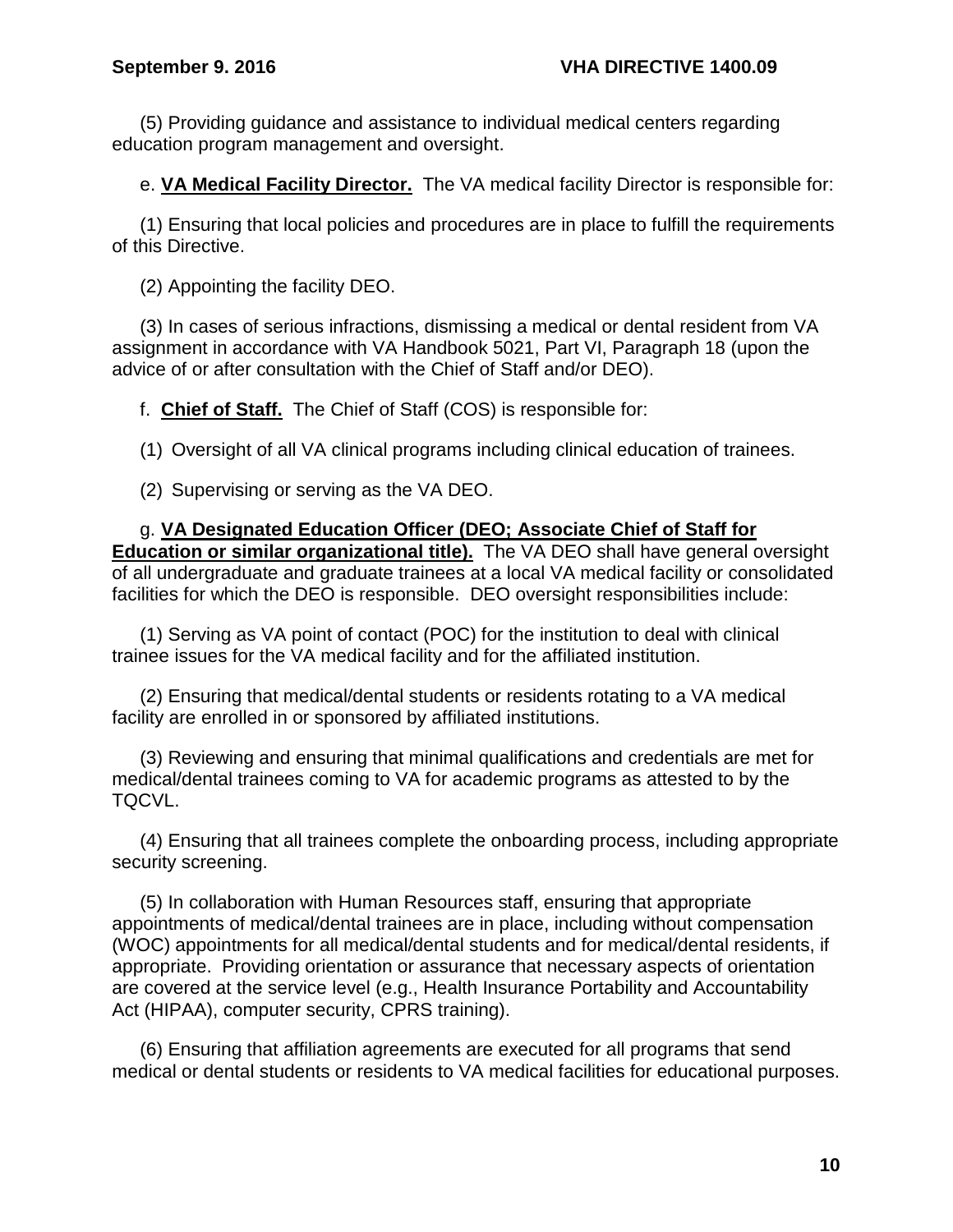(7) Ensuring that the requirements of the affiliation agreements, particularly those responsibilities assigned to the VA medical facility, are fulfilled.

(8) Interacting with affiliated institutions as appropriate on matters pertaining to trainee assignments and curricula and on evaluation of the VA medical facility as a training site.

(9) Acting as a consultant to other VA medical facility staff on educational matters and interpreting policies according to VA requirements.

(10) Acting as the principal liaison with the sponsoring institution's DIO and other education leaders in the academic programs of education and research.

(11) Advocating for sufficient VA resources for appropriate conduct of all educational programs.

(12) Exercising oversight and administration of all clinical training programs at the VA medical facility, and ensuring compliance with all pertinent requirements. This oversight responsibility includes fiscal matters, disbursement agreements, credentials of trainees, appointment and payment of trainees.

(13) Reviewing, approving, and signing all correspondence and documents prior to submission to accrediting bodies (if program accredited in VA's name).

(14) Presenting an Annual Report to the Medical Staff and the Governing Body that summarizes training program activities for the past year. This annual report should cover such issues as resident supervision, resident duty hours, resident credentials, resident graduated levels of responsibilities, etc. The medical staff, governing body, and the DEO should regularly communicate about the safety and quality of patient care provided by the trainees. Presentation and discussion of the Annual Report on Residency Training Programs (ARRTP) with the Medical Executive Committee of the medical staff (sometimes called the clinical executive board) would meet this requirement*. NOTE: The term "governing body" is recognized by the Joint Commission. Within VA, the medical center director serves in place of the governing body.*

(15) Chairing the local VA Residency Review Committee (if applicable) or Graduate Medical Education Committee, if appropriate (see paragraph 6.c).

(16) Encouraging the appointment of qualified health care professionals as full-time or part-time staff who will provide supervision of trainees and patient care.

(17) Encouraging faculty appointments at the sponsoring institution for VA supervising practitioners.

(18) Monitoring and ensuring that VA staff members with appropriate credentials and faculty status supervise trainees. *NOTE: This responsibility will be enhanced if the VA DEO is a member of the Professional Standards Board.*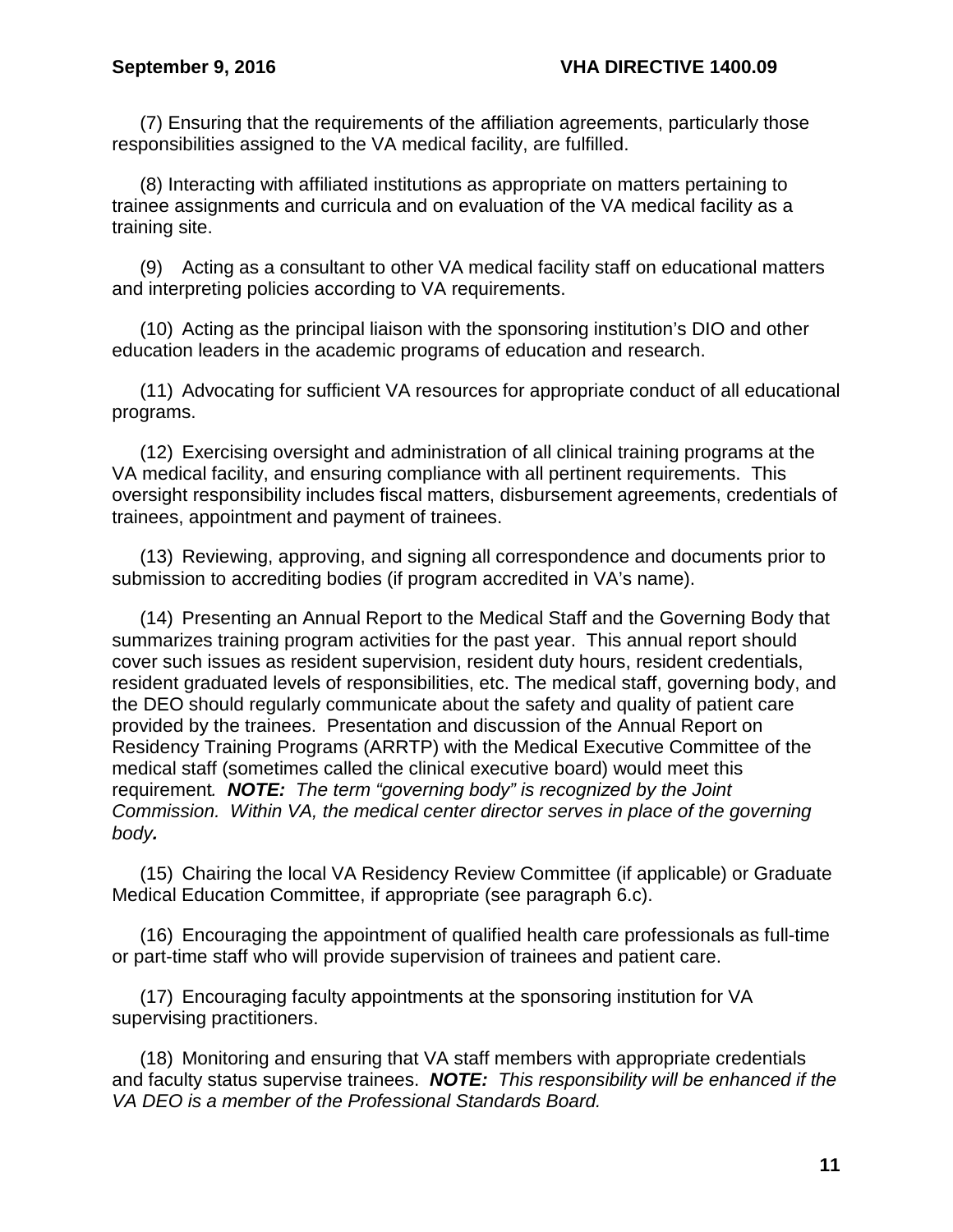(19) Reviewing and signing appropriate residency training program letters of agreement prepared by the affiliated institution.

(20) Dealing with special situations and issues pertaining to medical/dental trainees and advising the director of the VA medical facility and the program director of the affiliated institution (or program) concerning trainee competence, conduct, and compliance with VA regulations and policy.

(21) Facilitating the appointment of VA staff and appropriate affiliate institution program faculty to the VA Academic Partnership Council and its subcommittees. The VA DEO acts as executive director for the Council.

(22) Serves as the VA liaison to the Graduate Medical Education Council of the affiliated institution(s).

(23) Participates in the internal reviews of each VA clinical training program.

h. **Residency Program (or Training) Director.** The Residency Program Director is responsible for the quality of the overall education and physician or dentist residency training program in a given discipline and for ensuring that the program is in compliance with the policies of the respective accrediting and/or certifying bodies. The Residency Program Director defines the levels of responsibilities for each year of training by preparing a description of the types of clinical activities residents may perform. *NOTE: In affiliated programs, the Residency Program Director is customarily at the affiliated institution, but will be a VA practitioner if the program is sponsored by VA.*

i. **VA Residency Site Director.** The VA Residency Site Director is responsible for site logistics, ensuring at a minimum that trainees are oriented to site, policies, and practices; that the details of rotations, schedules, and objectives are communicated to the trainees; and that evaluations of trainees, preceptors/supervisors, and the training site are performed. The site director is responsible for assessment and improvement (if necessary) of trainee supervision. He/she is responsible for ensuring that supervising practitioners are appropriately fulfilling their responsibilities to provide supervision to residents and that ongoing evaluation of supervisors, residents, and the VA site are conducted. The VA Site Director is responsible for ensuring that medical/dental residents or students function within their assigned graduated level of responsibility.

j. **Supervising Practitioners (or Preceptors).** The supervising practitioner is responsible for, and must be personally involved in, the care provided to individual patients in inpatient and outpatient settings as well as long-term care and community settings. When a resident or a student is involved in the care of the patient, the responsible supervising practitioner must continue to maintain a personal involvement in the care of the patient. A supervising practitioner must provide an appropriate level of supervision. Determination of this level of supervision is a function of the experience and demonstrated competence of the resident and of the complexity of the Veteran's health care needs. Students require a higher degree of supervision and oversight than residents. The supervising practitioner may also provide practice-based learning opportunities and/or didactic teaching to trainees. The responsible supervising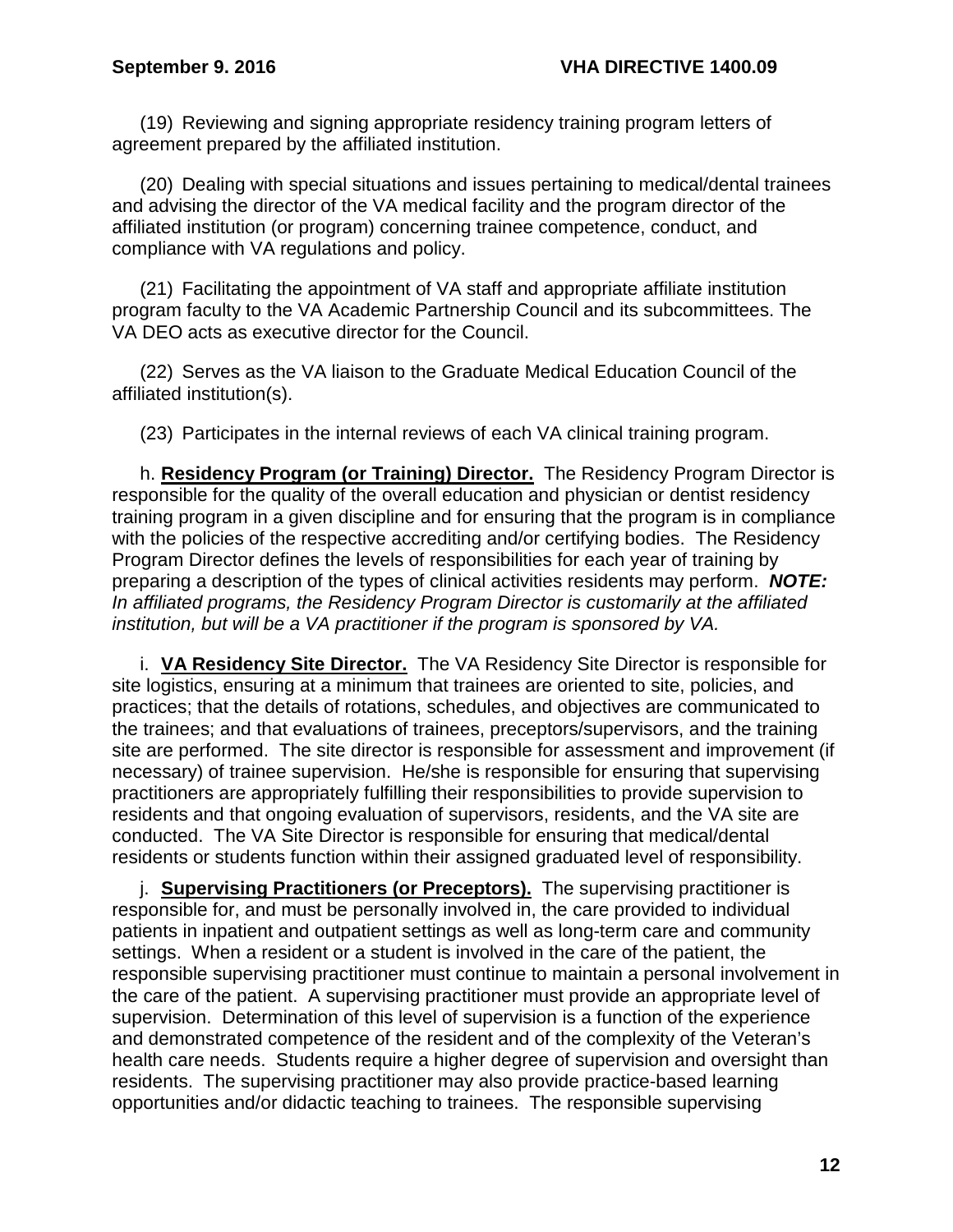practitioner is also responsible for periodic evaluation of trainees and of the instruction program as required by accrediting bodies.

k. **Trainees.** Medical and dental trainees (students and residents) must be aware of their limitations and not attempt to provide clinical services or do procedures for which they are not trained. They must know the graduated level of responsibility described for their level of training and not practice outside of that scope of service. Each trainee is responsible for communicating significant patient care issues to the supervising practitioner. Discussion and interaction with the supervising practitioner must be documented in the record. During VA educational rotations, trainees are expected to adhere to professional and program-specific standards as well as VA regulations and applicable laws. Trainees will be asked periodically to evaluate their VA preceptors/supervising practitioners and their training.

## <span id="page-15-0"></span>**6. EVALUATION OF PROGRAMS, TRAINING SITES, TRAINEES, AND SUPERVISORS**

# a. **Program and Training Site Evaluation.**

(1) Education relationships thrive in a climate of communication, cooperation, and trust. Both VA and the affiliated site (academic institution or clinical care site) bring assets to the relationship and are motivated to provide high quality training. Assessment activities, formal or informal, provide a framework for evaluating the scope, operations, value, and outcomes of all health professions training programs.

(2) On a regular basis (i.e., annually or as authorized), input or feedback from medical and dental trainees regarding the VA training site and environment will be solicited by VHA's OAA through a survey process. The local use of other, more frequent methods of obtaining feedback from trainees is encouraged.

# b. **Trainee and Supervising Practitioner Evaluation.**

(1) See VHA Handbook 1400.01, Resident Supervision, for procedures regarding medical and dental resident evaluations and their evaluations of supervising practitioners.

<span id="page-15-1"></span>(2) At a minimum, medical and dental students will be evaluated according to the standards, format, and frequency prescribed by the sponsoring institution and the appropriate accrediting body. The supervising practitioner will discuss the evaluation with the student at the end of each rotation. Evaluations of student performance are stored and aggregated by the sponsoring affiliated institution, although they may be reviewed prior to submission by the local facility service chief or site director, based upon local policy. Students will be offered the opportunity to evaluate their supervising practitioners according to processes established by the affiliated institution.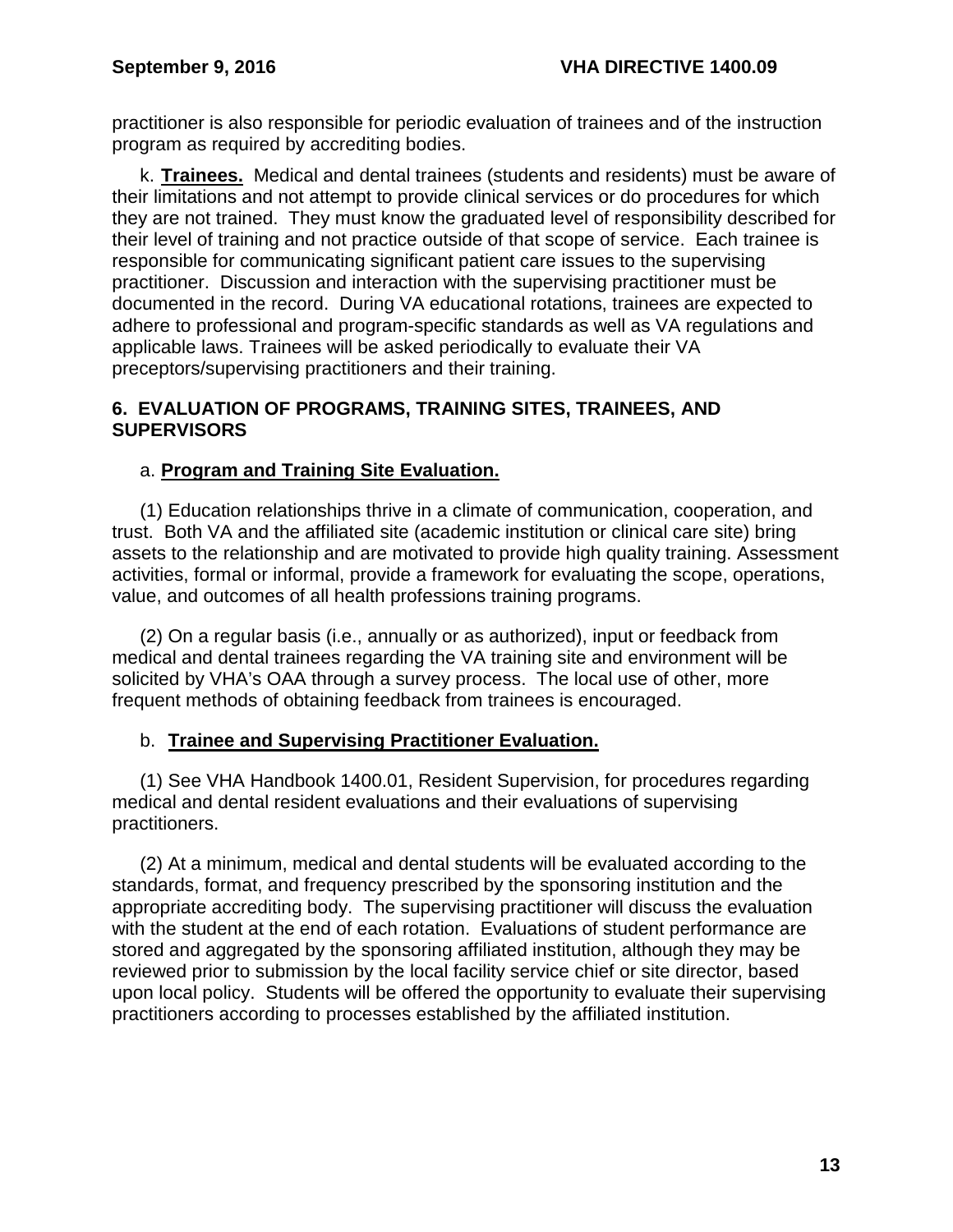## **7. MEDICAL AND DENTAL RESIDENCY PROGRAMS**

a. **General.** Each VA medical facility with residency training programs must have an administrative review mechanism in place. Review mechanisms vary depending on whether the VA medical facility is the sponsoring institution or a participating institution. For ACGME-accredited programs, the sponsoring entity must meet the ACGME requirements.

b. **Graduate Medical Education Committee (when the affiliated institution**  sponsors the program). This committee is established at the affiliated institution that serves as the sponsoring institution for the VA's integrated training programs. Training programs are accredited in the name of the Sponsoring Institution ("Affiliate"). The VA medical facility is a participating institution (see paragraph 4.w.) in the training program. This committee functions according to standards set forth by the ACGME for Graduate Medical Education Committees (GMEC). The GMEC has the responsibility for monitoring and advising on all aspects of residency education at all affiliated sites. Voting membership on the committee must include residents nominated by their peers. It must also include appropriate program directors, administrators, the accountable DEO, and may include other members of the faculty. VA medical facilities must participate in the GMEC as appropriate to the number and integration of the training programs. A minimum of one VA faculty member (preferably the DEO or ACOS/E) must be a standing member of the affiliated institution's GMEC.

c. **Graduate Medical Education Committee.** When VA sponsors the program, this committee must be established at each VA medical facility that serves as a Sponsoring Institution (i.e., has one or more graduate medical or dental education residency training programs that are accredited in the name of the VA). The committee functions according to standards set forth by the ACGME for GMECs. The VA-based GMEC has the responsibility for monitoring and advising on all aspects of residency education. Voting membership on the committee must include residents nominated by their peers. It must also include all or appropriate program directors, administrators, and may include other members of the faculty. This committee is chaired by the DEO (ACOS/E or other education leader). The GMEC must:

(1) Establish and implement policies and procedures regarding the quality of education and the work environment for the residents in all accredited programs.

(2) Annually review and make recommendations regarding resident stipends, according to PGY levels, benefits, and funding for resident positions that are paid directly by VA. The provisions of VA Handbook 5007, Part II, Appendix E, will be followed.

(3) Establish and maintain appropriate oversight of and liaison with program directors and ensure that program directors establish and maintain proper oversight of and liaison with appropriate personnel of other institutions participating in the training program.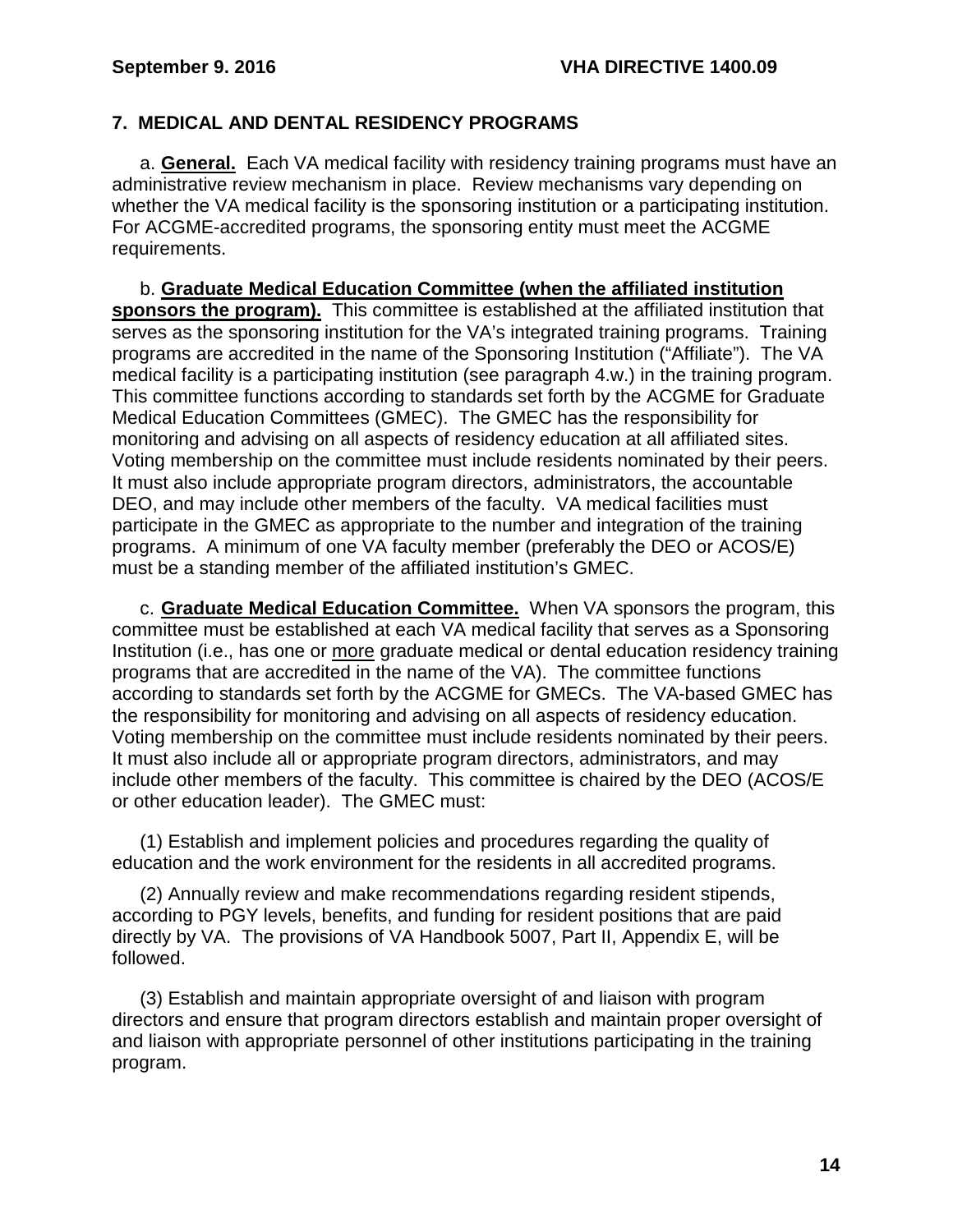(4) Establish and implement formal written policies and procedures governing resident duty hours, and establish and implement procedures to regularly monitor resident duty hours.

(5) Develop and implement written procedures to review and endorse requests from programs requesting an exception in the weekly limit on duty hours.

(6) Ensure that all programs provide appropriate supervision for all residents consistent with proper patient care, educational needs of residents, and applicable program requirements.

(7) Ensure that each program provides a curriculum and an evaluation system to ensure that residents demonstrate achievement of the six general competencies for graduate medical education (GME).

(8) Establish and implement formal written institutional policies for the selection, evaluation, promotion, and dismissal of residents. These policies must be consistent with VA Handbooks 5005 and 5021.

(9) Frequently review all correspondence with accrediting bodies and monitor action plans for the correction of concerns and areas of non-compliance.

(10) Conduct internal reviews of all accredited programs to assess compliance with institutional and program requirements.

d. **Dental Residency Training Programs.** If a VA medical facility sponsors dental residency training programs, then dental training program oversight is included with the GMEC, which would then become the Graduate Resident Education (GRE) Committee. Dental training programs would be part of the sponsoring program's GRE committee. If not aligned with the local GRE committee (or GMEC), dental training programs must have their own oversight committee.

e. **Resident Supervision.** See VHA Handbook 1400.01, Resident Supervision, for details of resident supervision policy, documentation, monitors, evaluation, and oversight.

### <span id="page-17-0"></span>**8. MEDICAL AND DENTAL STUDENT PROGRAMS**

a. **Overview.** Any undergraduate student from an affiliated medical or dental school sent by the affiliated institution to a VA medical facility for short-term clinical training is considered under VA's medical and dental student program. Students are neither licensed practitioners nor resident trainees. In order to receive clinical training within a VA medical facility, the student must be enrolled in an affiliated medical or dental school. A VA medical facility must have a signed affiliation agreement in place prior to offering clinical training to medical or dental students. As part of their clinical training, students participate in clinical care teams in both inpatient and outpatient settings and complete rotations on a variety of clinical services. All clinical activities performed by students must be appropriately supervised by a VA supervising practitioner.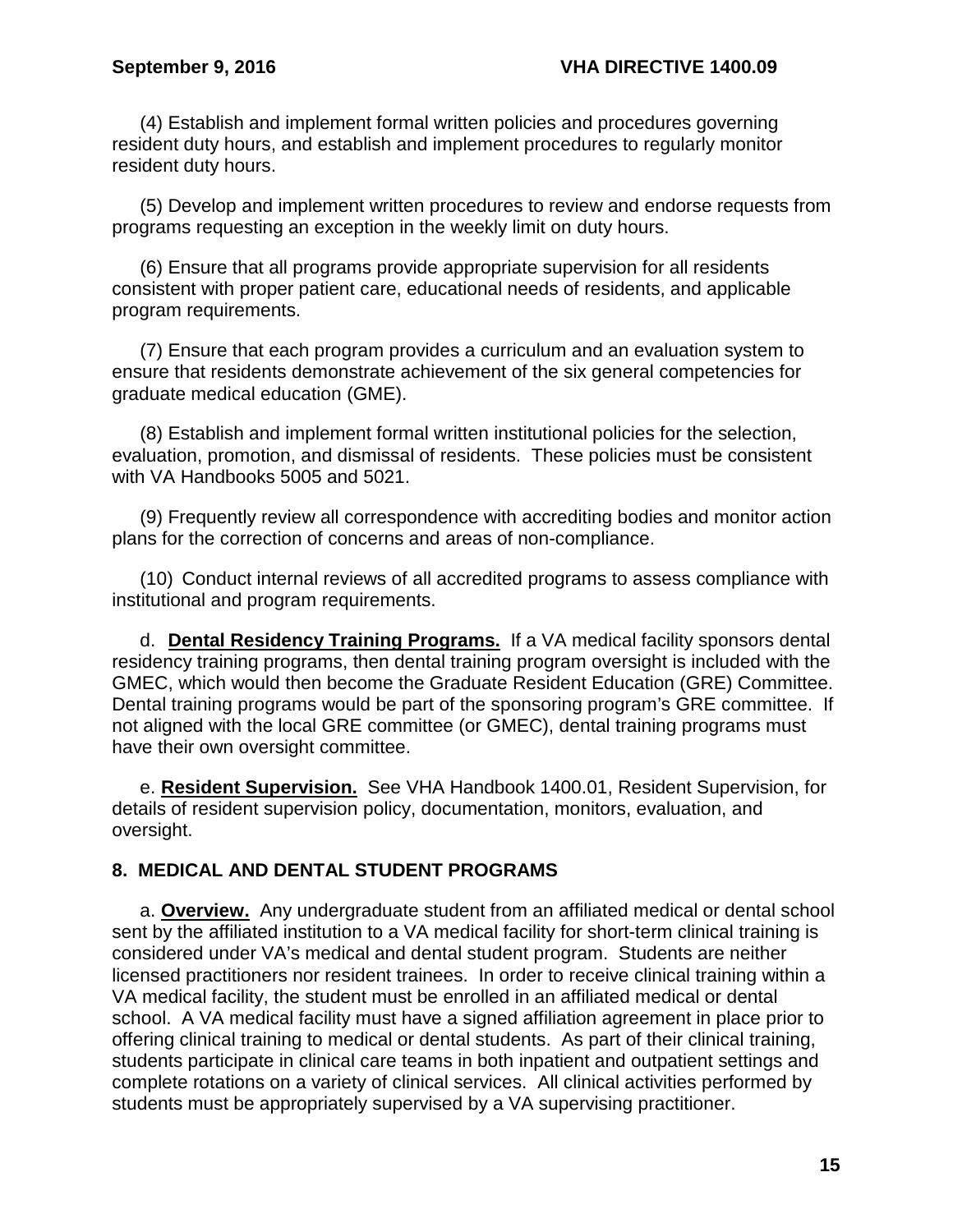Supervision of students must necessarily be more rigorous and methodical than for physician or dental residents. The overriding concern is the safe and effective care of patients, including accurate and timely documentation in the medical record.

b. **Supervision of Medical and Dental Students.** The following statements about student supervision and student documentation in the health record are meant to be minimum national standards. Individual VA medical facilities may impose more restrictive local policy stipulations.

(1) Medical/dental students must function at all times under the supervision of an assigned licensed independent supervising practitioner. Each supervising practitioner must be appropriately credentialed and privileged at the VA medical facility where supervision occurs. *NOTE: A resident physician or dentist when functioning in the context of a residency training program is not a licensed independent supervising practitioner.* 

(2) Supervising practitioners may delegate some of the supervision of students to residents. However, the supervising practitioner retains the primary responsibility for patient care conducted by all levels of trainees, supervision of all trainees, and ensuring the timely and accurate documentation of that care and supervision in the health record. *NOTE: The only types of notes that could be delegated to a resident for supervision of a medical or dental student would be for documentation of those situations which do not require attending involvement such as a daily progress note on a relatively stable patient.* 

(3) Participation of Medical and Dental Students in Performance of Procedures. Routine Bedside and Clinic Procedures. Routine bedside and clinic procedures include: skin biopsies, central and peripheral lines, lumbar punctures, centeses, and incision and drainage. Medical or dental students may participate in routine bedside and clinic procedures under direct supervision by the supervising practitioner. Depending upon the complexity of the procedure and due to the level of training and lack of clinical experience of the medical student, the role of observing and/or assisting the resident or staff physician performing the procedure is appropriate. The supervising practitioner may delegate supervision of students to a resident or fellow who has had an appropriate level of responsibilities defined by the Program Director, according the VHA Handbook 1400.01, Resident Supervision. Nevertheless, the ultimate responsibility for the patient, for oversight of the care delivered, and for compliance with the provisions of this Directive resides with the supervising practitioner. Documentation standards must follow the setting-specific guidelines and the documentation requirements listed in paragraph 7c below.

(4) Non-routine, Non-bedside Diagnostic, or Therapeutic Procedures. Non-routine, non-bedside, diagnostic, or therapeutic procedures (e.g., endoscopy, cardiac catheterization, invasive radiology, epidural injection or other spinal injections or procedures) require a high level of expertise in their performance and interpretation. Such procedures may be done only by residents with the required knowledge, skill, and judgment and under an appropriate level of supervision by a supervising practitioner.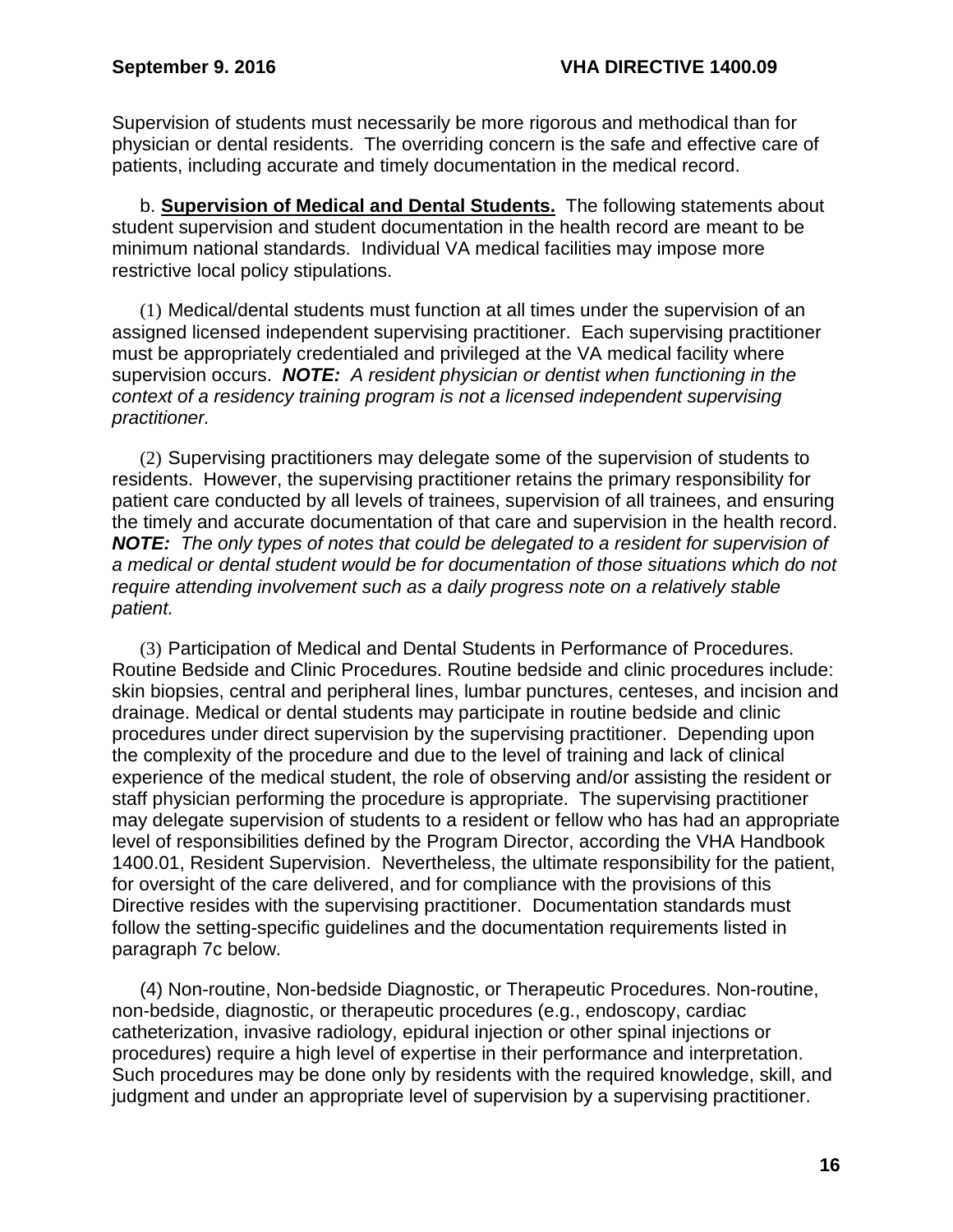Medical or dental students may not perform these procedures, even under direct supervision. Dental students may perform simple, non-complex exodontia and oral biopsies if directly supervised.

(5) Operating Room (OR) Procedures. Medical or dental students may participate in OR procedures as observers or as assistants, but may not perform OR procedures even under direct supervision with the exception of simple, non-complex exodontia and oral biopsies performed by dental students who are directly supervised. *NOTE: Assisting in OR procedures may be understood as participation in routine functions such as holding retractors or cameras for laparoscopic surgery and with the superficial suturing required for skin closure at the end of a case. Such tasks could only be performed under the direct supervision of an attending physician or dentist.*

c. **Documentation by medical/dental students in the health record.** Students must learn to communicate effectively in the health record. Asking students to serve as "scribes" or transcriptionists for CPRS documentation places service needs over the educational needs of students. Medical/dental student documentation does not replace any other practitioner documentation and must always be accompanied by documentation entered independently by a supervising practitioner or resident. Medical/dental student documentation alone is insufficient documentation for patient care or billing purposes. Co-signature of medical student notes is not sufficient to show adequate supervision or appropriate medical care. Student-authored notes must be accompanied by an addendum or independent note by the supervising practitioner in addition to co-signature. For notes requiring attending-level documentation, delegation of the supervising practitioner function cannot be delegated to a resident. If the individual facility chooses to allow student entries in the electronic health record, i.e., VA's CPRS, then the following stipulations apply:

(1) Students must be registered in VistA and assigned an appropriate User Class designation prior to entering any notes into the electronic health record. Proper assignment of a User Class ensures that the electronic signature identifies the signer as a medical or dental student in the appropriate User Class and that appropriate CPRS business rules are applied.

(2) Until co-signed, a student-authored note should only be viewable in CPRS/VistA to the author and the identified co-signer (and others with appropriate administrative clearances as specified in VHA Handbook 1907.01, Health Information Management and Health Records). A signed note may not be edited.

(3) Student-authored notes are subject to the following requirements:

(a) Local CPRS Business Rules must require mandatory identification of a co-signer for all student-authored notes. Identification of an "additional signer" is not sufficient.

(b) Student notes shall always identify the student creating the note with a CPRS signature stamp. Students are not allowed to initiate CPRS data entry on behalf of another person or change authorship of notes for another person's signature. Student notes shall be validated as described below.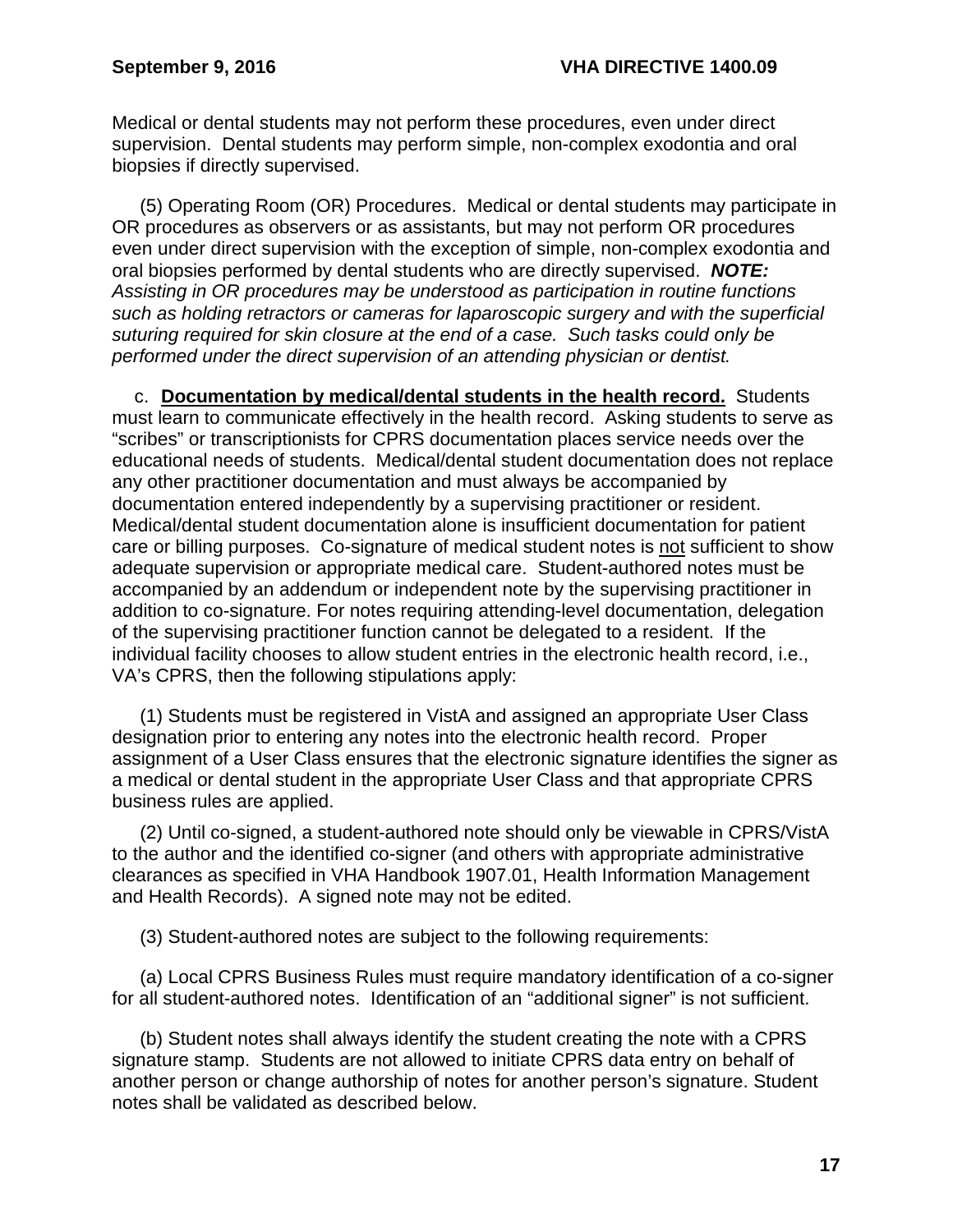(c) A student-authored note must be co-signed either by the appropriate supervising practitioner or resident.

(d) An assessment or evaluation by a student must be validated by the supervising practitioner or resident and documented in an independent note or addendum to the student note. Resident documentation must reflect adherence to the standards detailed in VHA Handbook 1400.01, Resident Supervision. Any treatment delivered or diagnostic evaluation performed by a student must be directly and closely supervised by the supervising practitioner or resident**.** Co-signature of a student note is not sufficient documentation for patient care or any other purpose. The medical record must contain detailed documentation of patient assessment by either the resident or the supervising practitioner. Supervising practitioners may not copy and paste material from a studentauthored note. A medical student note cannot be taken to be an official record of patient care. A supervising practitioner's or a resident's independent note or addendum to the student's note may reference the medical or dental student's past medical history, family and social history, and review of systems (ROS). An independent patient examination, assessment, and management plan must be provided*. NOTE: "Subinterns" or "Acting Interns" are considered students (see paragraph 4.ee.) and their notes are not sufficient to document adequate patient care.*

(4) Students may enter the following types of documentation into the health record, subject to the stipulations noted in paragraph 7.c.(3)(d).

- (a) Inpatient admission notes, but not the History and Physical (H&P) of record.
- (b) Inpatient consultation notes.
- (c) Inpatient progress notes.
- (d) Outpatient consultation notes.
- (e) Outpatient clinic visit notes.
- (f) Extended care admission notes.
- (g) Extended care progress notes.
- (h) Emergency department notes.

(i) Progress notes for procedures performed at the bedside or in a clinic *(*e.g., paracentesis, thoracentesis, lumbar puncture, etc.*).*

(5) Students may not enter the following types of documentation into the health record. This list may be modified by local medical staff bylaws, which may be more but not less stringent than this policy.

(a) Advanced directives.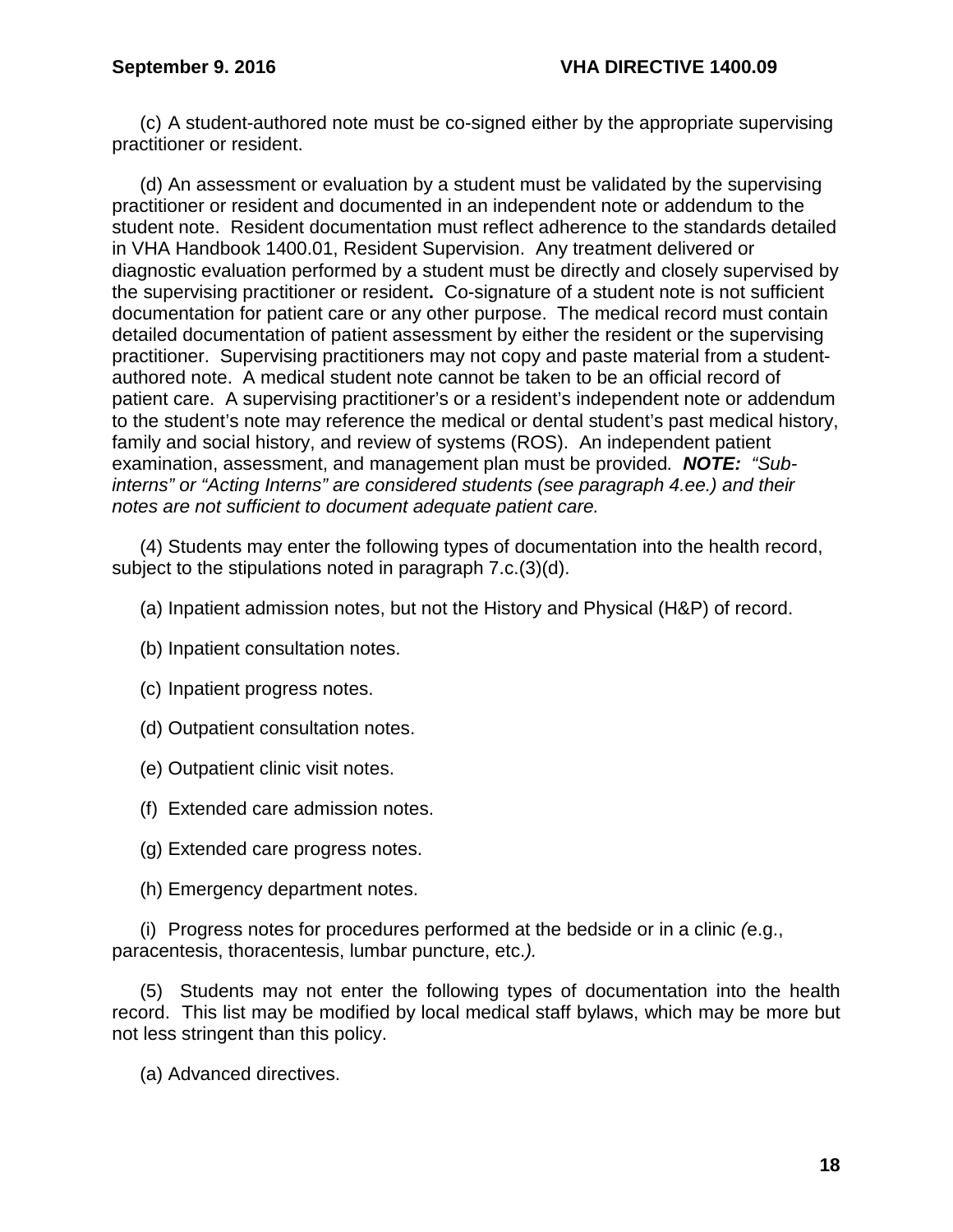- (b) Informed consent.
- (c) Discharge summaries.

(d) Reports or notes for procedures performed in a procedural suite, such as cardiac catheterization, interventional radiology, or endoscopy*. NOTE: The prohibition does not apply to those procedures normally performed in a clinic or at the bedside, which are commonly documented via a progress note rather than a formal procedure report.*

- (e) Operative notes and reports.
- (f) Do not resuscitate notes.
- (g) Seclusion and restraint notes.
- (h) The History and Physical (H&P) of record.

d. **Appointment and pay of medical and dental students.** Medical and dental students may be appointed as without compensation (WOC) trainees under 38 U.S.C. 7405 and 7406; appointments are made in accordance with VA Handbook 5005, Staffing, Part II, Chapters 2 and 3. Each VA medical facility must have a process in place to ensure the completion of onboarding requirements for all trainees prior to an appointment or re-appointment irrespective of appointment type and length of training. Medical and dental students are not eligible to receive trainee stipends.

#### **e. Special Situations.**

(1) **Visiting Students.** Medical or dental students from domestic or foreign medical or dental schools other than the affiliated school may receive elective training within a VA medical facility only if the affiliated medical or dental school sponsors the student(s) and takes full responsibility for their education while at the VA medical facility. Visiting students must complete the appropriate appointment papers (as a WOC) and undergo the same fingerprint and background checks as the other students from the affiliated institution. Documentation of visiting students sponsored by the affiliate will be identified to the VA medical facility through a TQCVL from the affiliate.

(2) **Student Stipends and Other Benefits.** Medical and dental students are not eligible for VA-paid stipends or incentive awards. They may qualify for certain benefits, such as parking, meals for in-house on-call duties, use of on-call rooms, and use of library facilities, at the discretion of and as determined by the VA DEO. With permission of the Chief Academic Affiliations Officer (CAAO), medical or dental students may qualify for travel reimbursement or use of quarters when the travel is to remote VA clinical sites as part of a rural health rotation or experience.

(3) **Employment.** Medical and dental students may be employed at VA medical facilities in positions for which they are qualified, provided the employment is unrelated to their medical or dental school course of study. When so employed, the individual will not be designated as a trainee, may only function within scope of the relevant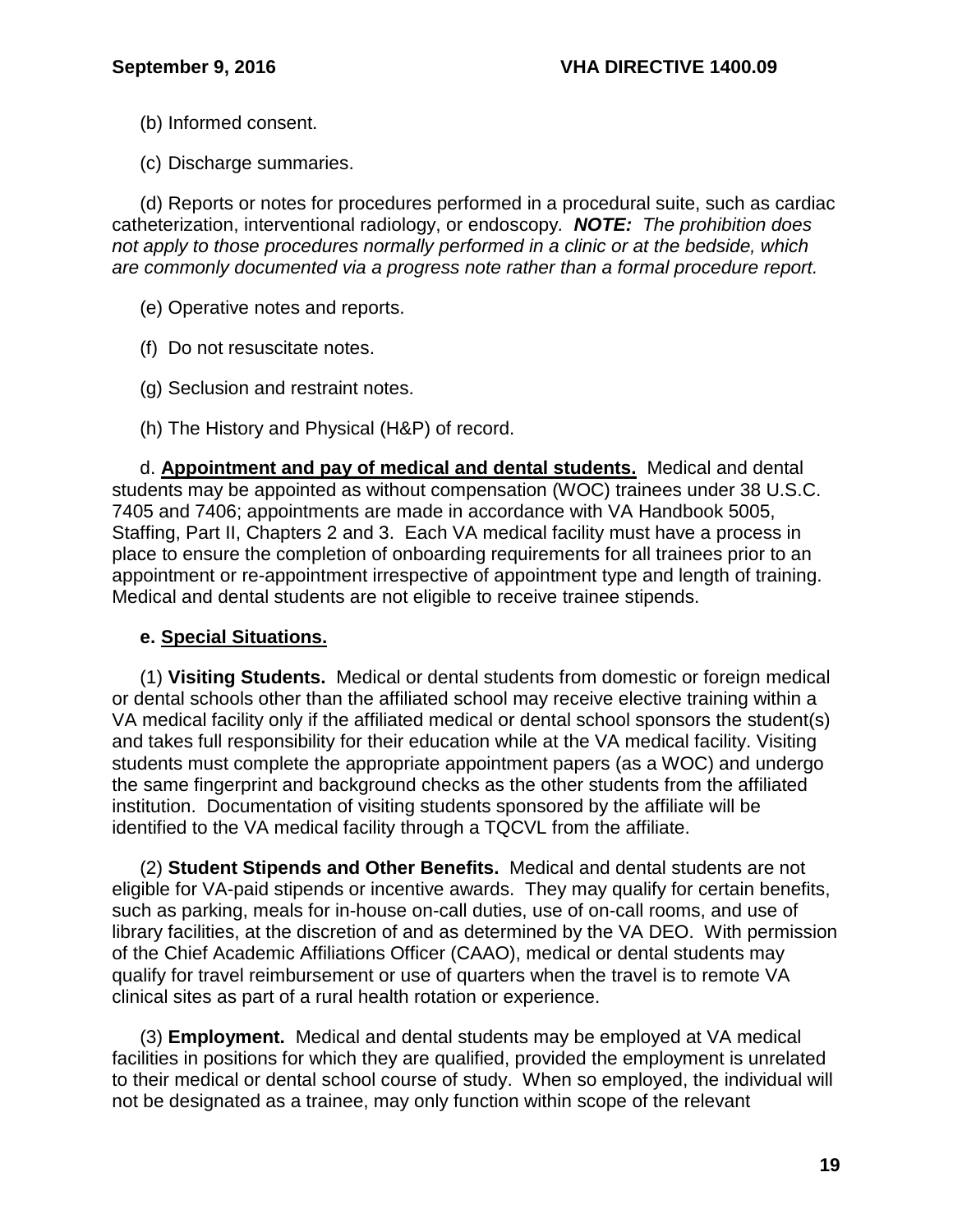Functional Statement for which he/she is hired, and will be assigned duties in a manner similar to other employees in a comparable, non-training capacity (see also paragraph 8.)

(3) **Disciplinary Actions and Terminations.** See paragraph 9, Due Process for Trainee Performance, Remediation, and Disciplinary Actions.

## <span id="page-22-0"></span>**9. APPOINTMENT AND PAY OF MEDICAL AND DENTAL RESIDENTS**

a. **General.** Physician and dental residents are appointed under 38 U.S.C. 7406 and appointments are made in accordance with VA Handbook 5005, Staffing, Part II, Chapter 3, Section H. Each VA medical facility must have a process in place to ensure the completion of onboarding requirements for all residents prior to an appointment or re-appointment irrespective of appointment type, pay status, and length of training. All trainees are prohibited from being appointed in a volunteer status. Paragraph 8 pertains only to physician and dental residents in accredited training programs and does not apply to VA Advanced Fellows (non-accredited).

b. **Minimum qualifications.** For appointment and matriculation as a first postgraduate year (PGY-1) resident and for advancement to subsequent PGY levels in VAsponsored programs:

(1) No license to practice medicine or dentistry is required during the first year of a VA-sponsored residency.

(2) Prior to matriculation, PGY-1 physician residents must have passed Step 2 of the U.S. Medical Licensing Examination (USMLE) or equivalent examination and step (or "part"), such as the Comprehensive Osteopathic Medical Licensing Examination (COMLEX) or part 1 of the Medical Council of Canada Qualifying Examination (MCCQE). *NOTE: Passing Step 2 of the USMLE is currently required for ECFMG certification. Since 1992, the USMLE has replaced the FLEX (Federation Licensing Examination)*, *and NBME (National Board of Medical Examiners) licensing examinations for allopathic medical school graduates.* 

(3) Physician residents in VA-sponsored programs must have passed Step 3 of the USMLE or COMLEX or be a Licentiate of the Medical Council of Canada (LMCC) prior to appointment at a PGY-3 or higher level

(a) A resident who has not taken the USMLE (Step 3), COMLEX (Level 3), or MCCQE (Part 2) examinations by May 1 of the PGY-1 training year must receive a Formal Written Warning of Academic Deficiency from the Program Director and must take the exam within 6 months.

(b) A resident who does not pass the USMLE (Step 3), COMLEX (Level 3), or MCCQE (Part 2) examination on the second attempt will be placed on Academic Probation, will not advance to the PGY-3 level, and must re-take the exam within 6 months.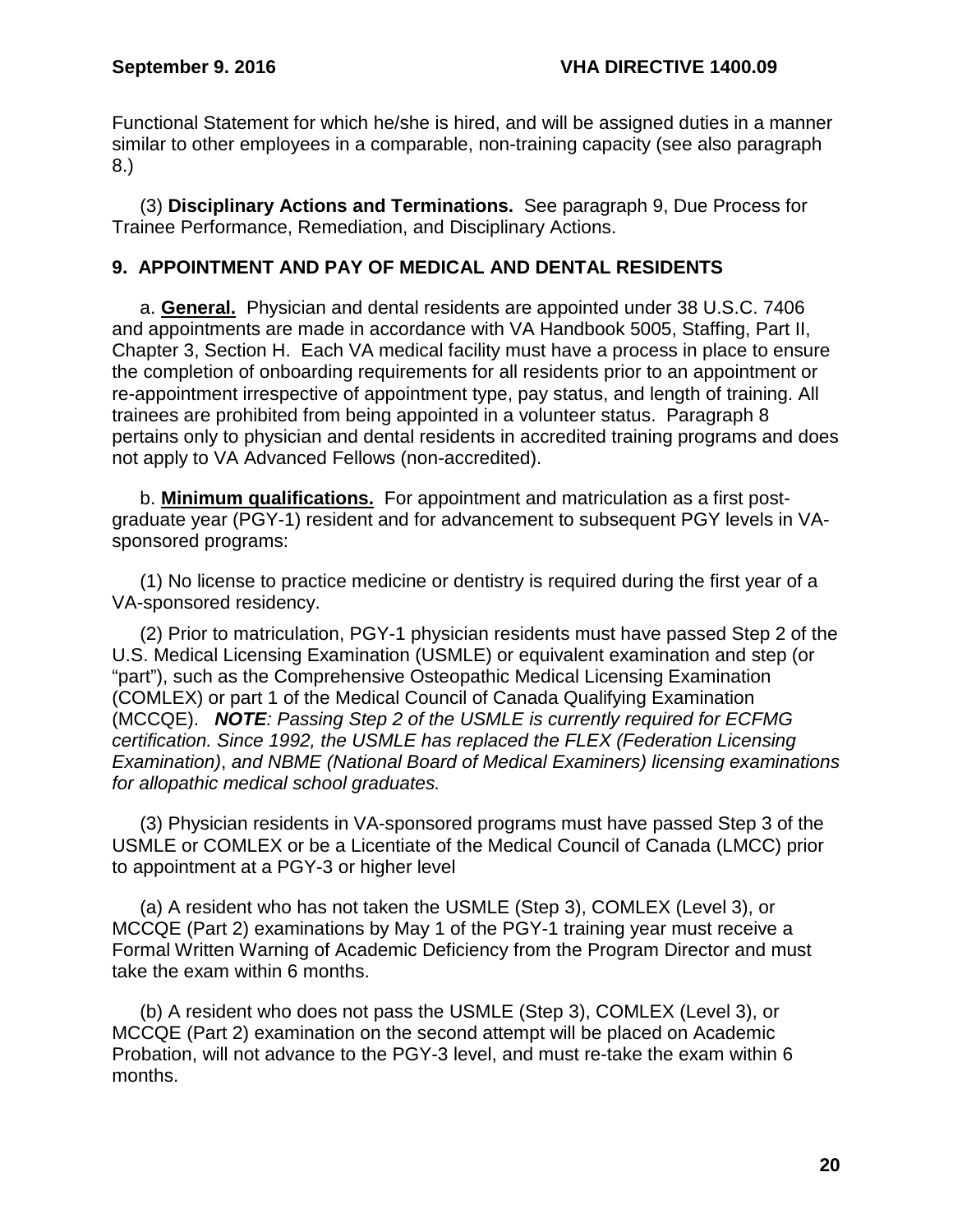(c) A resident who does not pass the USMLE (Step 3), COMLEX (Level 3), or MCCQE (Part 2) examination on the third attempt will be dismissed from the training program.

(4) Dental residents must have passed Part II of the National Board Dental Examination (NBDE) prior to matriculation as a PGY-1 dental resident.

c. **VA-sponsored programs.** VA-sponsored training programs must have and communicate to prospective candidates clear local policy statements regarding minimum criteria for:

(1) Selection of candidates.

(2) Matriculation or appointment of selected residents;.

(3) Promotion of residents to PGY-2 and higher.

d. **In non-VA sponsored, affiliated programs.** First-year residents (physician or dental) do not need to be licensed, but may be subject to state or program requirements for registration, obtaining a permit or limited (training) license, or other state-required certification of trainee status.

(1) Licensing requirements of physician and dental residents appointed as PGY-2 or higher will be set by the sponsoring institution.

(2) VA appointment and matriculation will depend upon the resident's meeting all qualification and credential requirements specified by the sponsoring institution.

e. All residents will provide VA with their National Provider Identifier (NPI).

### f. **Eligibility of Non-Citizens and U.S. Citizen International Medical Graduates (IMG) and International Dental Graduates for Appointment.**

(1) **For physician training programs sponsored by and accredited in the name of the affiliate.** Non-citizen or IMG residents may be selected by the sponsoring institution. For non-citizen or IMG residents in ACGME-accredited residency training programs, non-U.S. citizen visa status and certification by the Educational Commission for Foreign Medical Graduates (ECFMG) must be attested to in the TQCVL. The sponsoring institution must ensure that each IMG, non-citizen resident meets all requirements of the specific visa type. An alternative version of the TQCVL for noncitizens may be used. The VA DEO should verify, at a minimum, that specific requirements for VA rotation by IMG noncitizen residents have been met. Depending on the visa type, additional documents may be necessary for rotation of an IMG from the affiliate to VA. Verification of all documents by the program director or DIO is part of the TQCVL certification process. U.S. citizens who have graduated from a non-US medical school must have ECFMG certification. Graduates of a Canadian medical school, accredited by the Liaison Committee for Medical Education (LCME), do not require ECFMG certification, but do need an appropriate visa to enter the U.S. for training. Canadian citizens or Canadian medical school graduates who seek J-1 visa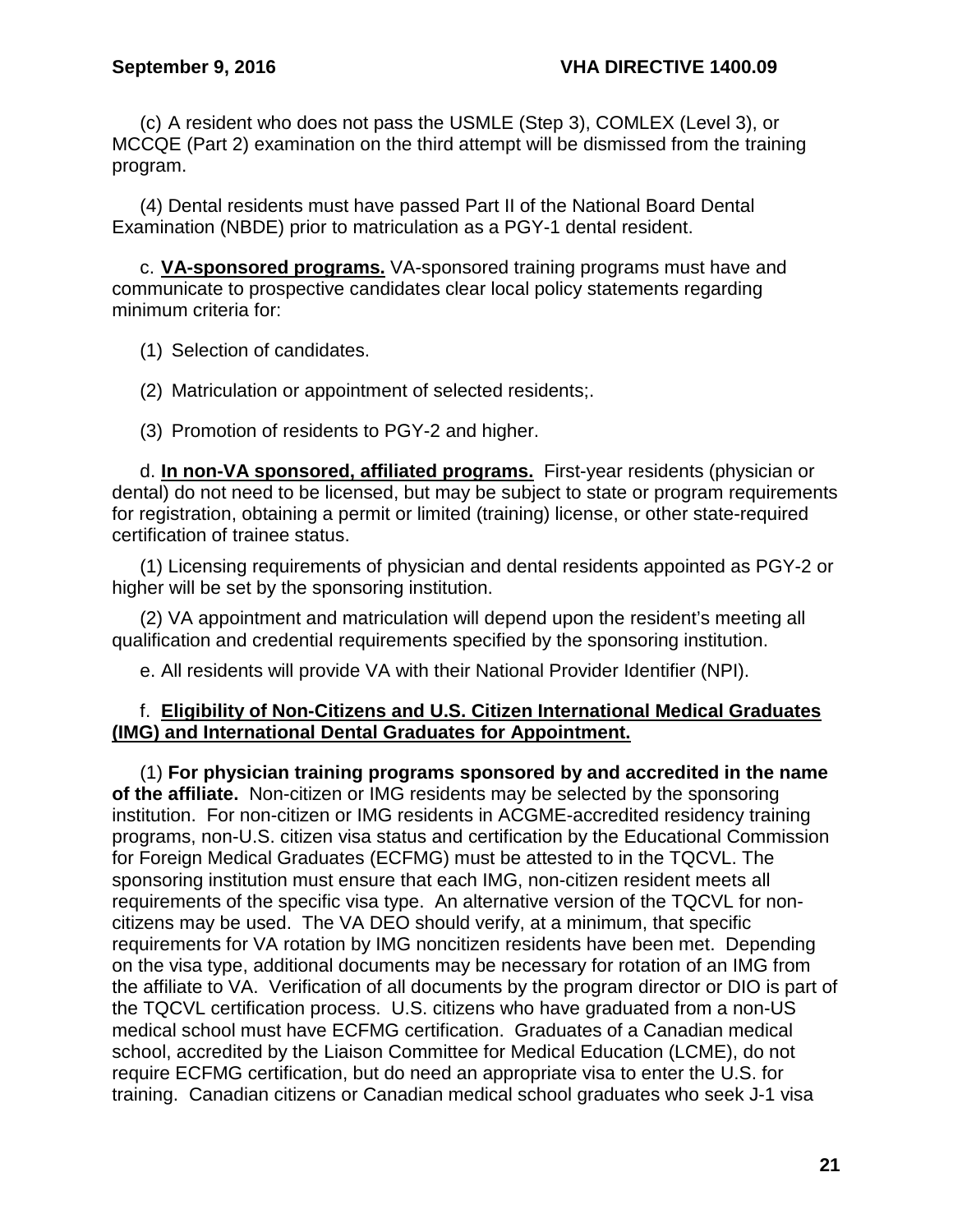sponsorship must go through the ECFMG. *NOTE: ECFMG certification (required for J-1 sponsorship, but not for H-1B) assures sponsors of graduate medical education that international medical graduates have met the minimum standards to enter residency programs in the United States. For additional requirements, see [http://www.ecfmg.org/evsp/j1fact.pdf.](http://www.ecfmg.org/evsp/j1fact.pdf) VA will not sponsor residents on H-1B visas.*

(2) **Dental residents.** Irrespective of citizenship status, dental residents must have graduated from either:

(a) An ADA-approved school in the U.S. or Canada, or

(b) A dental school accepted by the licensing body of a state, territory, or commonwealth of the U.S. (i.e., Puerto Rico or Guam). *NOTE: For dentistry, there is no certification agency equivalent to the ECFMG. Therefore, if an international dental graduate holds a full and unrestricted license to practice dentistry in a U.S. state, Puerto Rico, or Guam, that will satisfy proof of acceptability.*

(3) **For VA-sponsored medical and dental residency programs.** Non-U.S. citizen trainees may be appointed to VA-sponsored and accredited medical programs only when it is not possible to recruit U.S. citizens who meet qualification standards.

(a) Consultation with HRM and the DEO is advisable prior to considering appointment of non-citizen physician or dental residents. The Exchange Visitor Program (J-1) visa is preferred over the Temporary Worker Program (H-1B) visa, because the J-1 ensures that the resident has been certified by the Educational Commission for Foreign Medical Graduates (ECFMG). Non-citizen dentists must have graduated from a dental school in the U.S., Canada, or U.S. territories, or hold an unrestricted license to practice dentistry in a U.S. state or territory.

(b) Graduates of a Canadian medical school, accredited by the Liaison Committee for Medical Education (LCME), do not require ECFMG certification, but do need a visa to enter the U.S. for training. Canadian citizens or Canadian medical school graduates who seek J-1 sponsorship must go through the ECFMG. Irrespective of citizenship status, dental residents must have graduated from an approved or accepted school of dentistry in the U.S., Canada, Puerto Rico, or Guam except as noted in paragraph 8.f.(2)(b) above. *NOTE: ECFMG certification (required for J-1 sponsorship) assures sponsors of graduate medical education that international medical graduates have met the minimum standards to enter residency programs in the United States. For additional requirements, see [http://www.ecfmg.org/evsp/j1fact.pdf.](http://www.ecfmg.org/evsp/j1fact.pdf) For dentistry, there is no certification agency equivalent to the ECFMG.* 

(4) International medical graduates who are U.S. citizens must have an ECFMG certificate in order to be appointed to a position in a VA-sponsored ACGME-accredited residency program.

### g. **Procedures for Medical and Dental Resident Appointments.**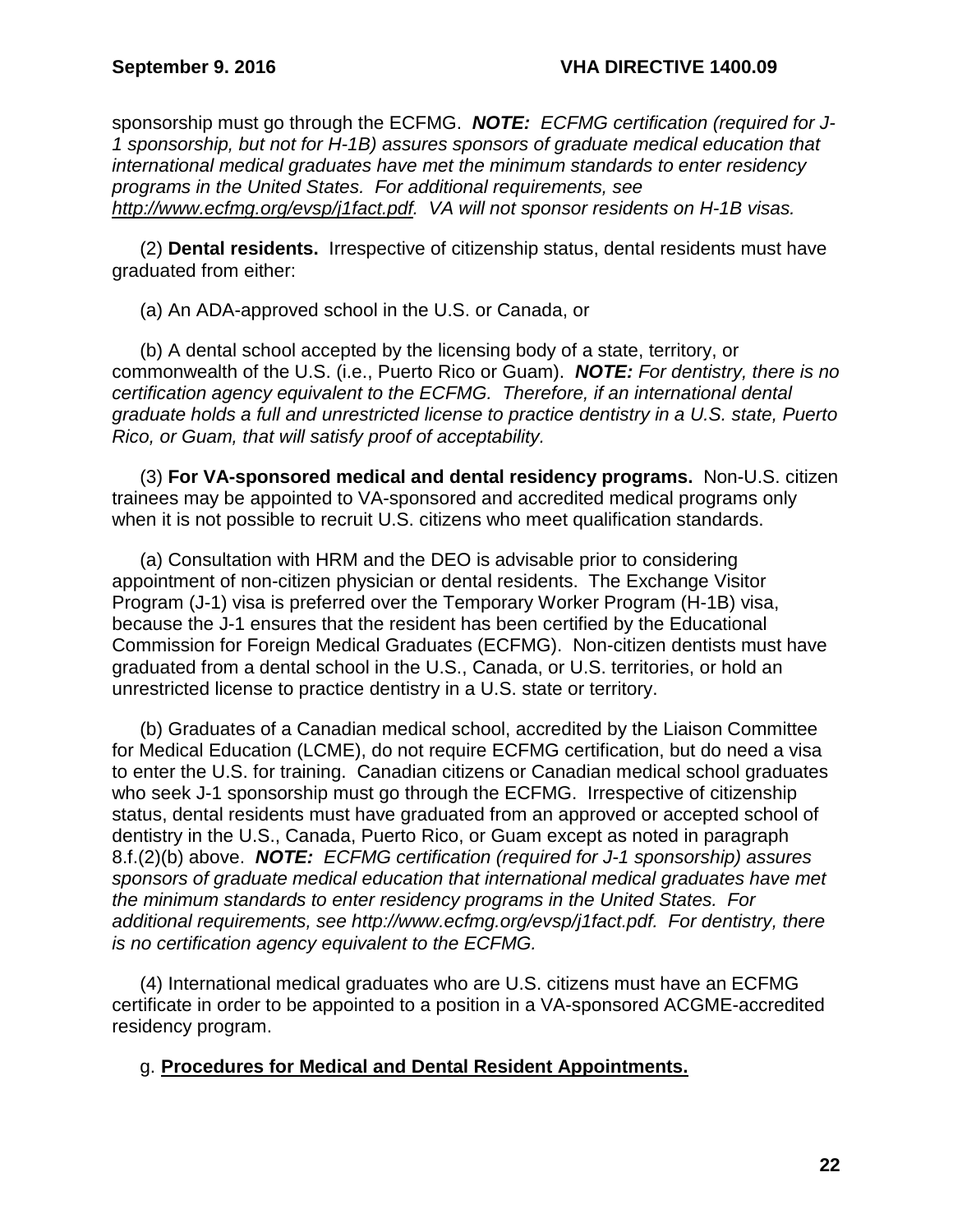(1) **General.** The appointment process for all medical and dental residents and students must conform to VA Handbook 5005.

(2) **Determination of VA Pay Status.** Residents participating in graduate medical or dental education at a VA medical facility are either paid directly or are appointed as without compensation (WOC). Residents paid indirectly via a Disbursement Agreement are to be given WOC appointments,

(a) Residents will be paid directly by the VA medical facility if the program is sponsored by and accredited in the name of the local VA medical facility.

(b) Residents in affiliated programs may be paid directly; however, the preferred method of payment is via a disbursement agreement with the sponsoring institution. See VHA Handbook 1400.05, Disbursement Agreement Procedures.

(c) Residents in an affiliated program where the local VA facility has a disbursement agreement with the sponsoring institution are paid indirectly via a disbursing agent of the sponsoring institution and are given WOC appointments.

(d) WOC appointments are appropriate for residents who are not paid by the VA, either directly or indirectly via a disbursement agreement. *NOTE: Examples of appropriate WOC appointments include (but are not limited to) residents paid by another Federal agency (e.g., the Department of Defense, DoD) or affiliated residents whose presence would exceed the number of OAA-approved, allocated positions*. *Of note, at some sites, program directors may rotate residents to the VA for purely educational purposes, without expectation of remuneration, when allocated positions have been exceeded.* 

(3) **Matching Programs for Medical Residencies.** For VA-sponsored programs, VA participates in the matching program for graduate physician residency appointments. The plan is administered by the National Resident Matching Program (NRMP, see www.nrmp.org/). Some residencies may be matched by a separate matching program (e.g., ophthalmology, plastic surgery, and others, see [www.sfmatch.org/\)](http://www.sfmatch.org/). Medical graduates are encouraged to participate in the NRMP or other recognized specialty match. VA appointments may be given to participants who applied through the NRMP or other match but only when positions have remained unmatched following the announcement of the match results and to medical graduates whose date of graduation or arrival in this country did not permit their enrollment and matching through NRMP. VA resident appointments may also be given to DoD residents through collaborative arrangements with DoD and VA's affiliated institutions.

(4) **Period of Training Appointment.** An appointment is made for the duration of training in the specialty program in which the trainee is enrolled. An individual is normally appointed or reappointed as a physician or dental resident in a given specialty or subspecialty for the number of years of residency training accredited by the ACGME or AOA for a given program. *NOTE: These provisions do not apply to individuals appointed as VA Advanced Fellows or Chief Residents.*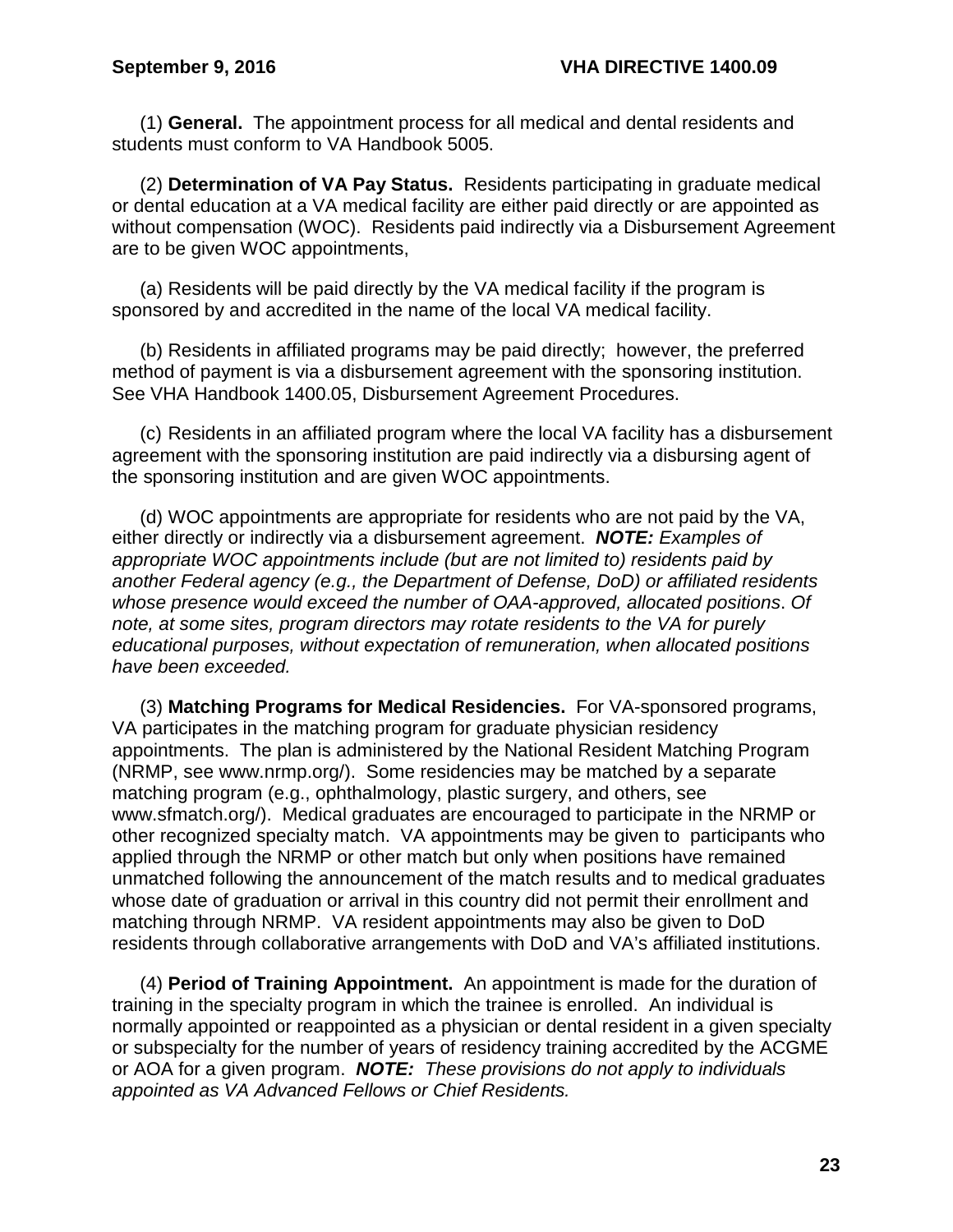(5) **Post-Graduate Year (PGY) Level of Training.** PGY levels are designated for purposes of determining the per annum rate of pay. PGY levels may be used for local determination of graduated levels of responsibility and supervision requirements as described in VHA Handbook 1400.01, Resident Supervision. The PGY level of training to which each appointed resident will be assigned will be determined by a review of the considerations as specified in VHA Handbook 1400.05, Disbursement Agreement Procedures.

(6) **Subspecialty Training.** Residents who have completed their primary or core specialty board requirements may be appointed to an accredited subspecialty residency, often referred to as a "fellowship," for the period of time required by the subspecialty Board or Boards and accredited by the appropriate accrediting body, in the case of added or dual certification. Subspecialty residents (or "fellows") will be assigned a cumulative PGY level based upon the total number of years completed according to the principles specified in paragraph 8.g.(5) above. The PGY level is assigned for the purposes of graduated responsibility and stipend reimbursement or pay.

(7) **Pay Level.** For each individual resident appointee, the amount of stipend remuneration will be based upon the VA-approved PGY level of training. In situations in which the VA pays a resident directly, see VA Handbook 5007, Part II, Appendix E, Compensation of Non career Residents, for additional details. With the exception of residents appointed through VA's Advanced Fellowship Program and approved chief resident positions, residents in non-accredited training experiences will not be funded. Examples of non-accredited training include additional years of training beyond the number of years approved by the ACGME, AOA, or CODA. *NOTE: VA-determined PGY levels are not necessarily the same as PGY levels assigned by affiliated institutions. Chief Academic Affiliations Officer approval of PGY levels is not required, but facilities may seek the advice and consultation of the OAA in making PGY determinations. Within VA medical facilities, "fellows" in non-accredited fellowships are NOT classified as trainees or residents and may not be reimbursed as residents. The only possible way to facilitate any VA-based experience is to have them appointed as WOC (without compensation) or as paid medical staff and to have them credentialed and privileged. Their privileges should be as "licensed independent practitioners" for procedures and practice relating to the specialty in which they have completed their primary or "core" residency and they should then be given "dependent" privileges (i.e., requiring supervision) for any procedures or activities related to their non-accredited training.*

(8) **Chief Residents.** Chief residents are designated by the Residency Program Director and may assume advanced administrative responsibilities necessary for the operation of the residency program. Chief residents may be either "in training" or "post training."

(a) **In-training chief residents.** In-training chief residents are appointed and paid in a manner similar to all other residents of the same PGY level. *NOTE: Only "posttraining" chief residents are eligible for a pay differential.*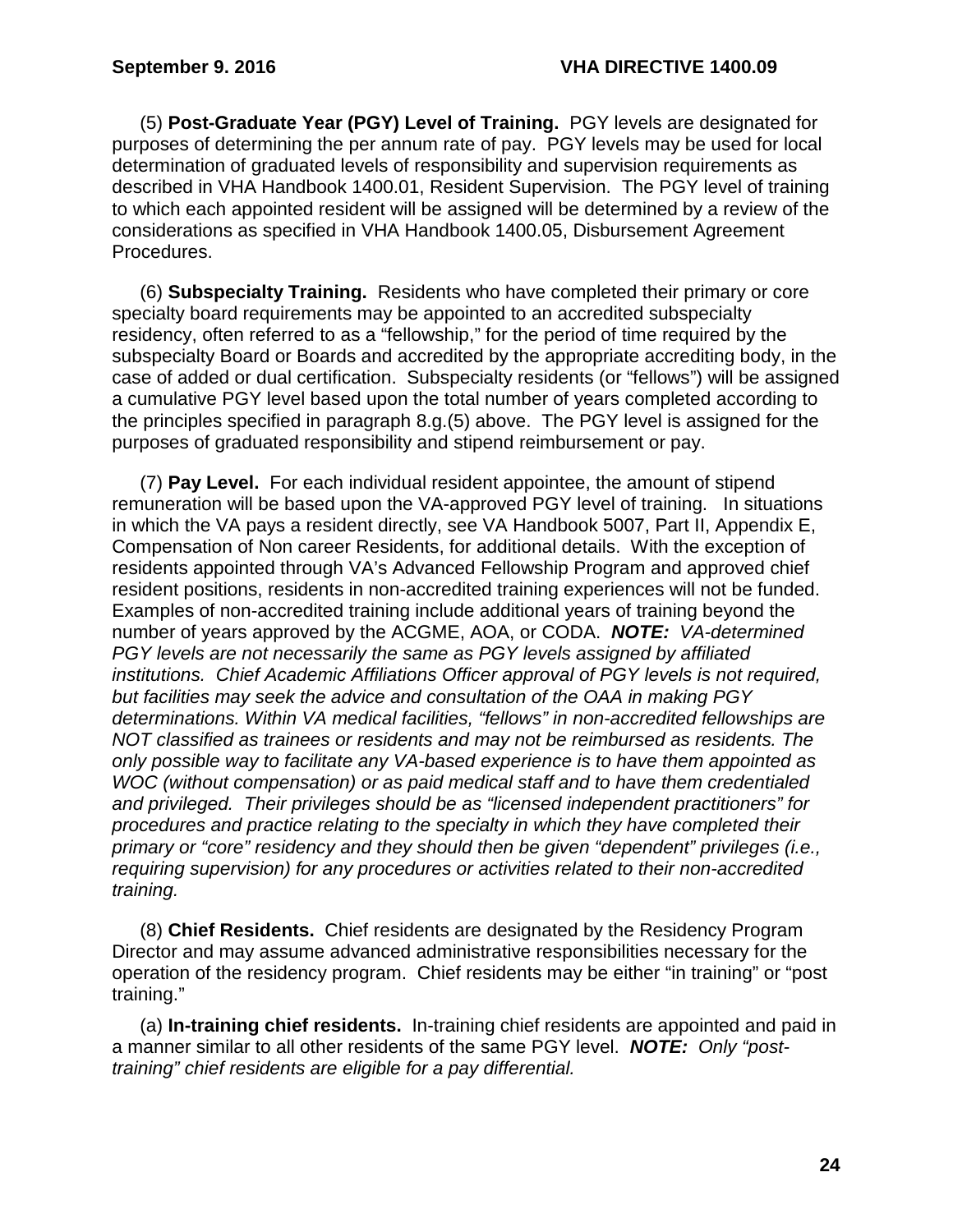(b) **Post-training chief residents.** Post-training chief residents may be appointed as paid medical staff by a VA facility, according to local practice, and if thus appointed, they are not considered trainees. Chief residents appointed as medical staff and paid through local medical care appropriations fall outside the jurisdiction of this policy.

(c) Alternatively, application for a funded allocation of one or more post-training chief resident positions may be made to the OAA as part of the annual resident allocation process (RCS 10-0144). In order to receive approval as a 1 year, non-accredited training position(s), the following conditions must be satisfied:

1. The residency training program has a minimum of eight residents in the core residency program at the VA medical facility throughout the academic year, not including the chief resident, or eight residents for each chief resident position for which application is made (nine positions total per program to support one chief resident position).

2. The chief resident will function in the context of an ACGME- or AOAaccredited, affiliated program (even though the chief resident's experience is nonaccredited) in programs where there is an established, ongoing practice of funding one or more chief resident positions at the sponsoring institution. *NOTE: Chief residents typically serve as instructors to more junior residents, assist with program and/or clinical service administration, arrange for educational conferences and sessions (such as grand rounds), and serve as a liaison between the residents and faculty.*

3. The appointment of a post-training chief resident is part of the accepted, established practice at the local VA affiliate(s) and the affiliated sponsoring institution.

4. The chief resident must have completed the minimum years of residency training to satisfy board requirements to apply for board certification.

*5.* The affiliate has an established stipend rate for chief residents or "chief resident differential," which must be communicated in writing to the VA medical facility. *NOTE: OAA may approve a chief resident differential of not to exceed 25 percent over the applicable PGY pay rate (with appropriate supporting documentation).* (See also VA Handbook 5007, Pay Administration, Part II, Chapter 2 and Appendix E for more information on stipend rates.)

6. The appointment of any one individual as "chief resident" may not exceed 1 year.

7. Each allocated chief resident position may be shared by two or more chief residents (e.g., two residents, each with 6 month rotations to VA).

8. At the discretion of the local facility, a post-training chief resident may be credentialed and privileged as a licensed independent practitioner (see VHA Handbook 1100.19, Credentialing and Privileging). If thus granted clinical privileges, the posttraining chief resident may serve as an attending for billing purposes. The chief resident may also act as a supervising practitioner to supervise residents in the appropriate specialty, provided such service is approved by the Residency Program Director. However, the chief resident may not accept additional remuneration from VA for attending duties if the position is funded through OAA allocations as a training position. *NOTE: See VA Handbook 5007, Pay Administration, for the prohibition of dual*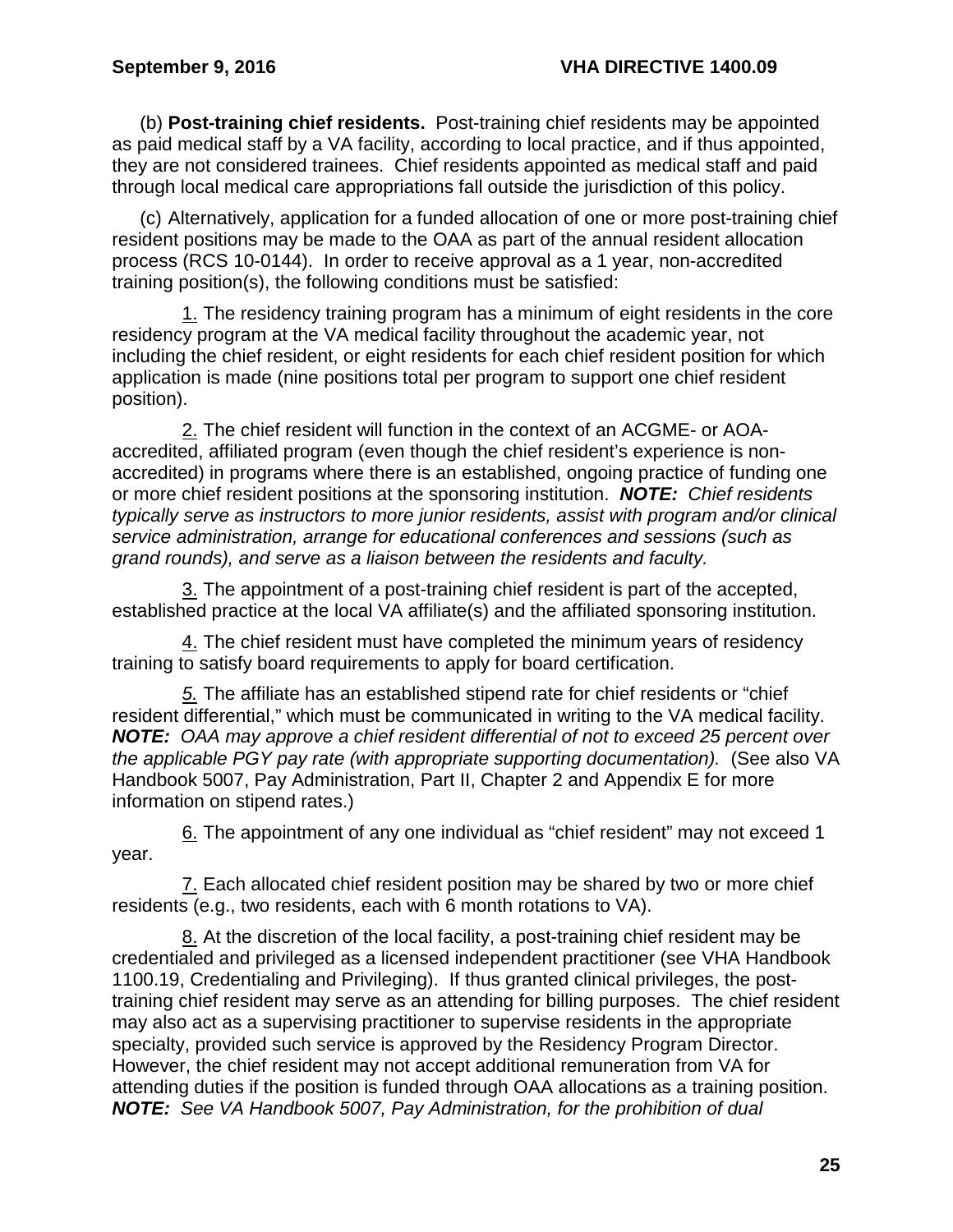*compensation. There is an exception to this stipulation for service as Emergency Department Physician ("admitting physician" or "AOD")*. *See VHA Handbook 1400.01, Resident Supervision, for information relating to resident supervision policy.*

(9) **Residents Appointed as Emergency Department Physicians or as Medical Officer of the Day.** Residents may be appointed to serve as emergency department physicians in accordance with the provisions of VA Handbook 5007, Pay Administration, VHA Handbook 1400.01, Resident Supervision and VHA Handbook 1101.04, Medical Officer of the Day. Residents who are appointed, outside of their training program, to work on a fee basis as an Emergency Department Physician must be licensed, credentialed, and privileged in order to qualify for such an appointment. Such residents (commonly called subspecialty fellows or post-training chief residents) must have completed their primary specialty training, as required to apply for board certification. If appointed as an independent "Emergency Department Physician" or Medical Officer of the Day (MOD) for nights and/or weekend duty, the resident is not working under the auspices of a training program and must meet the same requirements as all staff physicians and dentists appointed for emergency department or acute inpatient coverage duties at the facility. However, in both cases, the time worked as Emergency Department service or MOD coverage is viewed as "moonlighting" under accreditation standards and counts towards duty-hour restrictions. See also VHA Handbook 1100.19, Credentialing and Privileging and VHA Handbook 1400.01, Resident Supervision; for additional stipulations, see VHA Handbook 1101.04, Medical Officer of the Day. *NOTE: The provision for physician residents with a current VA assignment to serve as fee basis "Emergency Department admitting physicians" (if specified criteria are met) is allowable under an exemption to the dual compensation restrictions governing VA employment.* No other exemptions are allowed for trainees (as specified in VA Handbook 5007). Moreover, residents on current VA assignments may neither act as Medical Officer of the Day (MOD) nor in any other capacity (e.g., fee basis for compensation and pension examinations) for remuneration.They may engage in activities considered as a part of their training, if appropriately supervised. However, they may not be paid additionally or appointed on a fee basis for activities that are a part of their training programs (e.g., taking night or weekend in-house call) that are reimbursed under a disbursement agreement. Likewise, even when not assigned to the VA or paid under a disbursement agreement, residents who have not completed their core training for board eligibility may not act in any capacity for pay. See VHA Handbook 1400.05, Disbursement Agreements Procedures; see also Accreditation Council for Graduate Medical Education, "Common Program Requirements," regarding duty hour restrictions and "internal moonlighting" [\(http://www.acgme.org\)](http://www.acgme.org/).

(10) **Residents Performance of Compensation and Pension or Other Examinations.** Residents may perform compensation and pension examinations as part of their training, provided they are supervised by an appropriately credentialed and privileged practitioner (see VHA Directive 1603, Certification of Clinicians Performing Compensation and Pension Examinations). Residents who are appointed and paid by the VA medical facility either directly or via a disbursement agreement may not perform compensation and pension or other examinations for remuneration in addition to their resident stipends as such payments would violate the restrictions against "dual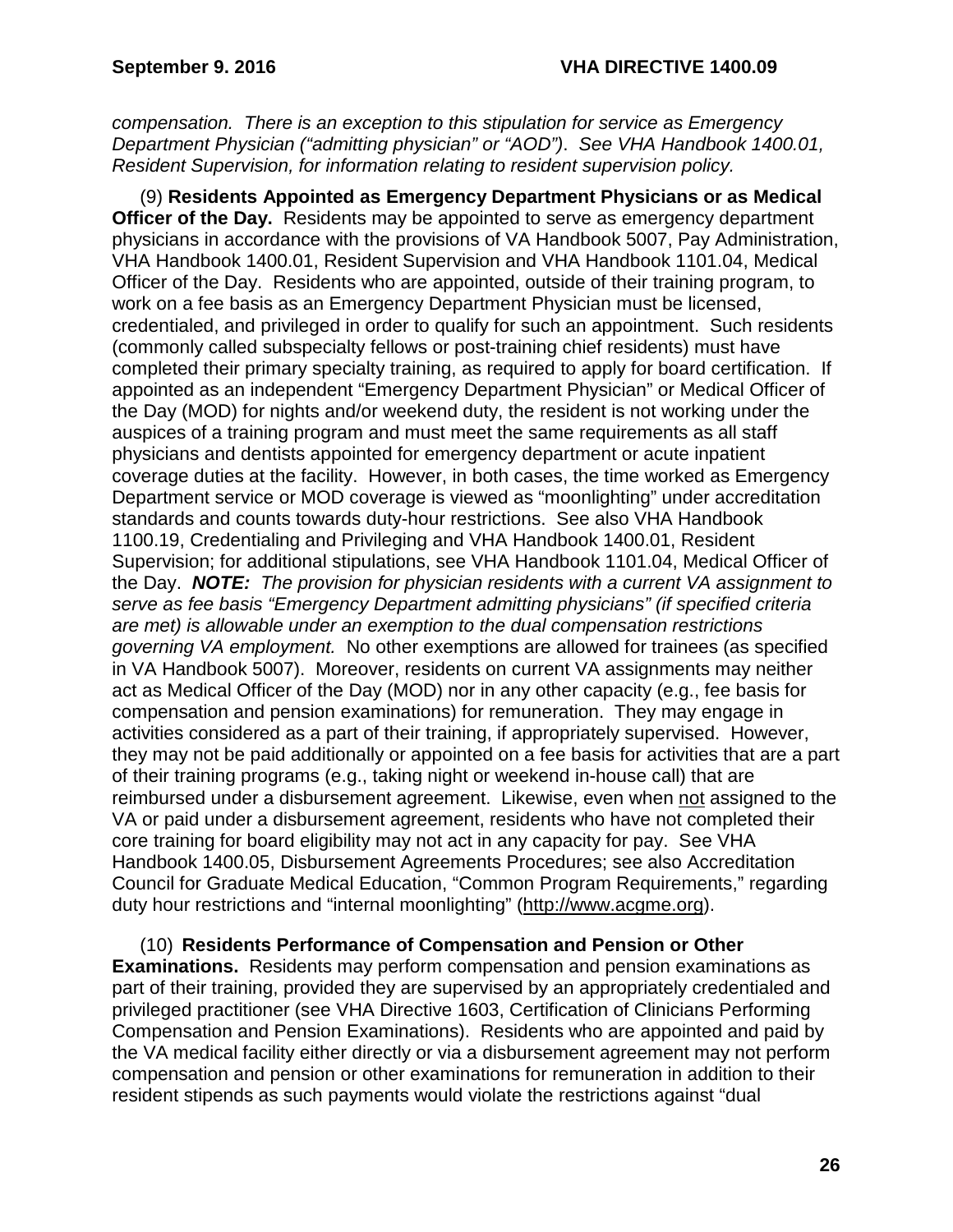compensation" of full-time residents (see VA Handbook 5005, Part II, Chapter 3, Section A, Paragraph 3.) Residents who are enrolled in an affiliated program, but who are neither presently serving on a VA rotation nor being paid by the VA as a resident, may perform compensation and pension or other examinations on a fee basis provided all of the following criteria are met:

(a) The resident has completed his/her primary specialty training, as required to apply for initial board certification. *NOTE: Only residents commonly called subspecialty fellows or posttraining chief residents meet this requirement.*

(b) The post-training chief resident or subspecialty fellow must be credentialed as a licensed independent practitioner (LIP) (see VHA Handbook 1100.19) and be granted appropriate, but restricted privileges, i.e., privileged as a LIP only in the primary specialty in which he/she has completed training. If the fellow will perform compensation and pension examinations, then he/she must be additionally certified to perform compensation and pension examinations (see VHA Directive 1603). *NOTE: For all other activities involving clinical training, subspecialty fellows or chief residents are considered dependent practitioners, subject to appropriate graduated supervision in the clinical course of study which is the basis of the fellowship.*

(c) The subspecialty fellow or post-training chief resident's program director must certify (in writing) that the resident's performance of comp & pen or other exams is outside the scope of the training program and that such performance would not conflict with other responsibilities or duty-hour restrictions (as such service would quality as "internal moonlighting").

(d) All proposals to have residents or fellows serve outside their training programs to provide patient care services as a licensed independent practitioner must be reviewed and approved by the DEO.

(e) The Chief of Staff certifies that no other qualified licensed independent practitioners are available to perform compensation and pension or other examinations in a timely manner (see VA Handbook 5007, Appendix F).

(11) **Residents Paid via Disbursement Agreements.** Physician and dentist residents paid under a disbursement agreement from VHA centrally-allocated funds (based upon the allocation process managed by OAA) will be given a WOC appointment (see VHA Handbook 1400.05, Disbursement Agreements Procedures). *NOTE: Local facilities may not use appropriated local medical care funds to pay resident stipends and benefits.* 

(12) **Residents Paid Directly – Either in VA-Sponsored Programs or Affiliated Programs.** Residents in VA-sponsored programs must be appointed and paid directly by the VA from VHA centrally-allocated funds, based upon the allocation process managed by OAA. Residents in programs sponsored by an affiliate may be appointed and paid directly by VA, although payment through a disbursement agreement is preferred. See VA Handbook 5007, Part II, Appendix E, for details regarding stipend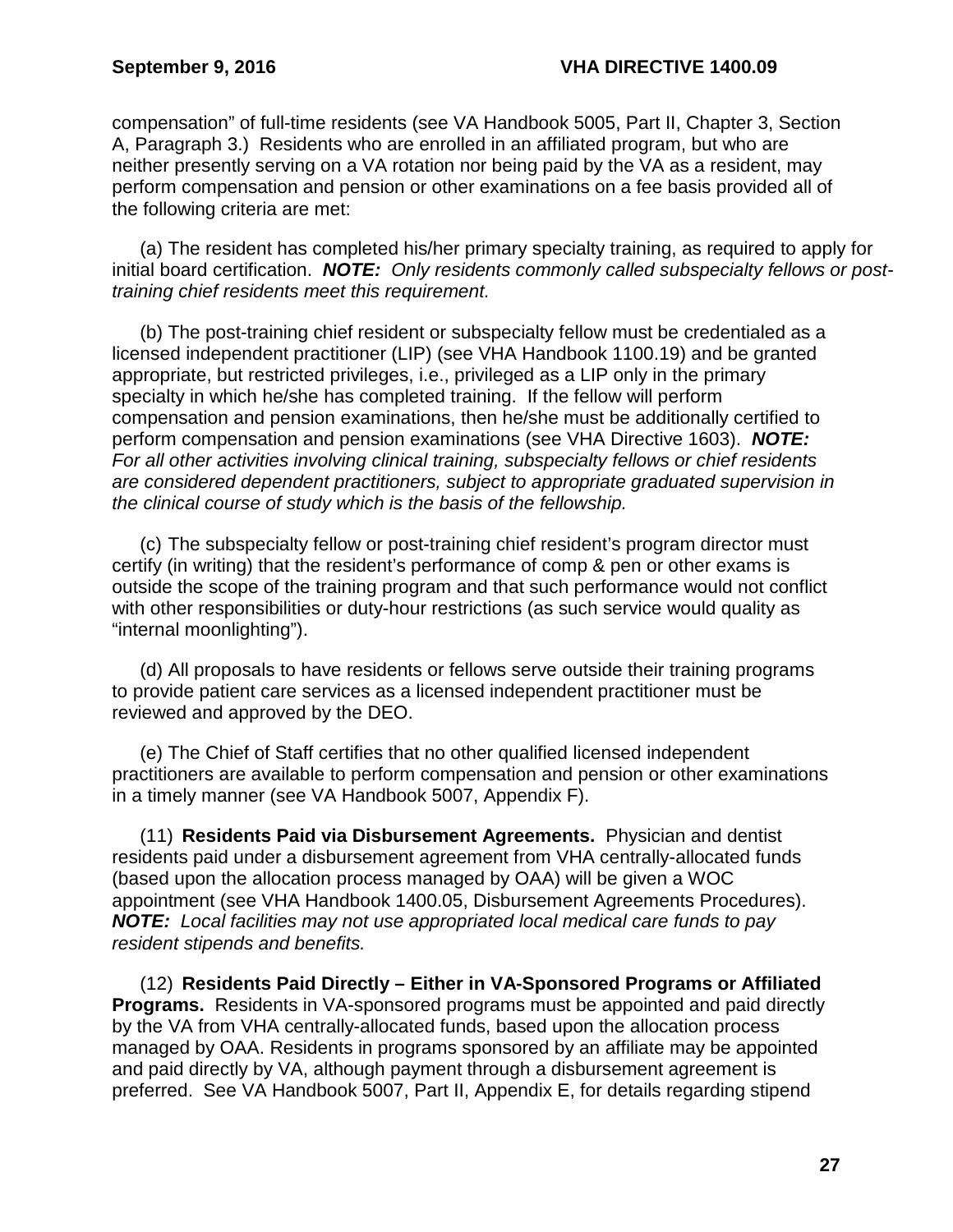determinations and other provisions. *NOTE: Local facilities may not use appropriated local medical care funds to pay residents.* 

(a) Physician and dentist residents appointed to VA will adhere to the educational requirements of the program and the schedule of duties assigned by the program director. The program requirements include participation in patient care, research, and educational activities.

(b) For record-keeping purposes, training program directors are required to maintain accurate records of all activities of residents in the program, including hospital and outpatient clinical activities, continuity clinics, didactic sessions, required clinical activities at non-VA sites, and research and scholarly activities

(c) In affiliated programs, where a certain proportion of residents are paid directly by VA, VA-paid residents will follow title 38 assignment policy (see VA Handbook 5011, Hours of Duty and Leave). Rotations to a non-VA site may be allowed as long as absences are covered by a WOC exchange. A WOC exchange occurs when a VA paid resident rotates to a non-VA setting and is replaced at VA by a comparable WOC resident of the same PGY level.

(d) Educational details are absences from VA in order to be at a non-VA, nonsponsoring institution or non-participating site and must be handled under the procedures for approving an "educational detail." Educational details for which foreign travel is requested will NOT be approved.

(1) **For residents paid via a disbursement agreement in an affiliated program or paid directly by VA, but in a program not sponsored by VA.** educational details are reserved for educational experiences that cannot be provided either at VA or at a sponsoring and participating institutions and which are part of providing a complete hospital and medical service to Veterans – that is, VA may reimburse for residents' time outside VA medical facilities when those activities help meet VHA's primary (see VHA Handbook 1400.05, Disbursement Agreements Procedures, for details). *NOTE: The so-called "one-sixth rule" does not apply to residents paid under a disbursement agreement (i.e., they are not entitled to one-sixth time in off-site activities), but does apply to residents paid directly in programs that are sponsored by the local VA medical facility. See VA Handbook 5007, Part II, Appendix E.* 

(2) **For residents in VA-sponsored programs.** Residents who are paid directly by VA must have requests for educational details submitted in writing by the Program Director to the DEO for advance approval. Records of approvals of educational details should be kept on file for a minimum of 5 years. OAA approval of educational details is not required, but consultation is encouraged. All 3 of the following conditions must be met.

(a) A specific experience is required for accreditation of the program that cannot be provided at the VA medical facility as stated either in the ACGME "Program Requirements" and/or in the accrediting letter from the ACGME for medical programs.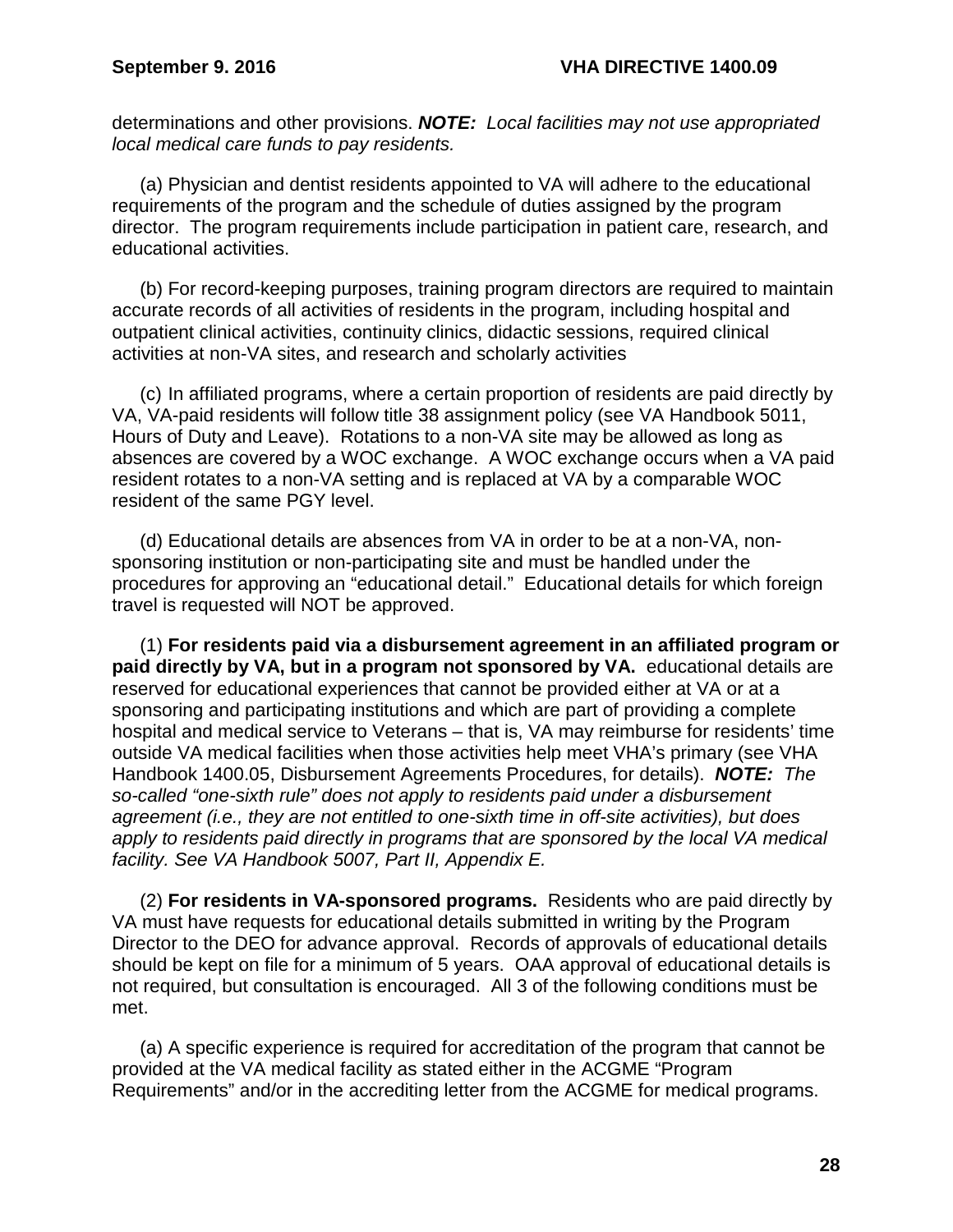For dental programs, the specific experience must conform to requirements published by the ADA Commission on Dental Accreditation for Dental General Practice, or for Advanced Dental Specialty Educational programs.

(b) An affiliation agreement must be in place between the VA and the off-site entity providing the off-site experience. An affiliation agreement is essential to allow coverage under tort claims for off-site rotations. Affiliation agreement form "k" – VA Form 10- 0094k, should be used.

(c) One-sixth rule the time away from the VA-sponsored training time paid by the VA medical facility may not exceed one-sixth (1/6) of the total training time in any given year. (See VA Handbook 5007, Part II, Appendix E.) Applies only to residents in VAsponsored training programs.

a. **Authorized absences.** All of the following types of leave must be approved by the VA Site Director or the Service Chief.

(1) **Military leave.** Military leave residents who are members of the U.S. National Guard or a reserve component of the Armed Forces may be granted military leave, not to exceed 15 calendar days per year, for the performance of active military duty.

(2) **Examination leave.** Examination leave residents may be relieved from VA physical presence to undergo examinations for state medical licensure and U.S. specialty boards. The amount of absence authorized will not exceed the time actually required for taking the examination and for travel to and from the place of examination.

(3) **Authorized absence for educational purposes.** as part of their scholarly activities, residents who are assigned to VA may be approved by the Program Director and the Site Director for authorized absence to attend or present at an off-site national or local meeting for up to 5 days annually based upon the proportionate share of assigned resident positions. Absences of greater than 5 days must be approved by the DEO.

b. **Annual and Sick Leave.** For residents paid under a disbursement agreement, see VHA Handbook 1400.05, Disbursement Agreements Procedures. All leave must be approved by the VA Site Director. *NOTE: Residents who take more than 30 days of leave (for any reason) from their respective program activities risk having to make up training time in order to satisfy board requirements* The following stipulations apply to residents paid directly by the VA whether in VA-sponsored or affiliated programs:

(1) **Annual leave.** Annual leave is granted to residents according the allowable amount of leave awarded by the sponsoring institution or the comparable practice of granting leave to residents, but not to exceed 30 days per year. Annual leave may be considered under a leave pool arrangement, which allows annual leave to be available throughout the academic year and encourages distributed usage throughout the year (see VA Handbook 5011, Part III, Chapter 3). There is no need for an individual resident to accrue leave under the leave pool arrangement, but leave usage must be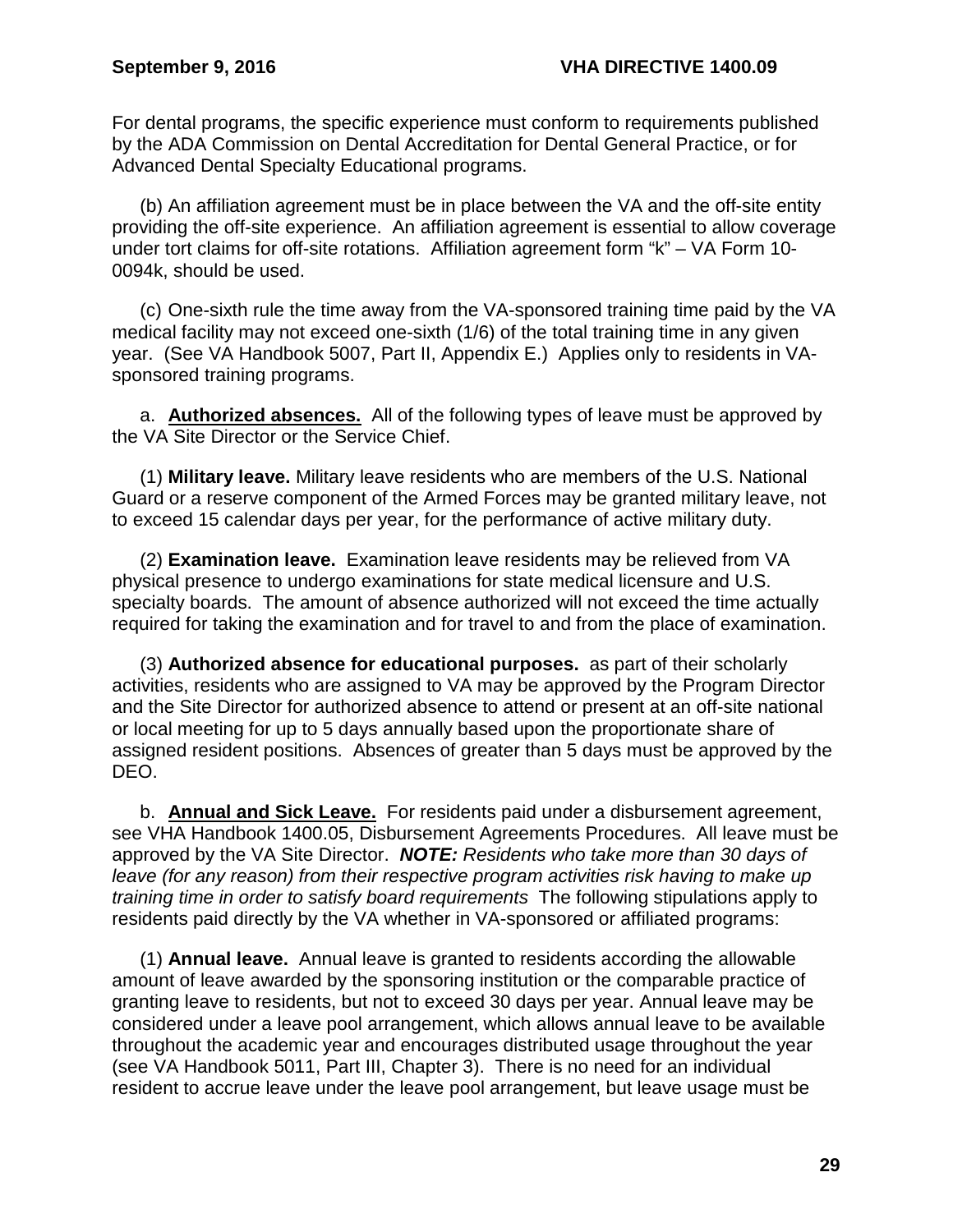tracked to ensure that service and individually allowed leave is not exceeded. Unused leave is non-reimbursable.

(2) **Sick leave.** Sick leave will be governed by the policy at the sponsoring institution as long as the sponsoring institution does not allow more than 15 days per academic year of training for each VA-assigned resident position for which residents appointed to and paid directly by the VA. Resident sick leave days do not accrue from year to year. Unused sick leave is non-reimbursable. Sick leave days may be used for maternity leave, bereavement, or family leave, provided these usages are included in the policy of the sponsoring institution.

(3) **Unpaid leave.** Unpaid leave (i.e., leave without pay) may be granted in accordance with the provisions of the Family & Medical Leave Act of 1993 (Public Law, P.L. 103-3) (see VA Handbook 5011, Part III.).

*NOTE: Information on appointment, pay, and benefits can be found in the 5000 series of VA Handbooks (particularly VA Handbook 5005, Staffing; VA Handbook 5007, Pay Administration; VA Handbook 5011, Hours of Duty and Leave; and VA Handbook 5021, Employee/Management Relations). The information in paragraph 8 of this Directive is intended to summarize key aspects of recruitment and compensation, but employees should rely on guidance from VA's Office of Human Resources and Administration for comprehensive, accurate, and up-to-date information.*

### <span id="page-32-0"></span>**10. DUE PROCESS FOR TRAINEE PERFORMANCE, REMEDIATION, AND DISCIPLINARY ACTIONS**

a. **General Academic Issues.** VA has undertaken the responsibility to provide organized education programs with guidance and supervision of trainees, facilitating the professional and personal development of the trainees, while ensuring safe and appropriate care for patients. If the supervising practitioner is concerned that a medical or dental trainee is not acquiring detailed factual knowledge, developing clinical skills and professional competencies, or demonstrating professional standards of conduct, at an acceptable standard, these concerns must be raised with any or all of the following: the Program Director (VA or affiliate), the VA Site Director (if sponsored in the name of an affiliate), the VA Service Chief, or the DEO.

(1) Acquisition of knowledge, skills, and professional attitudes and behaviors are the goals and expectations of training. Medical and dental trainees come to VA with a wide range of developing competencies and are still in the formative stages of their careers. Trainees are not expected to be fully competent in all areas of medical or dental practice and in their manifestation of professional attitudes and behaviors, but rather to exhibit or acquire the clinical knowledge, skills, and attitudes appropriate to their levels of training as expected by a given training program.

(2) Trainees may exhibit a spectrum of competencies. A minimum level of accomplishment must be met. Failure, termination, or a need for corrective action may occur for any of the following reasons, depending upon the severity of the problem. Reasons are not limited to this list: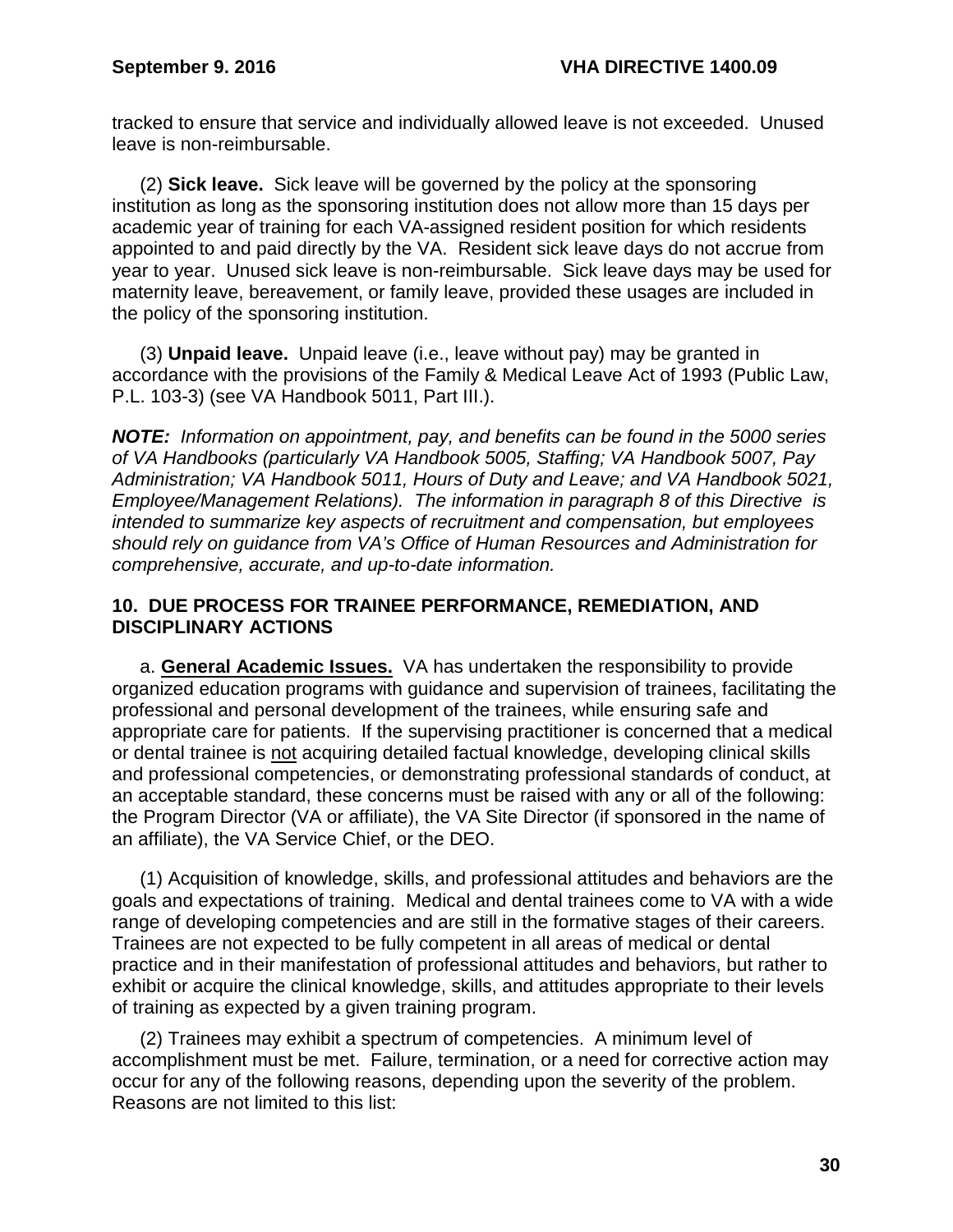(a) Inability to perform clinical services appropriate to the trainee's level of education or training.

(b) Violation of the ethical standards of the training program or VA.

(c) Failure to meet the minimum standards for patient contact (e.g., neglect of clinical duties), didactic training, testing competence, or maintenance of appropriate professional records (e.g., falsification of medical records).

(d) Engaging in behaviors judged as unsuitable or which hamper the trainee's professional performance or that of other trainees or VA staff (e.g., disruptive behavior).

(e) Violation of VA regulations or applicable Federal, state, or local laws. *NOTE: VA can only "terminate" or impose corrective action on trainees from programs which are sponsored and accredited in VA's name. Trainees enrolled in affiliated programs can only be "terminated" from those programs by the affiliate. VA can dismiss and prohibit any trainee from participating in VA teaching sites based upon an assessment by the VA medical facility.* (See paragraph 10.d.).

(3) Trainee performance deficiencies or failures (hereafter referred to as "performance problems") may take a variety of forms and result from a number of causes, including physical, mental, or behavioral disorders (e.g., due to psychiatric illness or substance abuse), or disruptive behavior (i.e., abusive, antagonistic, intimidating or demeaning behavior, outbursts of anger, violation of boundaries with staff or patients, sexual harassment, unethical or dishonest behavior).

(4) Supervising practitioners are expected to be cognizant of the stresses of training and the vulnerability of medical/dental trainees. Supervisors must take into account the well-being of trainees and to remain alert for signs of fatigue, illness, impairment, or disruptive behavior on the part of trainees. In addition, trainees must receive appropriate educational experiences and supervision for all patient care provided during their VA training. Whenever possible, supervising practitioners will deal with performance deficiencies in a formative and evaluative manner.

b. **Obtaining and using information about trainees.** Peer or focused reviews conducted for quality improvement purposes are protected as confidential by 38 U.S.C. 5705 and its implementing regulations (38 CFR 17.500 through 17.511). In order to be "protected" under 38 U.S.C. 5705, a review must be identified as such and cannot be used for disciplinary purposes. However, the results of non-protected administrative investigations (for VA-sponsored residents, as described in VA Handbook 0700, Administrative Investigations) or management reviews (for residents in programs sponsored by an affiliate) may be disclosed. In addition, periodic trainee evaluations will be shared with the affiliate as described in paragraph 6.

c. **Corrective actions.** Performance problems that are unlikely to result in an adverse action may benefit from corrective action or other intervention and should be handled within the context of the academic training program. Such instances shall be resolved at the lowest level possible and in a manner that enhances the professional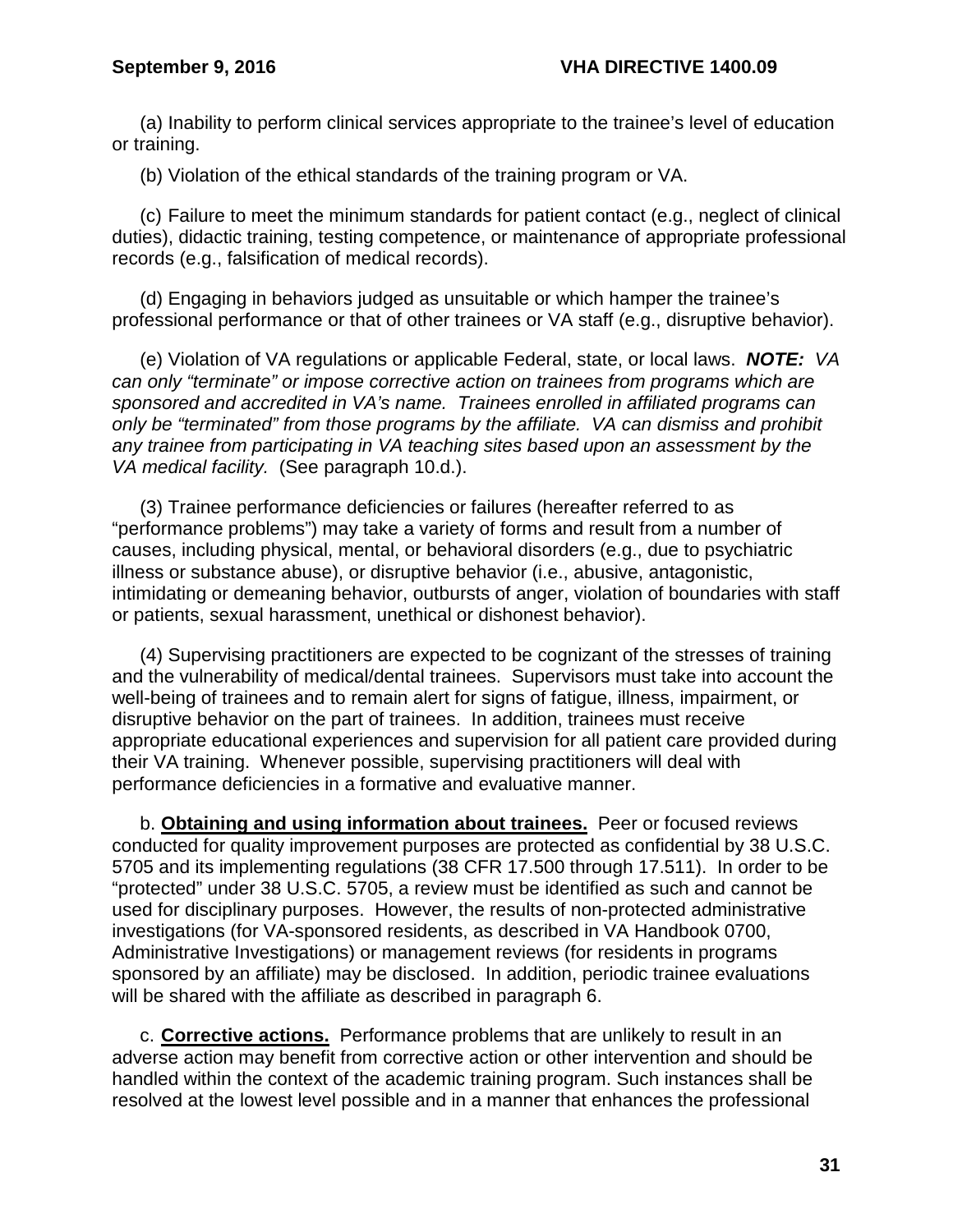education and development of the trainee. The supervising practitioner and the trainee should attempt to resolve performance issues and are encouraged to discuss their concerns with one another. Formative (as contrasted to evaluative) discussions and solutions may be appropriate depending upon the nature and severity of the performance problems. However, any performance problems or deficiencies shall be reflected in formal evaluations of trainee performance and discussed with the trainee (see paragraph 6).

(1) Substantive problems based on academic or professional deficiencies often require further corrective actions. These actions may include formal remediation for knowledge deficits, treatment of conditions resulting in impairment, or other actions including the possibility of dismissal or non-renewal of the trainee from further VA training.

(2) In all cases, the appropriate corrective action will be determined after consultation between the DEO and the Program Director (for VA or affiliated programs) or the VA Site Director (for affiliated programs). (See paragraph 10.d.)

(3) Use of medical staff peer review processes is inappropriate for trainees in medical or dental programs as they are not licensed independent, privileged practitioners.

d. **Adverse actions or dismissal from VA training sites.** If a trainee engaged in a VA training experience has performance problems of a serious or egregious nature, a non-protected, fact-finding review may be required. If a trainee is thought to pose a threat to the health or safety of the public, patients, or staff, or there is concern that the health or safety of the trainee may be compromised, the trainee may be immediately placed on administrative leave. The purpose of the leave is to review and investigate the alleged performance problem(s). The authority to dismiss a medical or dental resident from VA assignment is found in VA Handbook 5021, Part VI, Paragraph 18. Procedures outlined in VA Handbook 5021 must be followed if dismissal of a resident is considered.

e. **Off-site performance problems or change in a trainee's status.** The affiliate is responsible for reporting to VA any serious performance issues involving trainees at any of its other training sites. The Program Director (VA or non-VA affiliated) will inform the VA DEO and VA Site Director of the nature of the performance issues and any changes in supervision needs or competency levels. Examples of serious performance issues that must be communicated to the VA DEO and VA site director include the following:

(1) academic probation, remediation for significant professionalism or competency issues.

(2) other adverse action based upon findings of an academic or management review or other non-protected inquiry process.

(3) changes in health status that pose a risk to the safety of trainees, other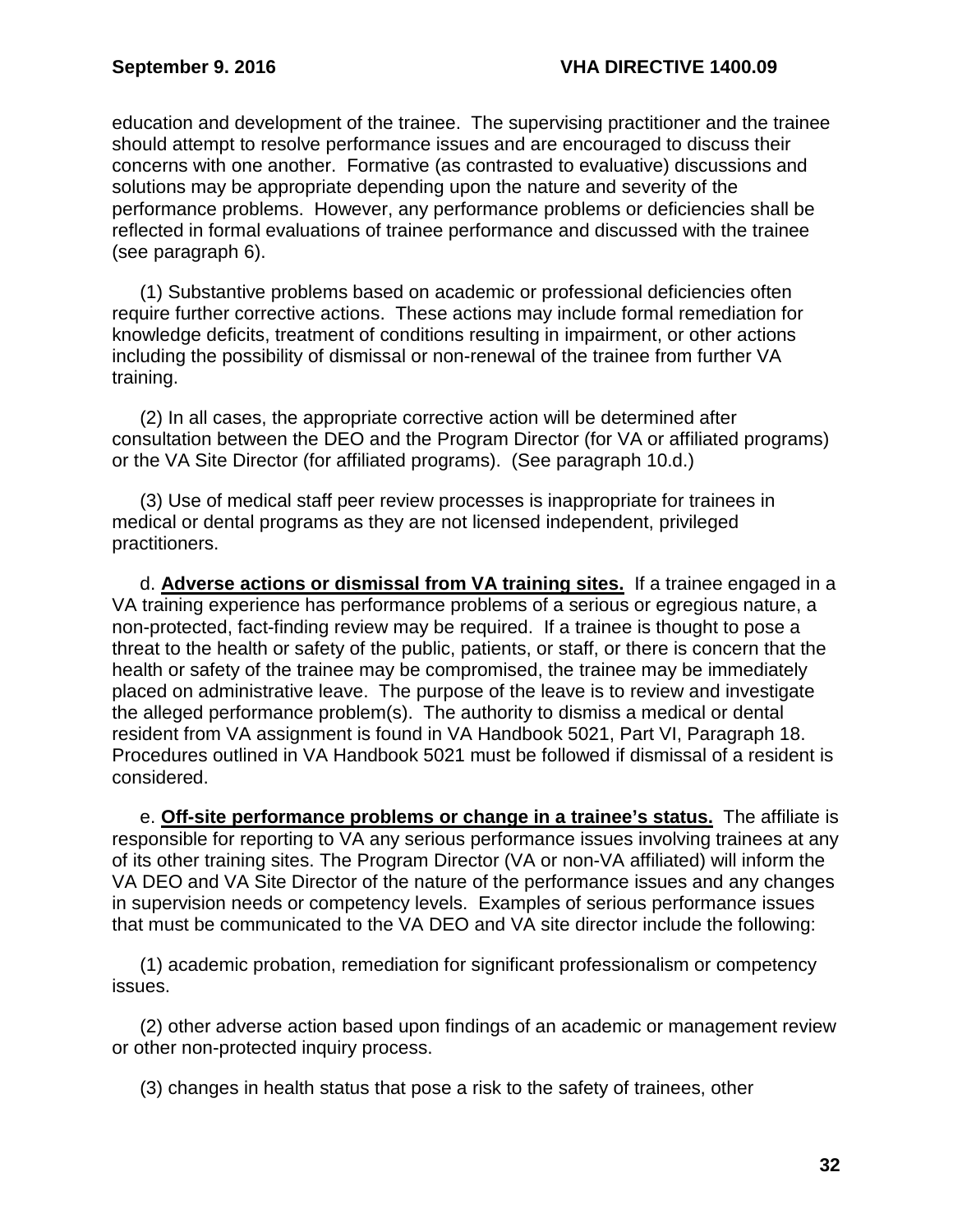employees, patients.

(4) any other adverse information that may impact a trainee's appointment or performance.

f. This communication, either written or oral, should occur as soon as feasible (no later than the next business day) after the affiliated Program Director is informed of the issue if the trainee is currently at VA or before the next VA rotation if the trainee is not currently at VA. Trainees who withdraw early from the program must also be reported to the VA DEO and VA site director. For programs sponsored by the VA, the VA Program Director or the VA DEO is obligated to notify other participating institutions of changes in the status or credentials of individual trainees. Information affecting professional competency or adverse information regarding clinical incidents may be disclosed only if discovered during a non-protected administrative review. Information containing patient identifiers will not be disclosed.

*NOTE: Information on due process for performance, remediation, and disciplinary action can be found in the 5000 series of VA Handbooks (particularly VA Handbook 5005, Staffing, and VA Handbook 5021, Employee/Management Relations). The information in paragraph 9 of this Directive is intended to summarize these issues, but employees should rely on guidance from VA's Office of Human Resources and Administration for accurate and up-to-date information.*

# <span id="page-35-0"></span>**11. MEDICAL MALPRACTICE CLAIMS AGAINST VA IN CASES THAT INCLUDE TRAINEES**

a. Under the Federal Employees Liability Reform and Tort Compensation Act (28 U.S.C. 2679(b)-(d)), Federal employees who are medical care providers are immune from personal liability for malpractice claims arising out of care rendered within the scope of their employment. Residents and students in both VA-sponsored and affiliatesponsored training programs are similarly protected against personal liability for malpractice claims for care rendered within the scope of their educational program while on VA premises or under the direction and control of VA employees.

b. Medical and dental residents and students must be supervised by practitioners with relevant clinical privileges during all clinical activities related to their specific educational program (see VHA Handbook 1400.01, Resident Supervision). The supervising practitioner is medically and legally responsible for the care provided by resident trainees. Contract providers, while credentialed and privileged by VA and designated as supervising practitioners of resident trainees, are not covered under the Federal Tort Claims Act. The contracted providers are not federal employees and their protection from malpractice claims is included as a part of their contract.

c. The policy for notification of licensed practitioners (including trainees) that a claim for malpractice has occurred is specified in VHA Handbook 1100.17. Under this policy, the VA medical facility Director will provide written notification to all identified practitioners involved in the episode of care that led to the claim. This notification must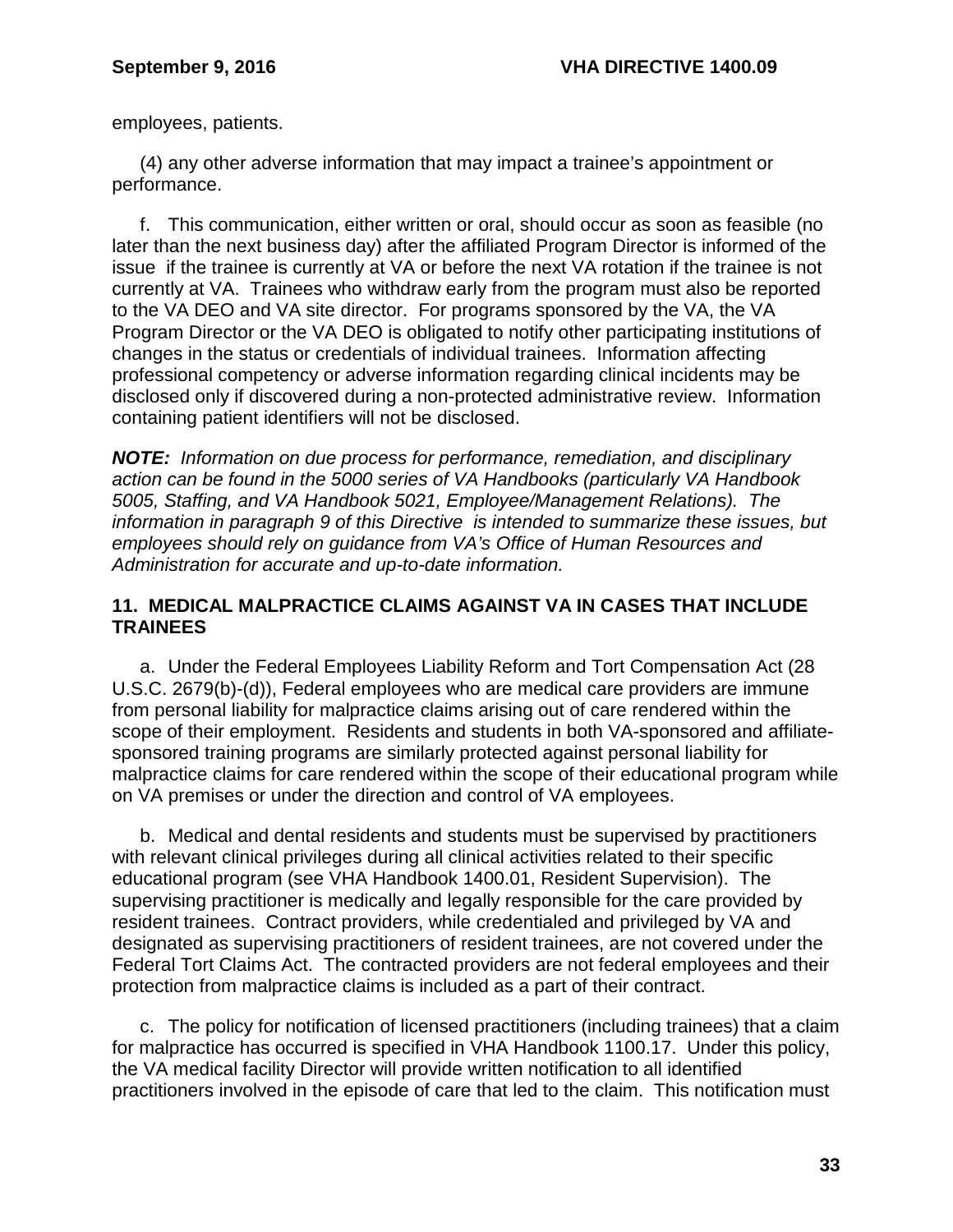occur within 30 days from the date that a District Counsel notifies a director that a claim for medical malpractice has been filed under the Federal Tort Claims Act.

d. The VA medical facility director must assign responsibility, as a part of the facility's monitoring procedures for resident supervision, to review any incident reports and tort claims involving physician and dentist residents (see VHA Handbook 1400.01, Resident Supervision). The DEO and the training program director of any trainee(s) listed in a tort claim must be notified. If the program is sponsored by an affiliate, the DIO (or Director of Medical Education) of the sponsoring institution must also be notified. Licensed resident trainees will only be reported to the National Practitioner Data Bank if a panel convened to review a paid tort claim determines that an individual resident was grossly negligent (e.g., disregarded the instructions of the supervising practitioner) or acted with willful professional misconduct (38 CFR part 46, Policy Regarding Participation in National Practitioner Data Bank).

e. VA-sponsored residents who engage in clinical activities at a non-VA site are provided the same protection by the Federal Tort Claims Act as if they were at the VA as long as this provision is appropriately addressed in the relevant affiliation agreement with the non-VA site. (See VA Form 10-0094k).

### <span id="page-36-0"></span>**12. ACCEPTANCE OF PAYMENTS, GIFTS, OR DONATIONS IN SUPPORT OF HEALTH PROFESSIONS TRAINEE EDUCATION**

a. Occasionally, payments, gifts, or donations are offered to VA in support of health professions trainee educational programs. These payments, gifts, or donations may be offered from academic affiliates (including associated health professions schools), other hospitals or healthcare organizations, commercial vendors (device or pharmaceutical manufacturers), other entities (federal or non-federal, commercial or non-profit), or the trainees themselves. *NOTE: This policy does not apply to education programs for staff other than trainees, such as for Continuing Education of VA staff.*

b. The Standards of Ethical Conduct for Employees of the Executive Branch, 5 CFR Part 2635, govern VA employees' personal acceptance of gifts including payments, goods, or services. Those Standards generally prohibit an employee from accepting a gift given because of their official position or by a prohibited source, e.g., vendor, affiliate. 5 C.F.R. 2635.202(a). Such prohibited gifts would include one offered to influence an employee in the performance of an official act, such as the provision of health professions education services (e.g., clinical supervision). See 5 CFR section 2635.202(a): see also 18 U.S.C. 201. *Contact the [Ethics Specialty Team \(EST\) t](http://www.va.gov/OGC/docs/Ethics/VA_Ethics_Officials_Contacts.pdf)o discuss questions with a VA government ethics official.*

c. The offer of payments, goods, or services, either direct or indirect, to VA in exchange for allowing trainees to receive health professions education and training within VHA may not be accepted.

d. VA medical facilities and training programs may not charge tuition to trainees in exchange for VA-sponsored or VA-delivered education or training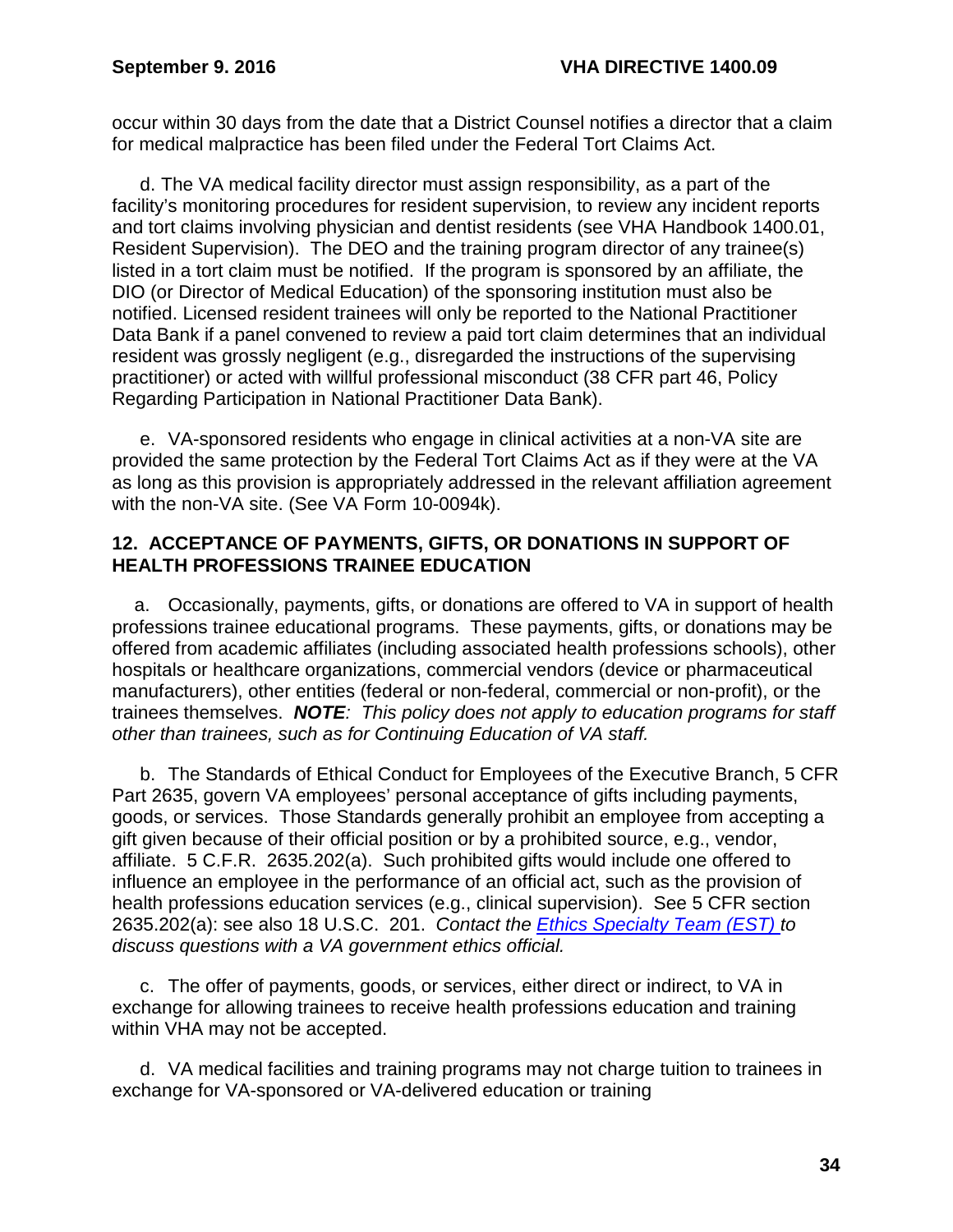e. Financial relationships between VHA Health Care Professionals and Industry are also addressed by VHA Handbook 1004.07.

f. Gifts and donations to VA in support of a VAMC's health professions education programs generally may be accepted with approval of the facility's Education Committee and the facility Director. Donated funds shall be handled through the local VA-Nonprofit Research and Education Corporation (NPC) or the General Post Fund (GPF), and are subject to VHA policy on acceptance and handling of gifts. (See VHA Handbook 1200.17 "VA Research and Education Corporations" VHA Handbook 1200.2, paragraphs 3b(2)(d), "Research Business Operations," and VHA Directive 4721 "VHA General Post Fund" and VHA Handbook 4721. Gifts and donations in support of a particular trainee health professions education program or programs at a VAMC may not be accepted. For gifts and donations for official travel to attend a meeting or similar function, see VHA Directive 4721 "VHA General Post Fund Procedures."

g. Intergovernmental Personnel Agreements (IPAs) may be used for faculty sharing arrangements with authorization of the facility's Medical Center Director and the local Human Resources Management Service (See 5 U.S.C. Sections 3371-3376 and VA Handbook 5005 on *Staffing*, Section C).

h. Contracts to sell VA health professions education services cannot violate the policy in paragraph 8.c. above and must comply with VHA Handbook 1660.01, Health Care Resources Sharing Authority – Selling. In particular, note that contracts for the sale of services require prior approval from the VA Central Office Rapid Response Team and certification from the VISN Director or the facility director that certain conditions have been met.

i. The Medical Center Director is responsible for ensuring that an appropriate individual (such as the facility Chief of Staff or the Designated Education Officer) is assigned oversight responsibility for implementation of this policy.

### <span id="page-37-0"></span>**13. VA QUARTERS FURNISHED TO RESIDENTS AND STUDENTS**

a.VA may furnish free quarters to medical or dental residents or students who serve short rotations (6 months or less) at a VA medical facility and establish the need for a second residence because the substantial distance to the VA medical facility makes commuting from the affiliated sponsor of the accredited program impractical while the brevity of the training assignment rules out a permanent change of residence. In this situation, free quarters would be furnished to both residents on the VA payroll and residents or students appointed to VA WOC. Any expenses associated with the provision of free quarters to trainees would be paid by the local VA medical facility.

b.VA may provide free quarters to VA medical and dental residents whose index hospital counterparts receive free quarters as partial compensation.

c. The use of the provisions according to the criteria specified in paragraphs 12.a. or 12.b. requires the written approval of the Chief Academic Affiliations Officer and the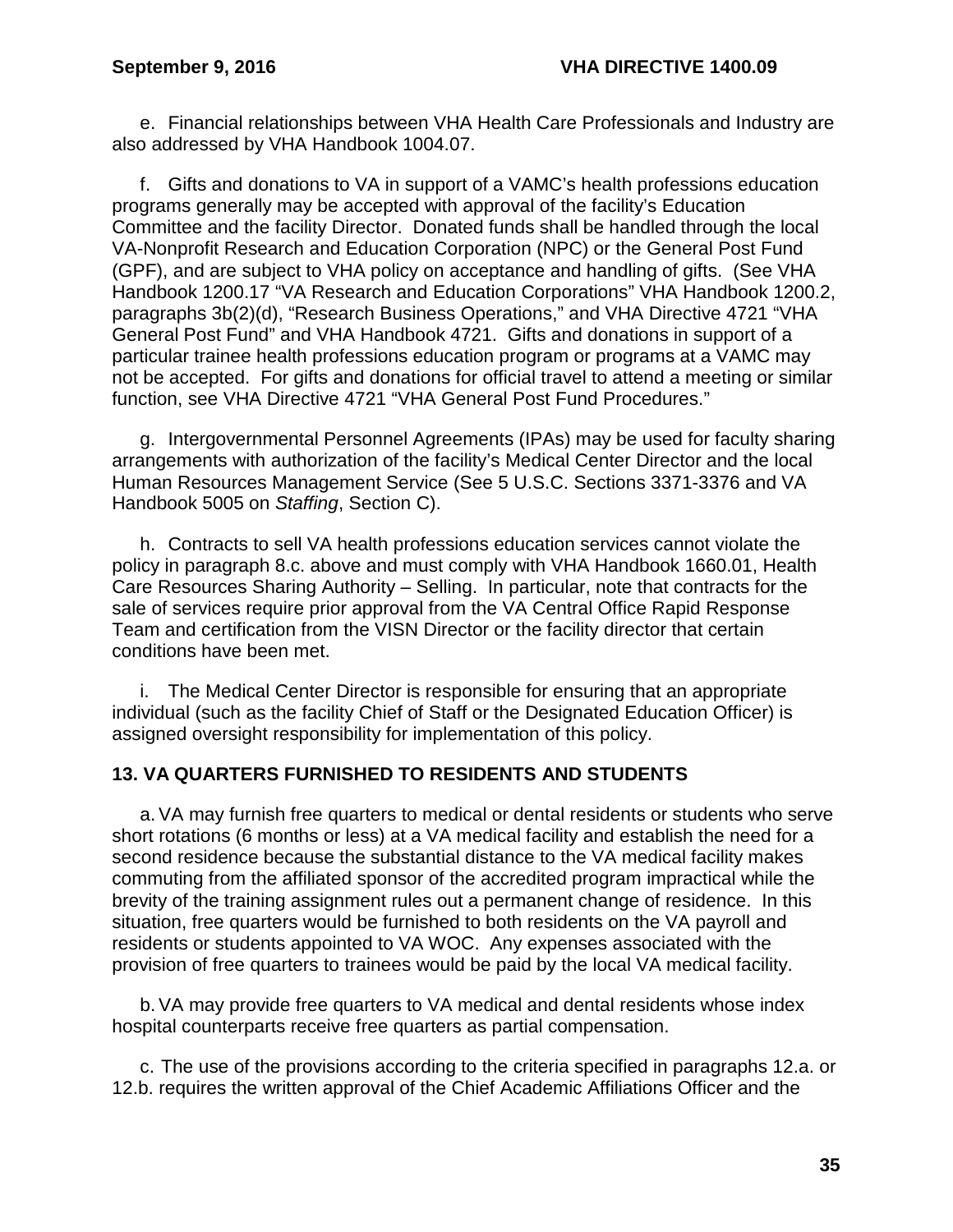Office of Construction and Facilities Management (CFM). The requesting facility must outline the justification for use of quarters and the benefit to the VA in a memo to the Chief of CFM, through the Chief Academic Affiliations Officer.

#### <span id="page-38-0"></span>**14. MEALS FURNISHED TO MEDICAL AND DENTAL RESIDENTS BASED UPON ACCREDITATION REQUIREMENTS AND LOCALITY PRACTICES**

a. ACGME Institutional Requirements provide that residents must have access to appropriate food services 24 hours a day while on duty in all institutions. Hence, VA medical facilities must provide food or food services to residents on in-house overnight or weekend call.

b. VA medical facility directors may establish matching meal plans for noncareer medical and dental residents based on practices found at the facility's index hospital (affiliated sponsoring institution of the accredited clinical training program or programs). Plans thus established will provide VA-paid (directly or indirectly via a disbursement agreement) or WOC residents with gratuitous or reduced-cost meals under terms and in amounts comparable to those made available to residents at the index hospital. For example, if the index hospital provides 3 meals a day "in kind," 5 days a week at no cost to residents, the matching VA meal plan may provide up to 3 gratuitous meals a day, 5 days a week. Local management considerations may result in the VA matching meal plan being less permissive than the index hospital's meal plan. The locally developed and approved meal plan, however, may not be more permissive. Written exceptions may be granted by the Chief Academic Affiliations Officer, under unusual circumstances.

c. Facilities establishing matching meals plans for residents will maintain close liaison with the index hospital in order to ensure that practices remain as comparable as practicable.

# <span id="page-38-1"></span>**15. TRAVEL REIMBURSEMENT FOR PHYSICIAN AND DENTIST RESIDENTS**

a. **Residents Paid Directly by VA and assigned to a VA Community-Based Outpatient Clinic or Other Remote Clinical Facility.** If a VA-paid resident is assigned to a community-based outpatient clinic (CBOC), the resident may be entitled to reimbursement of those costs that are in excess of the normal daily commute, i.e., outside the "designated local commuting area" of the duty station (as determined by VA policy). See VA Financial Policy, Volume XIV, Chapter 7, [http://www.va.gov/finance/docs/VA-FinancialPolicyVolumeXIVChapter07.pdf.](http://www.va.gov/finance/docs/VA-FinancialPolicyVolumeXIVChapter07.pdf)

## b. **For residents paid under a disbursement agreement and assigned to a VA CBOC or Other Rural or Remote Facility, or for Training Essential to VA Duties.**

Residents are eligible for "invitational travel," which is authorized travel of individuals who are not paid directly by VA when they are acting in a capacity that is directly related to, or in connection with, official VA activities. Travel allowances authorized for such an "invitational traveler" are the same as those normally authorized for employees in connection with temporary duty. See VA Financial Policies and Procedures, Travel